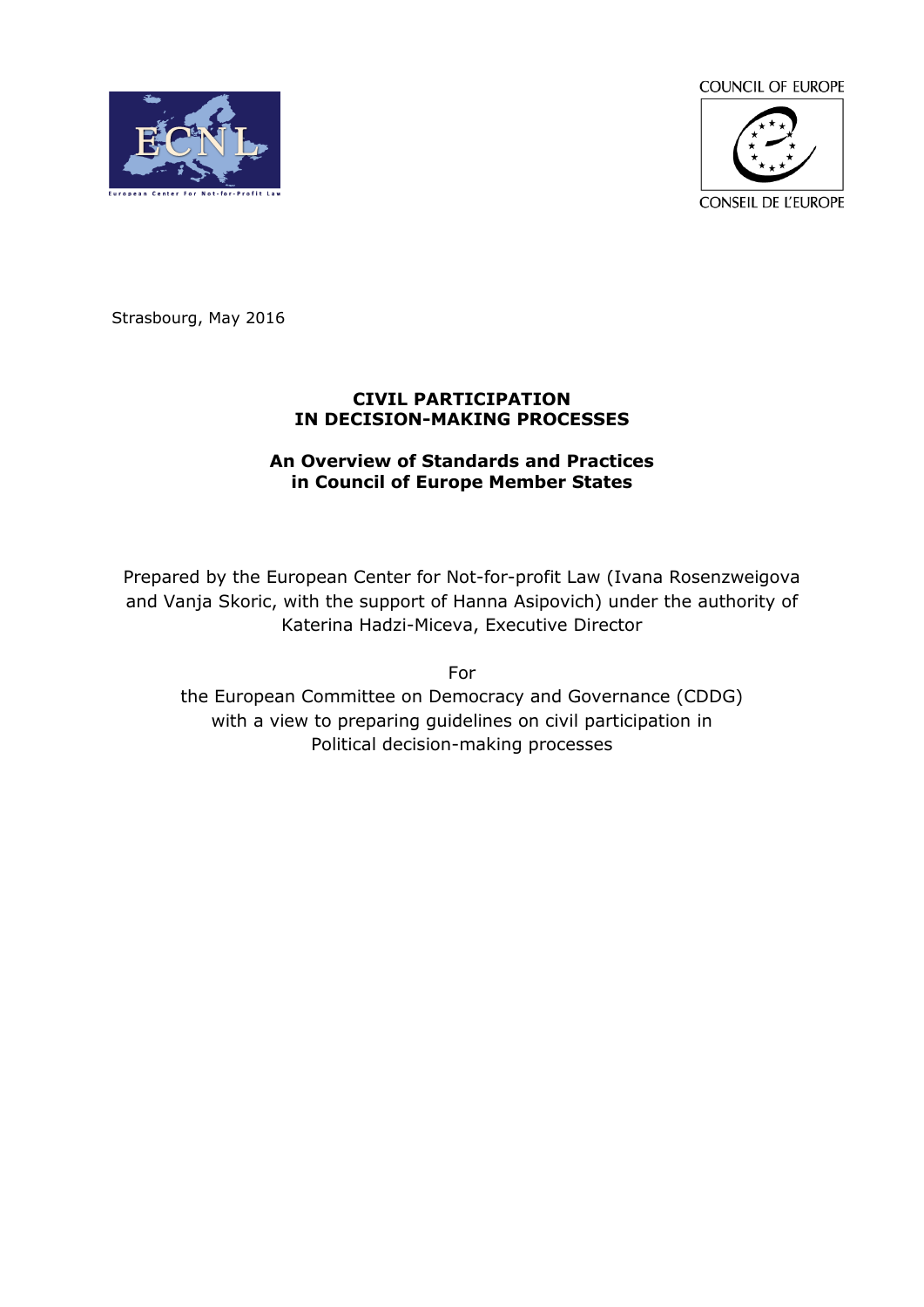# **TABLE OF CONTENTS**

| I.               |     |                                                                                          |  |
|------------------|-----|------------------------------------------------------------------------------------------|--|
| П.               |     |                                                                                          |  |
| 1.               |     |                                                                                          |  |
| 2.               |     |                                                                                          |  |
| III.             |     | THE ENABLING ENVIRONMENT AS PREREQUISITE FOR MEANINGFUL                                  |  |
| IV.              |     | STANDARDS FOR MEANINGFUL CIVIL PARTICIPATION  8                                          |  |
| 1.               |     |                                                                                          |  |
| 2.               |     |                                                                                          |  |
| 3.               |     |                                                                                          |  |
| $\overline{4}$ . |     |                                                                                          |  |
| V.               |     | <b>FRAMEWORK FOR MEANINGFUL CIVIL PARTICIPATION  18</b>                                  |  |
| 1.               |     |                                                                                          |  |
|                  | 1.1 |                                                                                          |  |
|                  | 1.2 |                                                                                          |  |
|                  | 1.3 |                                                                                          |  |
|                  | 2.  |                                                                                          |  |
|                  | 2.1 |                                                                                          |  |
|                  | 2.2 |                                                                                          |  |
|                  | 2.3 |                                                                                          |  |
|                  | 2.4 |                                                                                          |  |
| VI.              |     | <b>ENSURING MEANINGFUL CIVIL PARTICIPATION IN PRACTICE  31</b>                           |  |
| 1.               |     |                                                                                          |  |
| 2.               |     | Overarching instruments and practices providing guarantees for meaningful and successful |  |
|                  | 2.1 |                                                                                          |  |
|                  | 2.2 |                                                                                          |  |
|                  | 2.3 |                                                                                          |  |
| 3.               |     |                                                                                          |  |
| VII.             |     |                                                                                          |  |
| VIII.            |     |                                                                                          |  |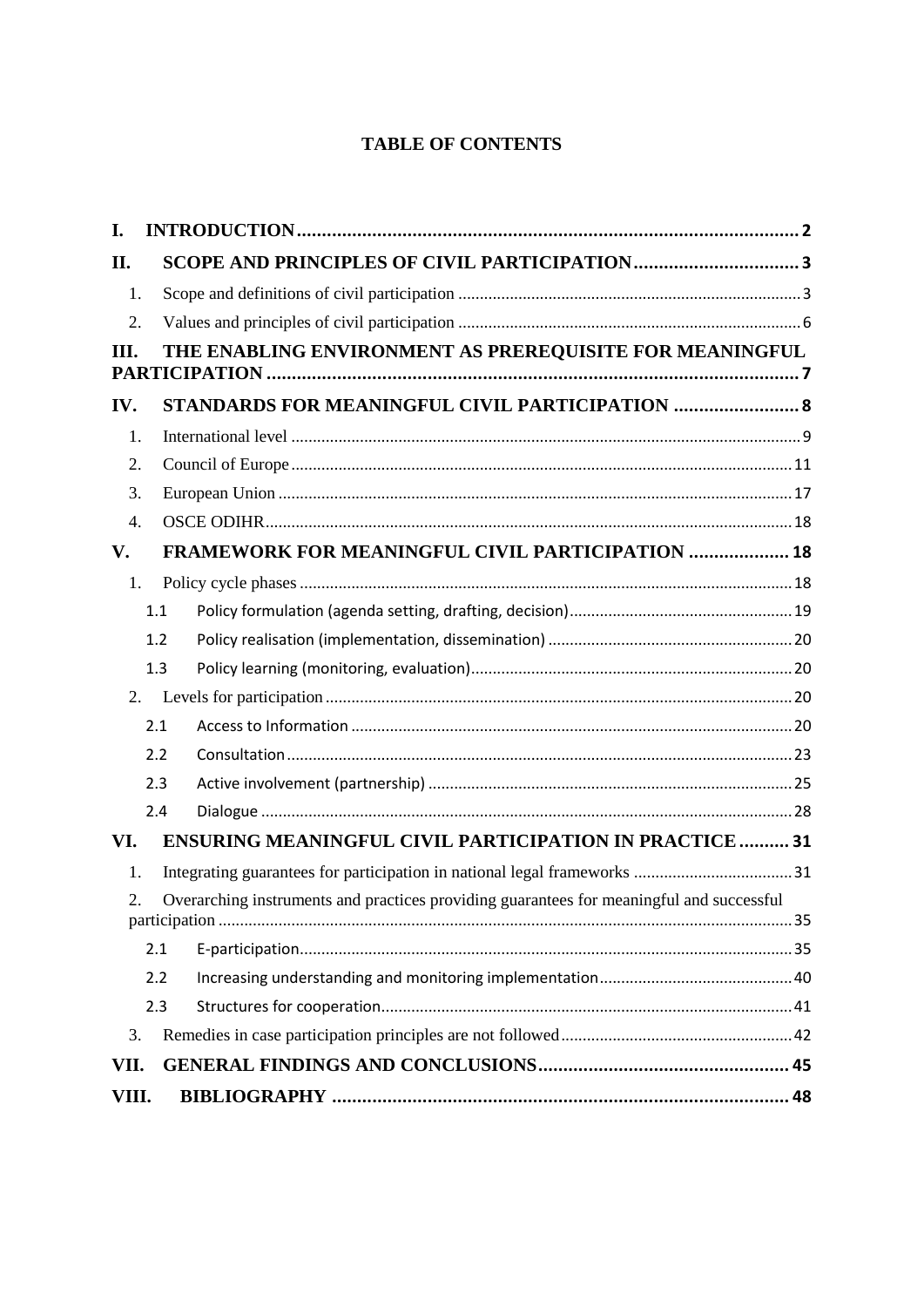# <span id="page-2-0"></span>**I. INTRODUCTION**

*"...participatory democracy should be enhanced as a process in which all people, and not only nationals, are involved in the conduct of public affairs, at local, regional, national and European levels"<sup>1</sup>*

The Council of Europe Secretary General's 2015 report<sup>2</sup> specifically recognises the *"effective and sustainable mechanisms for dialogue, consultation and co-operation between civil society and the authorities at all levels"* as important vehicles that are *"allowing the participation of all individuals and societal groups in democratic decision making".* Indeed, there is increased recognition in countries of Europe about the need to introduce legislative mechanisms or different models that will facilitate civil participation. However, the Secretary General's report correctly finds that in some countries *"the model works reasonably well. In others, the model and the institutions for public consultation and participation lack effectiveness and often exist as a formality".* In the *"worst cases",* governments are attempting *"to control citizen initiatives".* The shrinking space for participation and overall engagement of non-governmental organisations (NGOs) is notable; whilst in some Council of Europe member states it is a recognized challenge, in others it is emerging as a potential problem.

The trend needs to be reverted, existing good practices highlighted and shared; and benefits of participation promoted. Towards this end, the Secretary General recommends that *"the Council of Europe should prepare new guidelines to ensure meaningful civil participation in political decision making, based on best practice and shared standards."* In addition, it commits to address the issue through national level engagements to ensure that *"countries provide for active civil participation in decision-making processes, with formal safeguards in place in line with Council of Europe standards."*

Following up the report, the Terms of Reference of the European Committee of Democracy and Governance 2016-2017, tasked the Committee to *"draw up new guidelines to ensure meaningful civil participation in political decision making, based on best practice and shared standards*." To support the development of the Guidelines, the Committee is to adopt an overview of the existing practice and standards in the Council of Europe member states. The overview and guidelines would encourage member states to take action in order to achieve meaningful civil participation in political decision making.

The following paper<sup>3</sup> provides the requested overview to support the development of the Council of Europe guidelines and their implementation on national level. The paper is developed based on a desktop review of existing materials on participation, recognizing that there has been a number of theoretical papers and research conducted in order to identify practices and models in countries in Europe.

The scope of the civil participation covered in the overview encompasses participation in decision-making processes by individuals and by their organisations. The overview describes

1

 $1$  Council of Europe, PACE, Resolution 1746 (2010) Democracy in Europe: crisis and perspectives, available at: [http://assembly.Council](http://assembly.council/) of Europe.int/nw/xml/XRef/Xref-XML2HTML-EN.asp?fileid=17882&lang=en.

<sup>2</sup> Secretary General of the Council of Europe, *State of Democracy, Human Rights and the Rule of Law in Europe. A shared responsibility for democratic security in Europe*, 2015 [https://edoc.Council of](https://edoc.coe.int/en/an-overview/6455-state-of-democracy-human-rights-and-the-rule-of-law-in-europe.html)  [Europe.int/en/an-overview/6455-state-of-democracy-human-rights-and-the-rule-of-law-in-europe.html](https://edoc.coe.int/en/an-overview/6455-state-of-democracy-human-rights-and-the-rule-of-law-in-europe.html)

<sup>&</sup>lt;sup>3</sup> Developed by the European Center for Not-for-Profit Law (ECNL)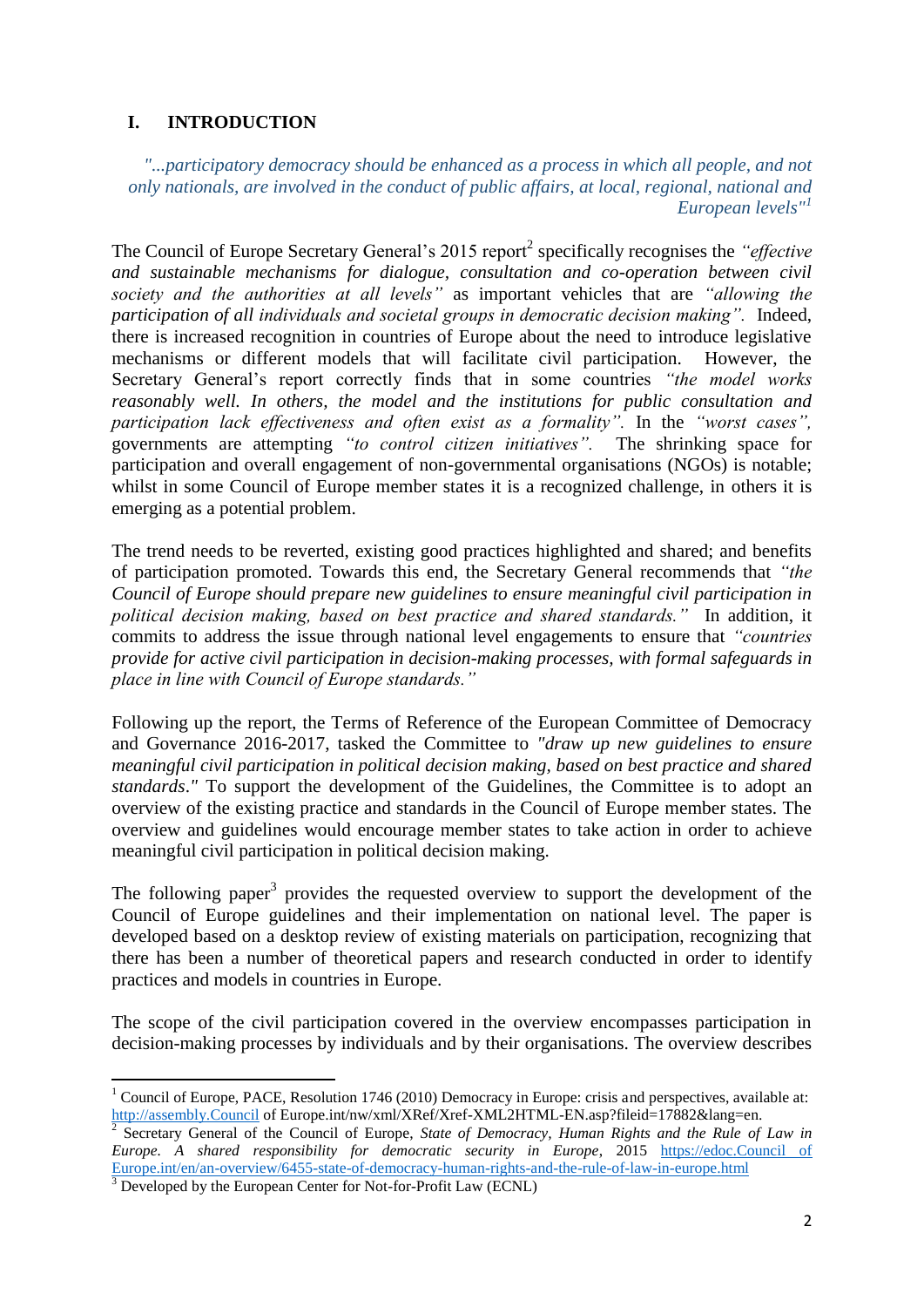the policy cycle in which participation occurs and describes the standards and practices from the perspective of the three main levels of participation: access to information, consultation and active partnership. The overview also provides examples of mechanisms and models which promote broader dialogue as the overarching form of engagement that applies to all levels and phases.

The standards for participation have evolved over the past years, not only in Europe but also internationally. Therefore, this overview describes the existing standards and principles of participation by referring to key documents adopted by United Nations (UN) bodies as well as international conventions and documents adopted by the Council of Europe, the European Union and the OSCE.

The overview provides country examples of mechanisms and models from national level (parliament, government, ministries), as well as regional and local level, and provides practical examples from Council of Europe member states. These examples were selected according to the following criteria:

- whether the mechanisms and initiatives support meaningful participation, i.e. there is information that they are effective in practice or have the potential to be effective if the relevant conditions are met;
- whether they include some innovative approach;
- whether they have the potential to serve as models and be transferable;
- whether there are already some lessons learned in the process of their implementation;
- whether they have the potential to contribute to sustainable and longer term participation, partnership and dialogue.

Ultimately, the overview aims to facilitate cross-border learning and to support the Council of Europe in developing guidelines that will help formalize the right to participation, strengthen guarantees and contribute to meaningful, effective and participatory decision-making processes on national level.

# <span id="page-3-0"></span>**II. SCOPE AND PRINCIPLES OF CIVIL PARTICIPATION**

This section describes the specific aspects of participation in political decision-making processes that will be reviewed, including the overall scope and definitions. It relies mainly on standards adopted by the Council of Europe, European inter-governmental organisations, as well as relevant UN documents. It also outlines most common principles and values of participation already integrated in Council of Europe's and other relevant documents.

## **1. Scope and definitions of civil participation**

## <span id="page-3-1"></span>*Scope*

Civil participation can occur during different times of election and in-between elections, during the various stages of development of policies and laws. The report provides an overview of civil participation in processes where public authorities aim to develop and adopt a policy document, strategy, law, regulation, or any process where a decision that affects the public or a segment of it is made. Civil participation goes in parallel with representative democracy, namely the processes which happen during free and fair elections.

As the General Comment on Article 25 of ICCPR provides the conduct of public affairs: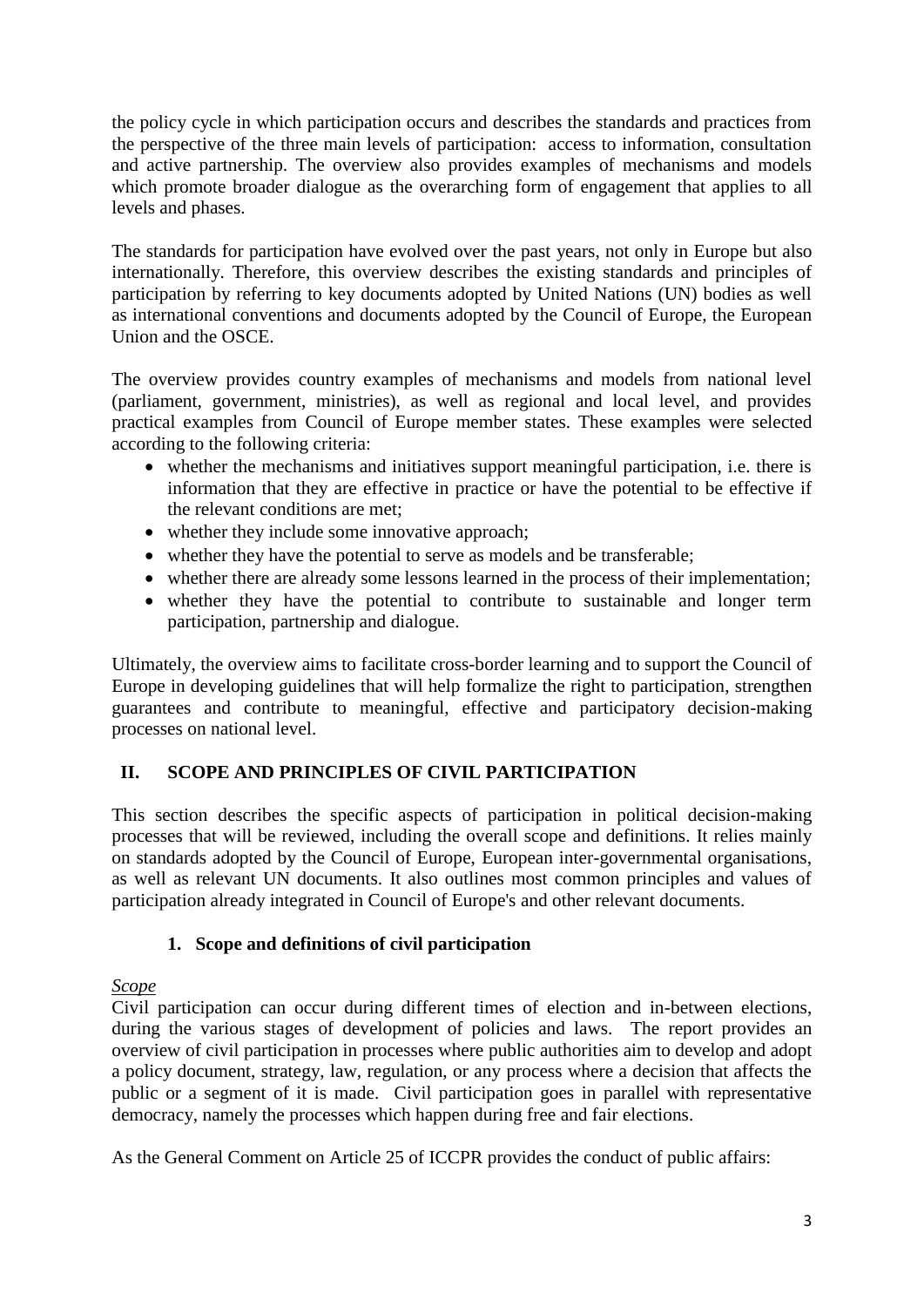*"... is a broad concept which relates to the exercise of political power, in particular the exercise of legislative, executive and administrative powers. It covers all aspects of public administration, and the formulation and implementation of policy at international, national, regional and local levels. The allocation of powers and the means by which individual citizens exercise the right to participate in the conduct of public affairs protected by article 25 should be established by the constitution and other laws."*(§5) *Citizens may participate directly by taking part in popular assemblies which have the power to make decisions about local issues or about the affairs of a particular community and in bodies established to represent citizens in consultation with government"*(§6)*. 4*

### *Participation of individuals and NGOs in the processes*

1

Considering that this overview is developed for the Council of Europe, the scope of the overview focuses on participation of NGOs in such processes. This is in line with the Recommendation CM/Rec (2007)14 which sets standards for participation of NGOs in such processes (as opposed to individuals)<sup>5</sup>. Similarly, the background document of the INGO Code of Good Practice for Civil Participation in the Decision-Making Process (INGO Code on Participation), 6 describes civil participation as *"the engagement of individuals in nonformal institutions such as non-governmental organisations, associations, community services and their participation in the overall public policy-making processes".* The INGO Code on Participation limits its own scope to *"contribution of organised NGOs in the democratic process and is not focused on the related question of civic participation, i.e. individuals."* <sup>7</sup>

However, this does not mean that participation should be limited to organized groups and NGOs; most elements of it and models are inevitably applicable to the general public and individuals. Indeed, Article 25 of the International Covenant on Civil and Political Rights (ICCPR) provides that *everyone* shall have the right and the opportunity, without any of the distinctions without unreasonable restrictions to take part in the conduct of public affairs, directly or through freely chosen representatives. In addition, the scope of participation includes *"public and NGOs in particular, as well as other interested parties and stakeholders, who should be able to contribute to the development of policies and legislation which affect or may affect them."*<sup>8</sup>

<sup>4</sup> UN Human Rights Committee, General Comment No. 25: *The Rights to participate in public affairs, voting rights and the right of equal access to public service* (Art. 25) CCPR/C/21/Rev.1/Add.7, 27 August 1996, available at:  $\overline{a}$  at:  $\overline{a}$  available at:  $\overline{a}$  at:  $\overline{a}$  at:  $\overline{a}$  at:  $\overline{a}$  at:  $\overline{a}$  at:  $\overline{a}$  at:  $\overline{a}$  at:  $\overline{a}$  at:  $\overline{a}$  at:  $\overline{a}$  at:  $\overline{a}$  at:  $\overline{a}$  at:  $\overline{a}$  at:  $\over$ 

[http://tbinternet.ohchr.org/\\_layouts/treatybodyexternal/Download.aspx?symbolno=CCPR%2fC%2f21%2fRev.1](http://tbinternet.ohchr.org/_layouts/treatybodyexternal/Download.aspx?symbolno=CCPR%2fC%2f21%2fRev.1%2fAdd.7&Lang=en) [%2fAdd.7&Lang=en](http://tbinternet.ohchr.org/_layouts/treatybodyexternal/Download.aspx?symbolno=CCPR%2fC%2f21%2fRev.1%2fAdd.7&Lang=en)

 $\overline{5}$  Council of Europe the Committee of Ministers ,Recommendation CM/Rec(2007)14 of the Committee of Ministers to member states *on the legal status of non-governmental organisations in Europe*, available at: [https://search.coe.int/cm/Pages/result\\_details.aspx?ObjectID=09000016805d534d](https://search.coe.int/cm/Pages/result_details.aspx?ObjectID=09000016805d534d) 

<sup>6</sup> Council of Europe Secretariat General, *Code of good practice on civil participation*. Background paper prepared by the Secretariat for the meeting of the Civil Society and Democracy grouping, 2008.

<sup>7</sup> Council of Europe, Conference of INGOs of the Council of Europe, *Code of Good Practice for Civil Participation in the Decision Making Process*, CONF/PLE(2009)CODE1, adopted on 1 October 2009 Available at:  $\overline{a}$  at:  $\overline{a}$  at:  $\overline{a}$  at:  $\overline{a}$  at:  $\overline{a}$  at:  $\overline{a}$  at:  $\overline{a}$  at:  $\overline{a}$  at:  $\overline{a}$  at:  $\overline{a}$  at:  $\overline{a}$  at:  $\overline{a}$  at:  $\overline{a}$  at:  $\overline{a}$  at:  $\overline{a}$  at:  $\overline{a}$  at:

[https://rm.coe.int/CoERMPublicCommonSearchServices/DisplayDCTMContent?documentId=09000016802eed](https://rm.coe.int/CoERMPublicCommonSearchServices/DisplayDCTMContent?documentId=09000016802eed5c) [5c](https://rm.coe.int/CoERMPublicCommonSearchServices/DisplayDCTMContent?documentId=09000016802eed5c)

<sup>&</sup>lt;sup>32</sup> Recommendations on *Enhancing the Participation of Associations in Public Decision-Making Processes* from the Participants to the Civil Society Forum Organized on the Margins of the 2015 Supplementary Human Dimension Meeting on Freedoms of Peaceful Assembly and Association, April 2015 <http://www.osce.org/odihr/185841?download=true>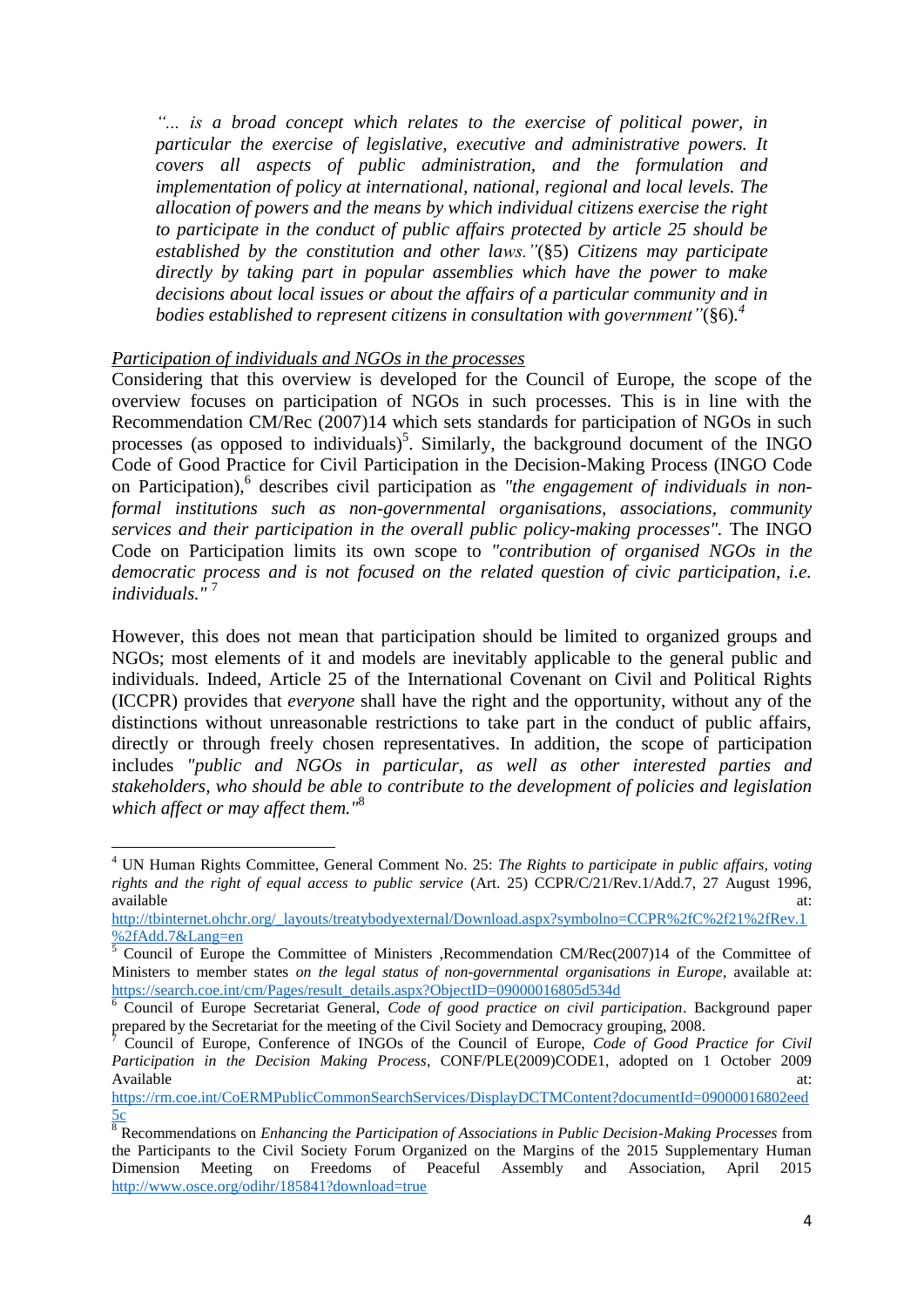### *Definition of NGOs*

When referring to NGOs, this overview uses the Council of Europe definition which states that *"NGOs are voluntary self-governing bodies or organisations established to pursue the essentially non-profit-making objectives of their founders or members."<sup>9</sup>* The INGO Code on Participation further describes this definition by elaborating on the types of organisations that can be considered NGOs - specifically voluntary groups, non-profit organisations, associations, foundations, charities, as well as geographic or interest-based community and advocacy groups.<sup>10</sup>

### *Participation and political activities*

There are recent examples by countries to limit participation by characterizing it as political activities. Therefore, it is important to distinguish between activities related to policy and decision-making processes and political activities.

CM/Recommendation(2007)14 highlights that contributions of NGOs to the society *"are made through an extremely diverse body of activities which can range from acting as a vehicle of communication between different segments of society and public authorities, through the advocacy of changes in law and public policy, the monitoring of compliance with existing obligations under national and international law, and on the provision of a means of pursuing, promoting and defending interests shared with others."*<sup>11</sup> It also states that *"NGOs should be free to undertake research, education and advocacy on issues of public debate, regardless of whether the position taken is in accord with public authority policy or requires a change in the law.*"<sup>12</sup>

Indeed, many activities of the NGOs have implications for public policy, and may include attempting to influence legislation, lobbying, campaigning on issues of relevance, raising awareness of issues of concern, monitoring elections.<sup>13</sup> However, since there is no universally accepted definition of political activities the term "political activity" is sometimes applied restrictively to limit NGO activities and ability to voice opinions or criticism of actions by public authorities. In terms of good practice, when countries regulate political activities they explicitly list what is considered as "engagement in political activities". If there are limits to such engagement, those are clearly prescribed and narrowly defined.<sup>14</sup> This helps ensure that participation in decision-making processes is distinguished from political activities and is not restricted in the name of political activities.

 $\overline{a}$ 

<sup>&</sup>lt;sup>9</sup> Council of Europe Committee of Ministers, Recommendation CM/Rec(2007)14 of the Committee of Ministers to member states *on the legal status of non-governmental organisations in Europe*, available at: [https://wcd.Council of Europe.int/ViewDoc.jsp?id=1194609](https://wcd.coe.int/ViewDoc.jsp?id=1194609)

<sup>10</sup> Council of Europe Secretariat General, *Code of good practice on civil participation*. Background paper prepared by the Secretariat for the meeting of the Civil Society and Democracy grouping, 2008

 $11$  CM/Recommendation(2007)14

<sup>&</sup>lt;sup>12</sup> CM/Recommendation(2007)14

<sup>&</sup>lt;sup>13</sup> Conference of INGOs, *Non-Governmental Organisations: Review of Developments in Standards, Mechanisms and Case Law 2013-2015* [https://rm.coe.int/CoERMPublicCommonSearchServices/DisplayDCTMContent?documentId=09000016804929](https://rm.coe.int/CoERMPublicCommonSearchServices/DisplayDCTMContent?documentId=0900001680492965) [65](https://rm.coe.int/CoERMPublicCommonSearchServices/DisplayDCTMContent?documentId=0900001680492965)

 $\frac{14}{14}$  Conference of INGOs of the Council of Europe, Expert Council on NGO Law, Regulating Political Activities of Non-governmental Organisations, 2015,<http://www.coe.int/en/web/ingo/expert-council>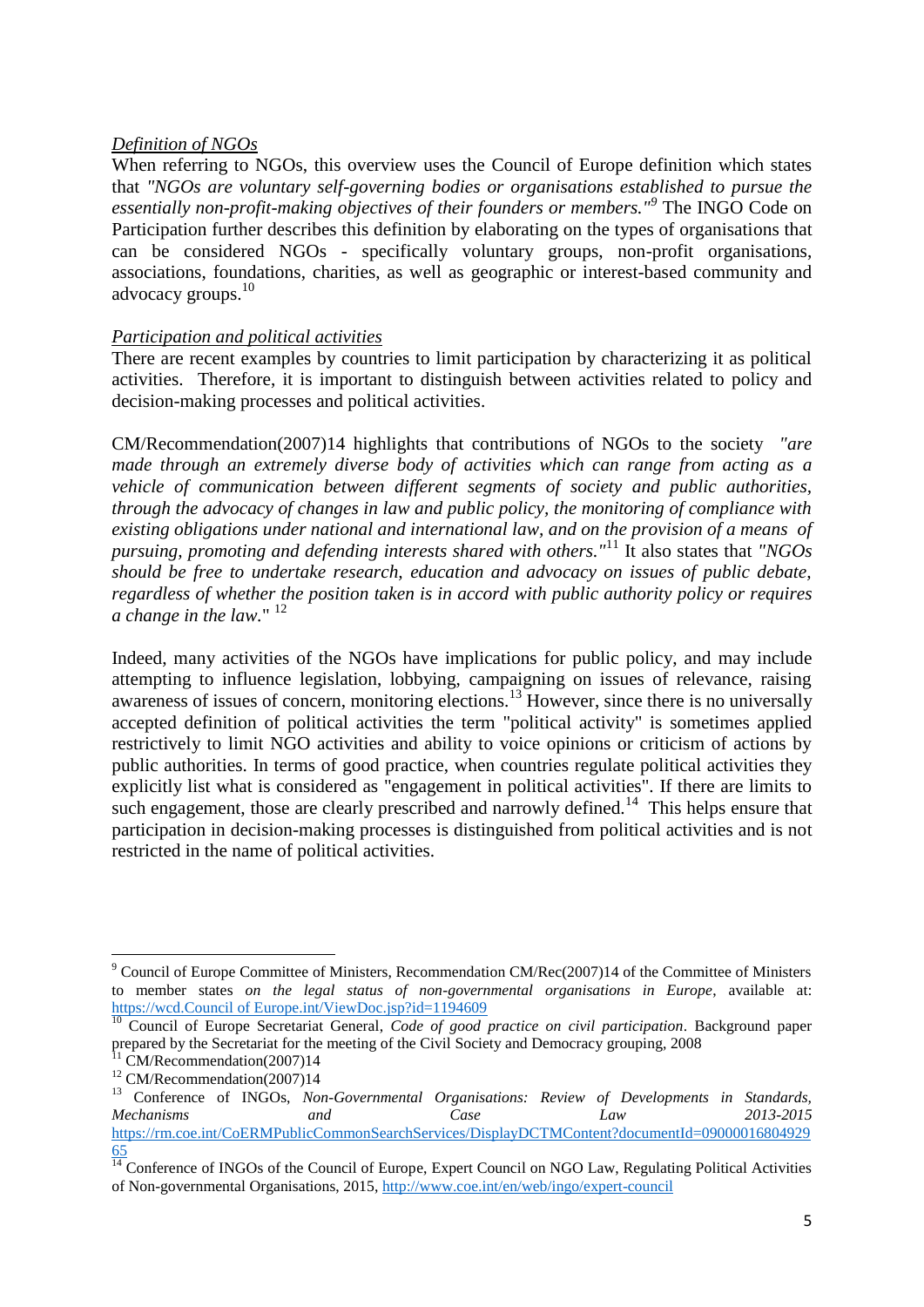# **2. Values and principles of civil participation**

<span id="page-6-0"></span>The International Association for Public Participation has summarized the core values that participation aims to promote<sup>15</sup>. These include:

- **involving** in the decision-making process those who are affected by or interested in a decision;
- seeking **input** from participants in designing how they participate;
- providing participants with the **information** they need to contribute meaningfully;
- recognizing and communicating the **needs** and interests of all participants, including decision makers;
- enabling public's contribution to influence the decision;
- **communicating** to participants how their input affected the decision.

Code of Good Practice for Civil Participation in the Decision-Making Process elaborates five important principles for civil participation $16$ :

- **participation**, in terms of collecting and channelling views of various members and concerned citizens via NGOs to input the political decision-making process;
- **trust**, as honest interaction between actors and sectors;
- **accountability** and **transparency**, from both NGOs and public authorities at all stages;
- **independence** of NGOs, as it is important to recognise NGOs as free and independent bodies in respect to their aims, decisions and activities.

The Recommendations on Enhancing the Participation of Associations in Public Decisionmaking Processes, from the participants to the NGOs Forum organized by OSCE-ODIHR<sup>17</sup> enumerate the following principles:

- **transparency**, including timely public access to all documents, drafts, decisions and opinions relevant for participation process;
- **impartiality**, especially of NGOs, as they have the right to act independently and advocate different positions from the authorities;
- **openness** and **accessibility**, as the processes for participation needs to be open and accessible to all, based on agreed framework for participation;
- **accountability** and **efficiency**, where participation should be result-oriented to have an actual impact on the content, including authorities to be accountable to the public with respect to consultation processes and report on the results;
- **non-discrimination, equal treatment and inclusiveness**, especially equal access to all, including addressing the needs of minority, disadvantaged, vulnerable or marginalized persons or groups wishing to participate;
- **independence** of associations, including refraining from imposing the obligation on NGOs to engage in decision-making processes or to defend certain positions.

In addition, other institutions and organisations in Europe have highlighted several more principles which guide the process of civil participation, including commitment, recognition

**.** 

<sup>&</sup>lt;sup>15</sup> International Association for Public Participation. Available a[t http://www.iap2.org](http://www.iap2.org/)

<sup>16</sup> Council of Europe *Code of Good Practice for Civil Participation in the Decision Making Process*

<sup>17</sup> Recommendations on *Enhancing the Participation of Associations in Public Decision-Making Processes* from the Participants to the Civil Society Forum Organized on the Margins of the 2015 Supplementary Human Dimension Meeting on Freedoms of Peaceful Assembly and Association, April 2015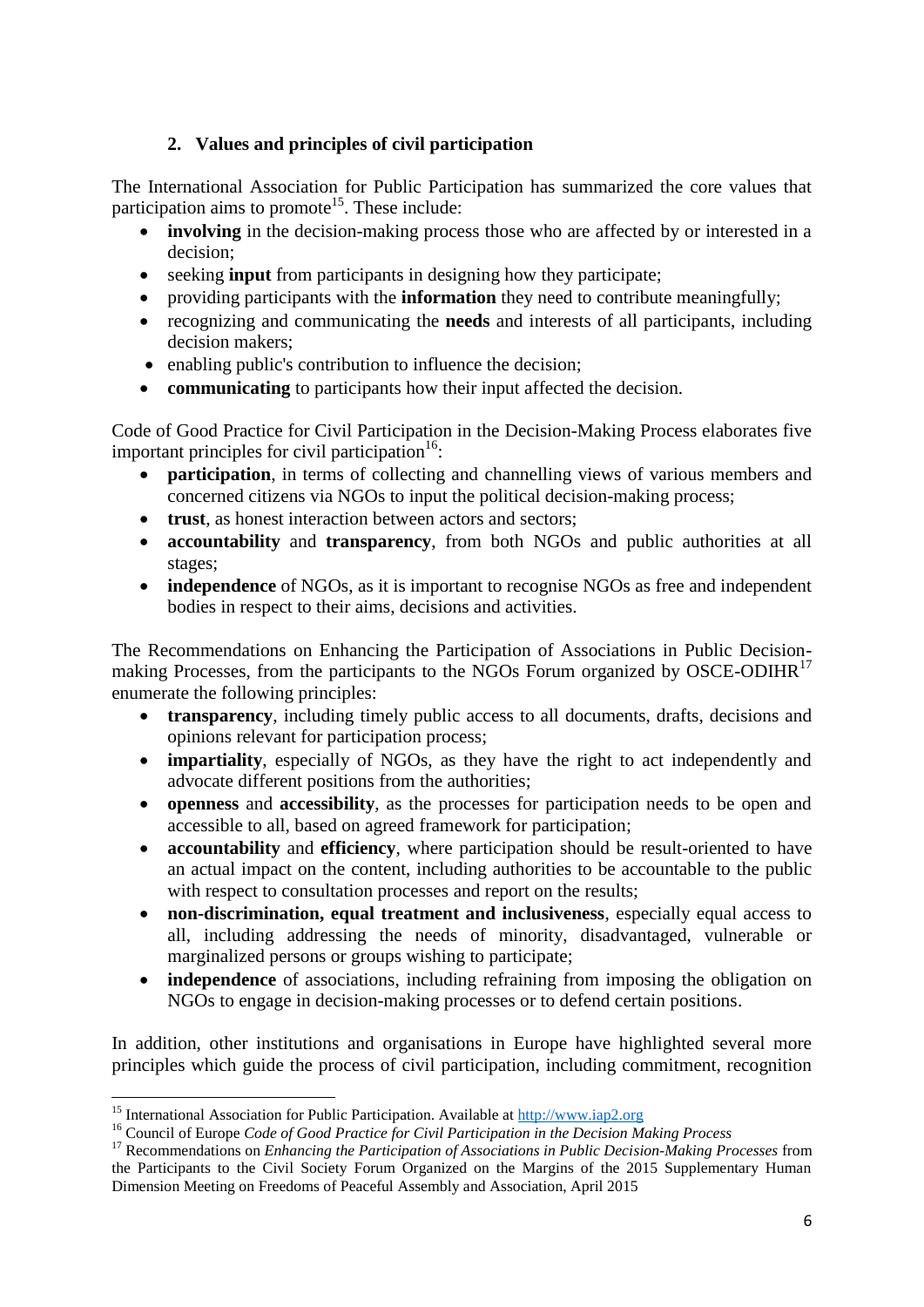of rights and responsibilities, resources, allocation of sufficient time, acknowledgement and feedback, evaluation, etc. $^{18}$ 

### <span id="page-7-0"></span>**III. THE ENABLING ENVIRONMENT AS PREREQUISITE FOR MEANINGFUL PARTICIPATION**

*"Freedom of assembly and freedom of association are inextricably linked to freedom of expression. Exercised together, they support an inclusive and effective system of checks and balances, in which power is held to account. A guaranteed enjoyment of these rights is a precondition for the active participation of civil society in decision making at all levels of government."<sup>19</sup>*

As addressed in the findings of the Secretary General's 2015 report, there is a clear connection between the possibility of people and organisations to participate in decision making and the enabling conditions for operation of NGOs. This is particularly emphasized in the General Comment on Article 25 of ICCPR:

*"Citizens also take part in the conduct of public affairs by exerting influence through public debate and dialogue with their representatives or through their capacity to organise themselves. This participation is supported by ensuring freedom of expression, assembly and association".* (§8) *"The right to freedom of association, including the right to form and join organisations and associations concerned with political and public affairs, is an essential adjunct to the rights protected by article 25"* (§26).

The same is recognized by the Special Rapporteur on the rights to freedom of peaceful assembly and of association, who stated that *"both individuals involved in association and the association itself must be protected by international human rights law and shall be able to participate in the State's decision making process."<sup>20</sup>* It is important, therefore, that when countries review their regulatory frameworks for participation, they also consider and improve the conditions that enable individuals and organisations to engage and contribute in decision-making process. Such approach will contribute to the success of the participatory models and the overall practice of participation.

The overall conditions for NGO development and participation are considered as enabling when the environment (laws and practices) respects the fundamental rights to freedom of association, freedom of assembly, freedom of expression and the protection of human rights defenders.<sup>21</sup> This entails the rights of individuals to organize in groups or formal associations, to be free to decide on their internal governance in a way that would most

[ny.un.org/doc/UNDOC/GEN/G14/069/52/PDF/G1406952.pdf?OpenElement](https://documents-dds-ny.un.org/doc/UNDOC/GEN/G14/069/52/PDF/G1406952.pdf?OpenElement)

 $\overline{a}$ 

<sup>&</sup>lt;sup>18</sup> Emina Nuredinoska (MCIC, "The former Yugoslav Republic of Macedonia") and Katerina Hadzi-Miceva Evans (ECNL, Hungary), *Transparency and Public Participation in Law Making Processes*, *Comparative overview and assessment of the situation in Macedonia*, 2010.

<sup>&</sup>lt;sup>19</sup> Secretary General of the Council of Europe, *State of Democracy, Human Rights and the Rule of Law in Europe. A shared responsibility for democratic security in Europe*, 2015. Available at: [https://edoc.Council of](https://edoc.coe.int/en/an-overview/6455-state-of-democracy-human-rights-and-the-rule-of-law-in-europe.html)  [Europe.int/en/an-overview/6455-state-of-democracy-human-rights-and-the-rule-of-law-in-europe.html](https://edoc.coe.int/en/an-overview/6455-state-of-democracy-human-rights-and-the-rule-of-law-in-europe.html)

<sup>&</sup>lt;sup>20</sup> UN Human Rights Council, *Report of the Special Rapporteur on the Rights to Freedom of Peaceful Assembly and of Association, 21 May 2012,*  $A/HRC/20/27$ *, available at:http://freeassembly.net/wpand of Association*, 21 May 2012, A/HRC/20/27, available at[:http://freeassembly.net/wp](http://freeassembly.net/wp-content/uploads/2013/10/A-HRC-20-27_en-annual-report-May-2012.pdf)[content/uploads/2013/10/A-HRC-20-27\\_en-annual-report-May-2012.pdf](http://freeassembly.net/wp-content/uploads/2013/10/A-HRC-20-27_en-annual-report-May-2012.pdf)

<sup>&</sup>lt;sup>21</sup> UN Human Rights Council, *Factors that impede equal political participation and steps to overcome those challenges : Report of the Office of the United Nations High Commissioner for Human Rights*, 30 June 2014, A/HRC/27/29, available at: [https://documents-dds-](https://documents-dds-ny.un.org/doc/UNDOC/GEN/G14/069/52/PDF/G1406952.pdf?OpenElement)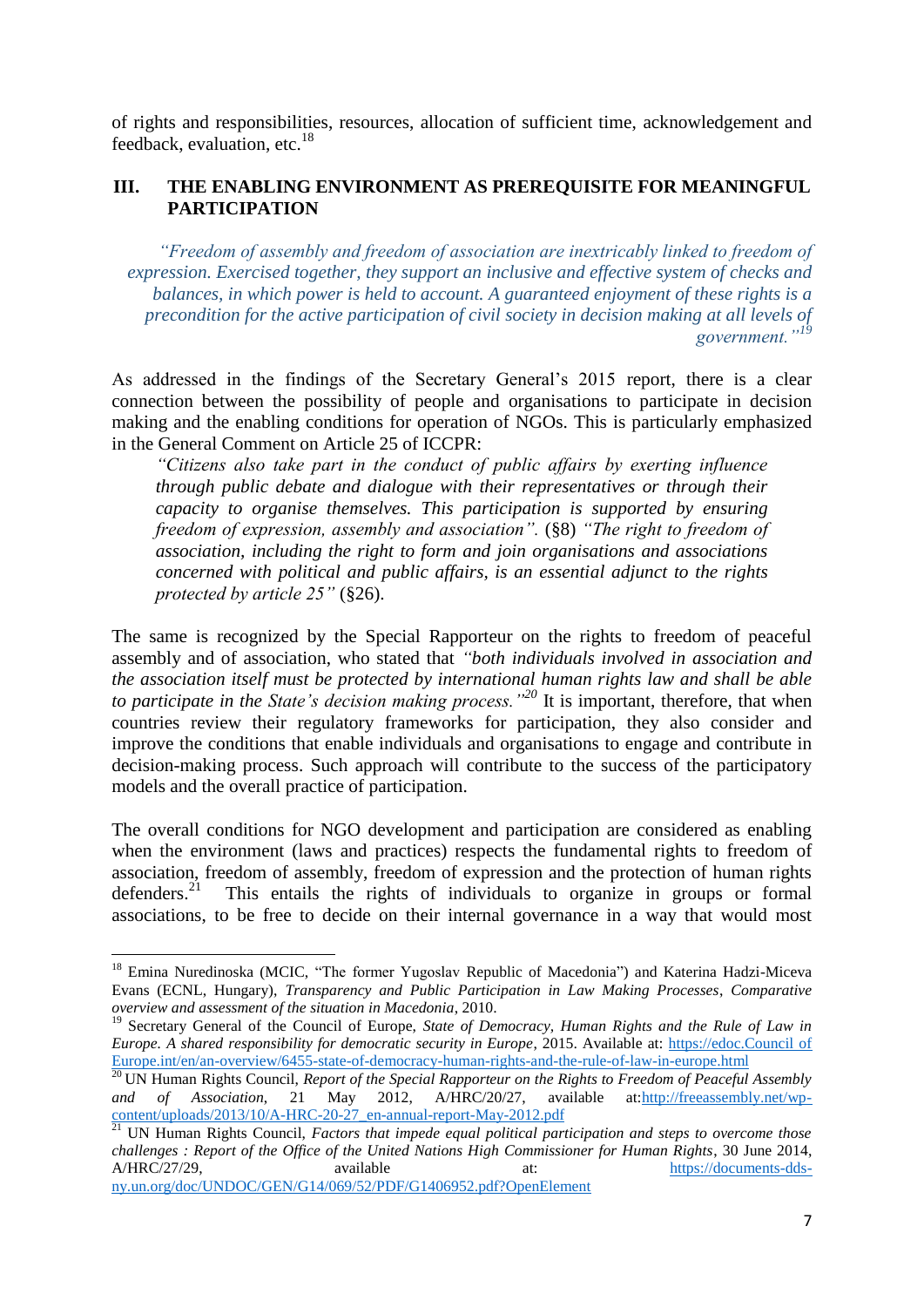effectively help them reach their mission, and where needed, to also engage their constituencies without fear of repercussion. The latter is particularly important for those cases of NGOs who represent vulnerable and marginalized groups who may have particular concerns about their positions or opinions. Freedom of assembly should also be guaranteed, as *"assemblies play a vibrant role in mobilizing the population and formulating grievances and aspirations, facilitating the celebration of events and, importantly, influencing public policy".*<sup>22</sup> Freedom of expression is closely linked to the participation and conditions important elements of the process, from the ability of everyone to voice opinion<sup>23</sup>, through providing access to information or provision of documents during consultations. In sum, an enabling legal environment sets a protective framework for NGO activities and limits the ability of governments to interfere with NGO basic rights to be established and operate freely. $^{24}$ 

In addition, central to the issue of participation is the issue of resources that would enable NGOs to actively participate in decision-making. NGOs need resources to take part in the processes, whether it is about covering cost related to the time of their personnel to attend official meetings, write comments, reach out to constituencies or to solicit feedback. They often rely on their own resources to cover costs for this. Therefore, NGOs should be able to raise funds to operate and engage in decision making processes and countries should be encouraged to facilitate supportive financing framework. Enabling laws would provide for the ability to access domestic and foreign funding without a need for authorisation and formal constraints on the process, tax benefits and possibility to raise funding from the public without imposing administrative burdens.

Finally, engagement in decision-making processes should be enabled not only at country level but also in multi-lateral institutions where standards and decisions that also affect national conditions are made. Towards this end, the Special Rapporteur on the rights to freedom of peaceful assembly and of association specifically lists commitments for countries to ensure that they adopt and implement specific legislation and policies to effectively protect those engaging or seeking to engage with multilateral institutions.<sup>25</sup>

## <span id="page-8-0"></span>**IV. STANDARDS FOR MEANINGFUL CIVIL PARTICIPATION**

*"…every citizen shall have the right and opportunity to take part in the conduct of public affairs"<sup>26</sup>*

The international and European framework for public participation in decision-making processes continues to evolve. Only in the last two years, several UN Human Rights Council resolutions were adopted with the aim to strengthen guarantees for participation in political

1

<sup>22</sup> UN Human Rights Council, *Report of the Special Rapporteur on the Rights to Freedom of Peaceful Assembly and of Association*, 21 May 2012, A/HRC/20/27.

 $23$  The European Court of Human Rights has held that states should create an environment which allows

for full participation in open debates, enabling everyone to express their opinions and ideas without fear. (Council of Europe Secretary General, *State of Democracy, Human Rights and the Rule of Law in Europe. A shared responsibility for democratic security in Europe,* 2015)

<sup>24</sup> Katerina Hadzi-Miceva, *A Supportive Financing Framework for Social Economy Organisations*. Paper developed for and presented at a conference on Social Economy in CEE: Emerging Trends of Social Innovation and Local Development, organized by OECD and LEED Program (2005)

<sup>&</sup>lt;sup>25</sup> UN General Assembly, *Rights to freedom of peaceful assembly and of association*, 16 October 2014, A/69/365, available at:<http://freeassembly.net/reports/report-multilaterals/>

<sup>26</sup> ICCPR article 25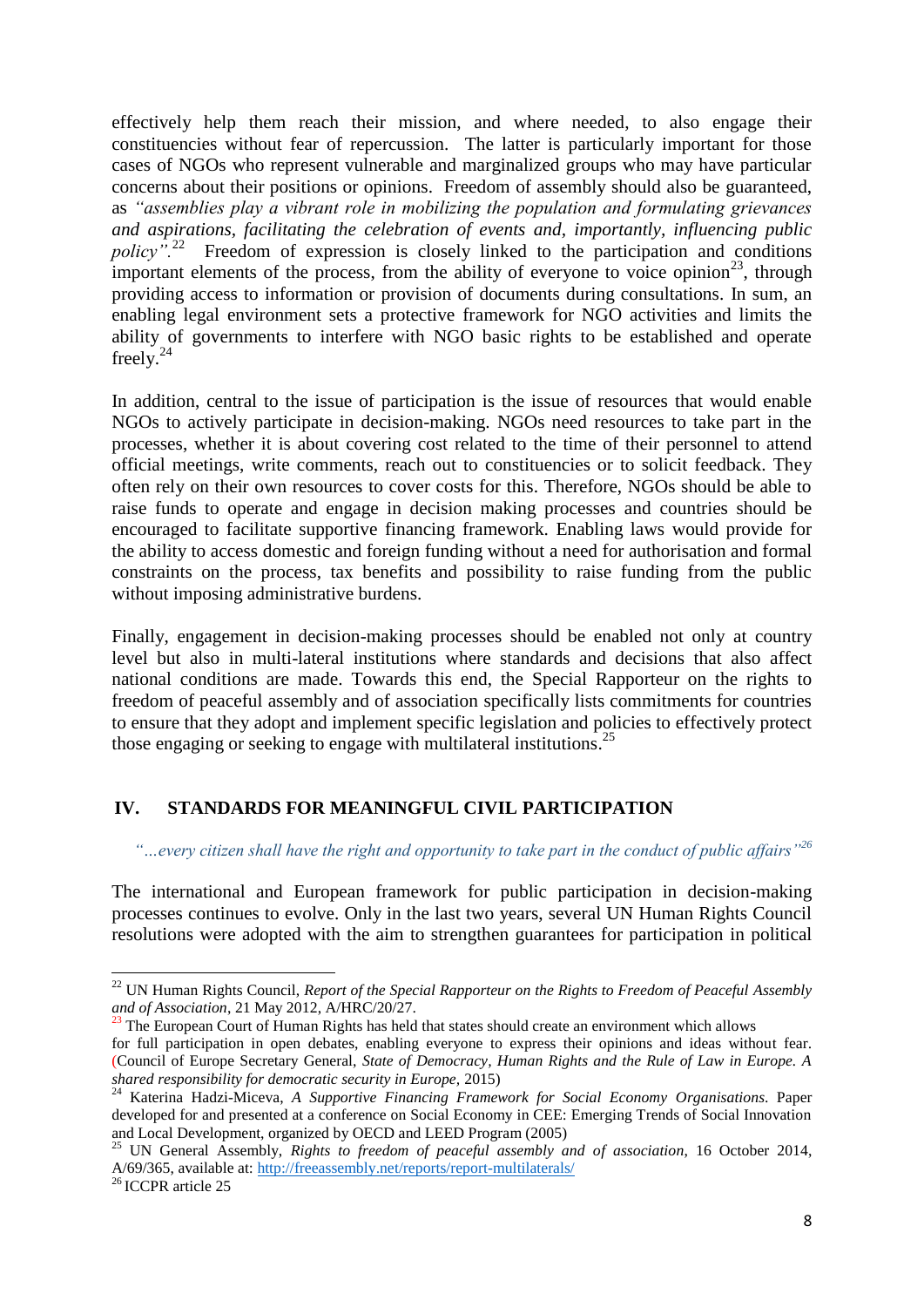life. This section provides an overview of how participation is regulated and promoted through presentation of the existing norms and standards, with emphasis on documents adopted by the UN bodies and mechanisms, Council of Europe, OSCE and the European Union.

# **1. International level**

 $\overline{a}$ 

<span id="page-9-0"></span>The *ICCPR*<sup>27</sup> recognizes and provides guarantees for public participation in decision-making processes for every citizen. Article 25 stipulates that every citizen shall have the right and opportunity to take part in the conduct of public affairs, the right to vote and the right to have access to public service. General Comment<sup>28</sup> to Article 25 adopted by the Human Rights Committee further clarifies that the protection is provided to individuals as well as organized gatherings of citizens.

The participatory approach in policy and decision-making processes has been strongly supported by the UN HRC. During the past years, the UN HCR has adopted three resolutions on equal participation in the conduct of public life. *The Resolution on Equal Political Participation from 2013<sup>29</sup>* emphasizes "*the critical importance of equal political participation for democracy, the rule of law, social inclusion and economic development, and advancing gender equality, as well as for the realization of all human rights and fundamental freedoms."* Towards this end, the Resolution reaffirms the obligation of States to take all appropriate measures to ensure the right to participate in political and public affairs on an equal basis.

*The UN HRC Resolution on Equal Participation in Political and Public Affairs* from *2014<sup>30</sup>* reemphasizes the critical importance of equal and effective participation in political and public affairs for democratic governance. In the follow up *Resolution on Equal Participation in Political and Public Affairs* adopted in  $2015^{31}$  the UN HRC notes the emergence of new forms of participation and urges states to ensure the full, effective and equal participation of all citizens in political and public affairs:

*"h.) Exploring new forms of participation and opportunities brought about by new information and communications technology and social media as a means to improve and widen, online and offline, the exercise of the right to participate in public affairs, and other rights directly supporting and enabling it."*

The right to or importance of participation has been emphasised in other UN HRC documents. For example, the *Resolution on Protecting Human Rights Defenders* adopted in

<sup>27</sup> UN General Assembly, *International Covenant on Civil and Political Rights*, 16 December 1966, United Nations, Treaty Series, vol. 999, p. 171, available at: [http://www.ohchr.org/en/professionalinterest/pages/ccpr.aspx.](http://www.ohchr.org/en/professionalinterest/pages/ccpr.aspx)

<sup>28</sup> UN HRI *Compilation of General Comments and General Recommendations Adopted by Human Rights Treaty Bodies* HRI/GEN/1/Rev.9 (Vol. I) from 27 May 2008, available at: [http://www.ohchr.org/EN/HRBodies/Pages/TBGeneralComments.aspx.](http://www.ohchr.org/EN/HRBodies/Pages/TBGeneralComments.aspx)

<sup>29</sup> UN Human Rights Council, *Equal political participation* : resolution / adopted by the Human Rights Council 8 October 2013, A/HRC/RES/24/8 , available at: [http://dag.un.org/bitstream/handle/11176/305484/A\\_HRC\\_RES\\_24\\_8-EN.pdf?sequence=3&isAllowed=yn](http://dag.un.org/bitstream/handle/11176/305484/A_HRC_RES_24_8-EN.pdf?sequence=3&isAllowed=yn)  $30$  A/HRC/RES/24/8

<sup>31</sup> UN Human Rights Council, *Equal participation in political and public affair*s : resolution / adopted by the Human Rights Council , 12 October 2015, A/HRC/RES/30/9, available at: <http://docbox.un.org/DocBox/docbox.nsf/GetFile?OpenAgent&DS=A/HRC/RES/30/9&Lang=E&Type=DOC>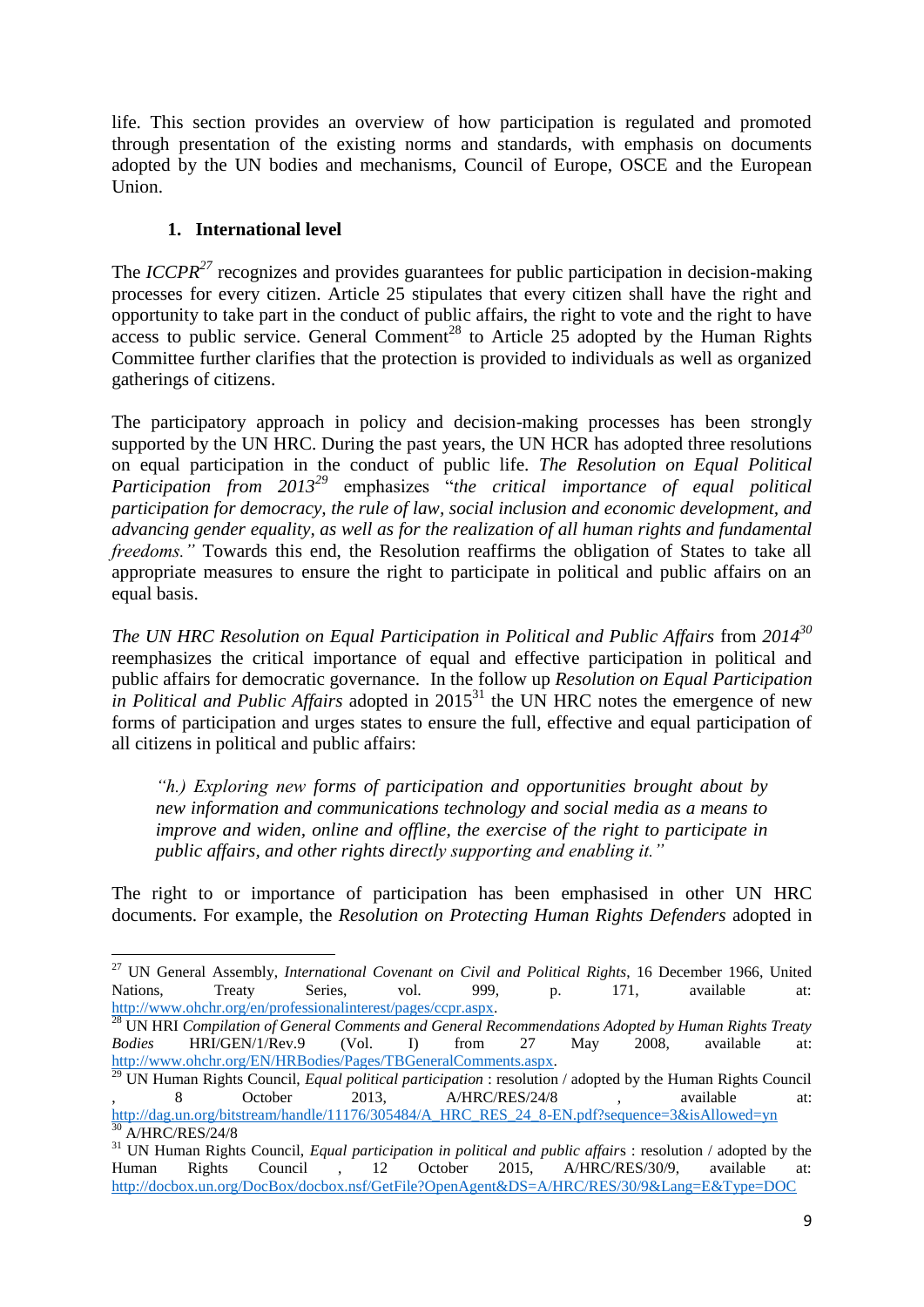$2013^{32}$  recognizes the value of the work of human rights defenders in the monitoring of existing legislation and for providing input to draft legislation. It also urges states to create an enabling environment for the operation of human rights defenders.<sup>33</sup>

The UN HRC *Civic Space Resolution* from 2013<sup>34</sup> stipulates that special importance should be given, among other measures, to the real and effective participation of the people in the decision-making processes. The Resolution further urges countries to acknowledge the essential role of the NGOs in the promotion of human rights, democracy and the rule of law, and calls upon them to enable its participation in the public debate on the related issues. This was re-emphasized by the follow up *Resolution on Civic Space from 2014<sup>35</sup> .*

The *Declaration on the Right and Responsibility of Individuals, Groups and Organs of Society to Promote and Protect Universally Recognized Human Rights and Fundamental Freedoms<sup>36</sup>* adopted by the UN General Assembly in 1999 acknowledges the right of "everyone*"* to participate in the decision-making processes. Article 8 of the Declaration provides that:

*"1. Everyone has the right, individually and in association with others, to have effective access, on a non-discriminatory basis, to participation in the public authority of his or her country and in the conduct of public affairs."* 

There are also other UN thematic documents that emphasise right to participation, such as, for example, the UN Convention on the Rights of Persons with Disabilities.<sup>37</sup> Article 9 of the Convention makes reference to the physical accessibility and among others it refers to participation in meetings and accessibility of consultation documents. The Convention stipulates:

*"9...[t]o enable persons with disabilities to live independently and participate fully in all aspects of life, States Parties shall take appropriate measures to ensure to persons with disabilities access, on an equal basis with others, to the physical environment, to transportation, to information and communications, including information and communications technologies and systems, and to other facilities and services open or provided to the public, both in urban and in rural areas."*

**.** 

 $32$  A new resolution on protection of human rights defenders addressing economic, social and cultural rights that also recognizes the importance of public participation is currently debated at the Human Rights Council.

<sup>33</sup> UN Human Rights Council, *Protecting human rights defenders* : resolution / adopted by the Human Rights Council, 12 April 2013, A/HRC/RES/22/6 [http://ap.ohchr.org/documents/dpage\\_e.aspx?si=A/HRC/RES/22/6](http://ap.ohchr.org/documents/dpage_e.aspx?si=A/HRC/RES/22/6)

<sup>34</sup> UN Human Rights Council, *Civil society space* : *creating and maintaining, in law and in practice, a safe and enabling environment* : resolution / adopted by the Human Rights Council, 9 October 2013, A/HRC/RES/24/21, available at:<https://daccess-ods.un.org/access.nsf/Get?Open&DS=A/HRC/RES/22/6&Lang=E>

<sup>35</sup> UN Human Rights Council, *Civil society space: resolution* / adopted by the Human Rights Council A/HRC/RES/27/31, available at: [http://ap.ohchr.org/documents/dpage\\_e.aspx?si=A/HRC/RES/27/31](http://ap.ohchr.org/documents/dpage_e.aspx?si=A/HRC/RES/27/31) 

<sup>&</sup>lt;sup>36</sup> UN General Assembly, Declaration on the *Right and Responsibility of Individuals, Groups and Organs of Society to Promote and Protect Universally Recognized Human Rights and Fundamental Freedoms* : resolution adopted by the General Assembly , 8 March 1999, A/RES/53/144, available at: [http://www.ohchr.org/Documents/Issues/Defenders/Declaration/declaration.pdf.](http://www.ohchr.org/Documents/Issues/Defenders/Declaration/declaration.pdf)

<sup>&</sup>lt;sup>37</sup> UN General Assembly, Convention *on the Rights of Persons with Disabilities* : resolution / adopted by the General Assembly, 24 January 2007, A/RES/61/106, available at [http://www.un.org/disabilities/documents/convention/convoptprot-e.pdf.](http://www.un.org/disabilities/documents/convention/convoptprot-e.pdf)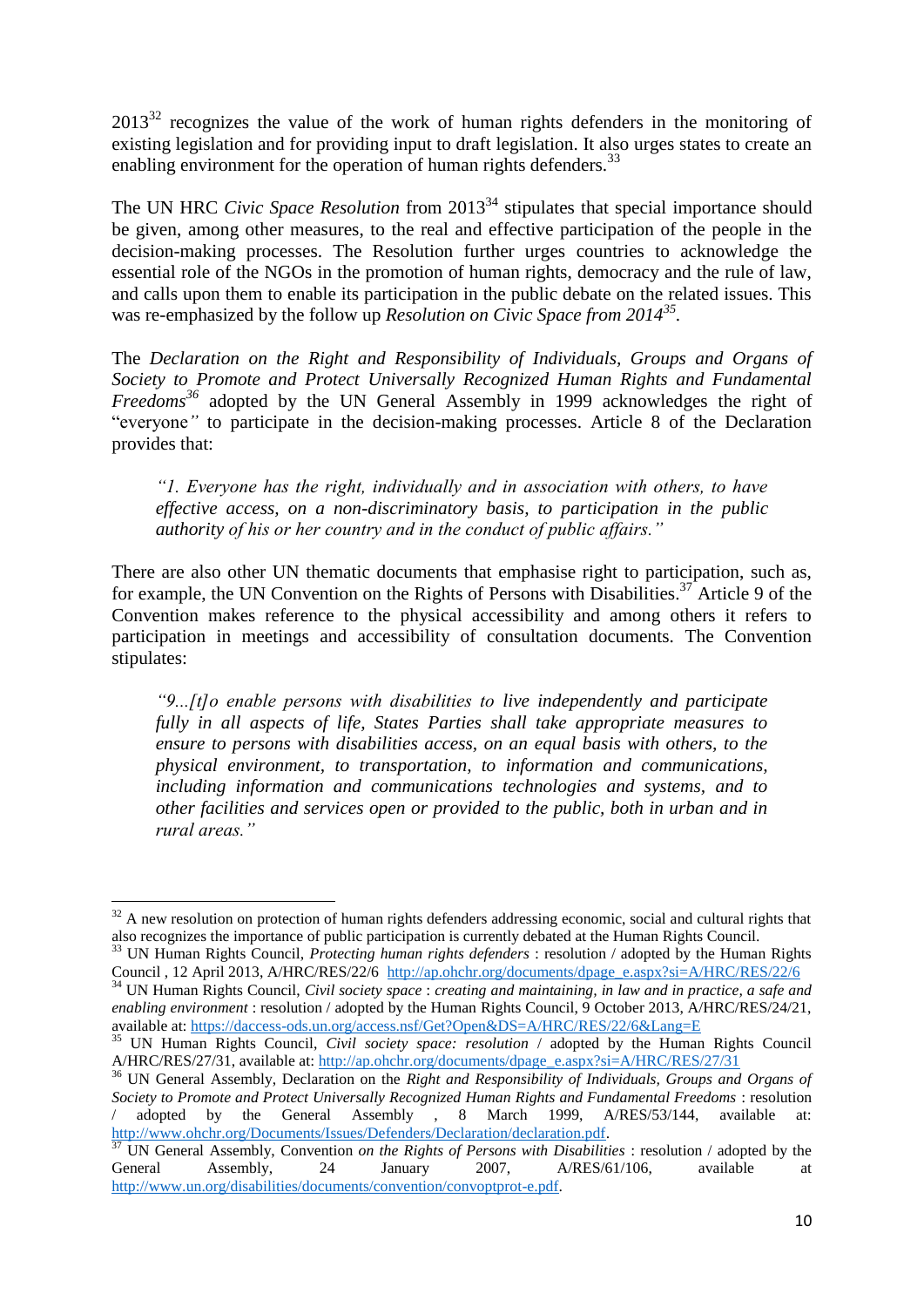One of the very important documents adopted at the international level is the *Aarhus Convention*, <sup>38</sup> signed by 46 countries and the European Union. The Convention sets out minimum requirements for public participation in environmental decision-making especially through accessing information and providing comments on environmental documents.<sup>39</sup>

## **2. Council of Europe**

<span id="page-11-0"></span>The primary document that provides guarantees related to participation is the *Convention for the Protection of Human Rights and Fundamental Freedoms*. <sup>40</sup> Article 10 of the Convention protects **freedom of expression** and Article 11 **freedom of assembly and association**. *"Exercised together, they support an inclusive and effective system of checks and balances, in which power is held to account. A guaranteed enjoyment of these rights is a precondition for the active participation of civil society in decision making at all levels of government."* 41

The **right to access relevant information held by public bodies**, especially for those acting in the public interest is a precondition for effective participation. <sup>42</sup> The 2009 Convention on Access to Official Documents<sup>43</sup> elaborates on the right of access to official documents held by public authorities. The Convention introduces minimum standards to be applied when processing the requests for access to official documents and provides flexibility for the signatories to introduce even greater rights of access to these documents. Article 10 of the Convention stipulates that: "*At its own initiative and where appropriate, a public authority shall take the necessary measures to make public official documents which it holds in the interest of promoting the transparency and efficiency of public administration and to encourage informed participation by the public in matters of general interest."*

**Electronic democracy** is a means for participation. *Recommendation CM/Rec(2009)1 of the Committee of Ministers to member states on electronic democracy (e-democracy)* recognizes that information and communication technology (ICT) facilitates wider democratic participation by individuals and groups and greater transparency and accountability in democratic institutions and processes and contains concrete guidelines for introducing and developing e-democracy.

The **importance of public participation** has been acknowledged in numerous Council of Europe instruments many of which concern the **local level**.

**<sup>.</sup>** <sup>38</sup> UN Economic Commission for Europe (UNECE), Convention on A*ccess to Information, Public Participation in Decision-making and Access to Justice in Environmental Matters* ("Aarhus Convention") 1998, available at: [http://ec.europa.eu/environment/aarhus/.](http://ec.europa.eu/environment/aarhus/) 

 $39$  The establishment of the Aarhus Convention Compliance Committee was envisaged by the Article 15 of the Aarhus Convention. More about the Committee at: [http://www.unece.org/env/pp/ccbackground.html.](http://www.unece.org/env/pp/ccbackground.html)

<sup>40</sup> Council of Europe, *European Convention for the Protection of Human Rights and Fundamental Freedoms*, available at: [http://www.echr.Council of Europe.int/Documents/Convention\\_ENG.pdf.](http://www.echr.coe.int/Documents/Convention_ENG.pdf)

<sup>&</sup>lt;sup>41</sup> Secretary General of the Council of Europe, *State of Democracy, Human Rights and the Rule of Law in Europe. A shared responsibility for democratic security in Europe*, 201[5 https://edoc.Council of](https://edoc.coe.int/en/an-overview/6455-state-of-democracy-human-rights-and-the-rule-of-law-in-europe.html)  [Europe.int/en/an-overview/6455-state-of-democracy-human-rights-and-the-rule-of-law-in-europe.html](https://edoc.coe.int/en/an-overview/6455-state-of-democracy-human-rights-and-the-rule-of-law-in-europe.html)

 $42$  The European Court of Human Rights has consistently recognised that the public has a right to receive information of general interest.

<sup>43</sup> Council of Europe, *Convention on Access to Official Documents* 2009 (CETS No. 205). Available at: [http://www.Council of Europe.int/en/web/conventions/full-list/-/conventions/rms/0900001680084826](http://www.coe.int/en/web/conventions/full-list/-/conventions/rms/0900001680084826).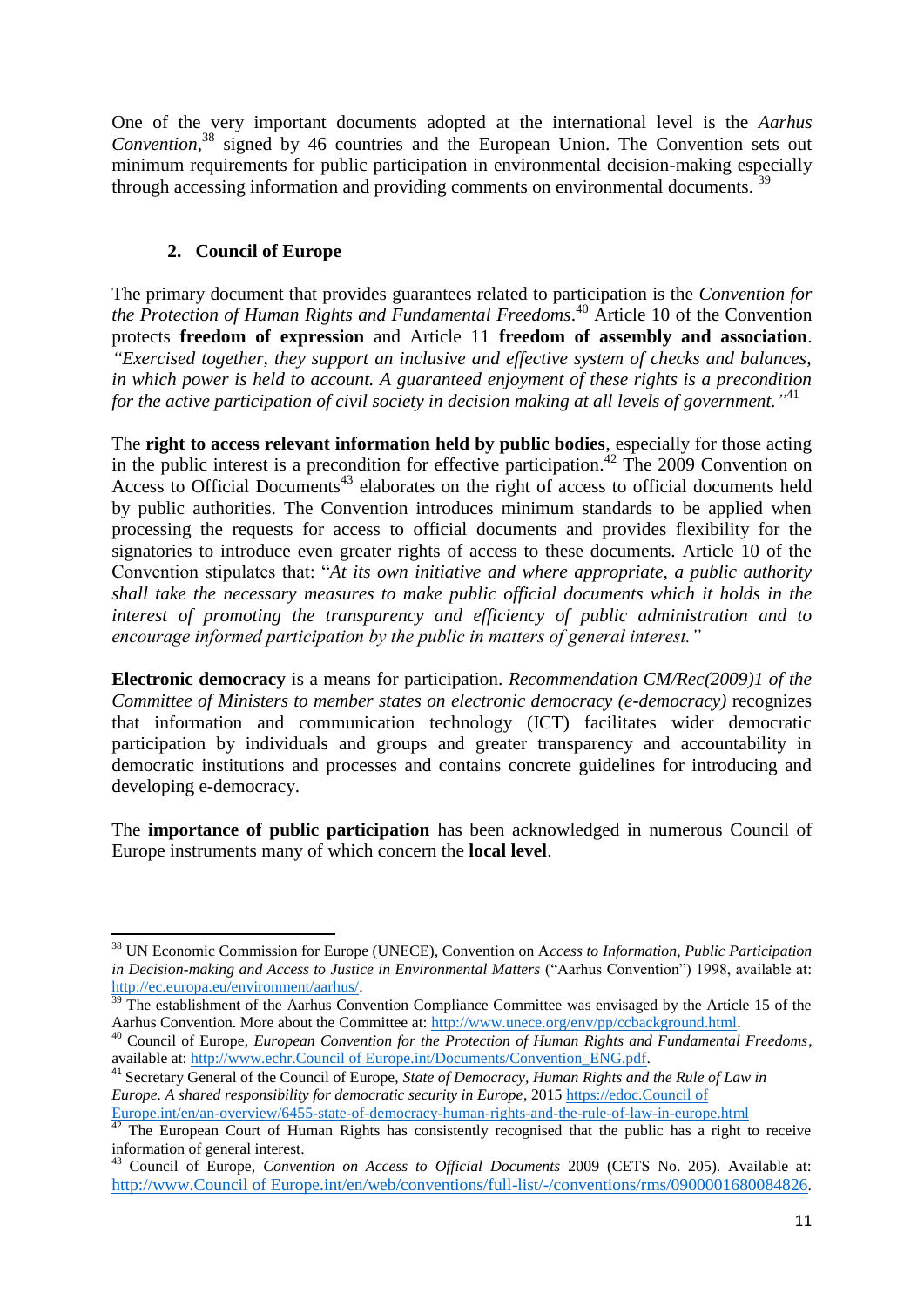*Recommendation CM/Rec (2001)19 of the Committee of Ministers to member states on the participation of citizens in local public life*<sup>44</sup> was the first instrument in this field. It recommends to member states' governments to frame a policy promoting public participation in local public life and to enable local authorities to employ various participation instruments within a national legal framework.

*Recommendation CM/Rec (2009)2 of the Committee of Ministers to member states on the evaluation, auditing and monitoring of participation and participation policies at local and regional level* <sup>45</sup> includes a self-assessment tool for citizen participation at the local level*.*

The **right to participate** in the affairs of a local authority was introduced by the *Additional Protocol to the European Charter of Local Self-Government.* <sup>46</sup> The Protocol regulates the right to participate in the affairs of a local authority, sets out implementing measures for its application in practice and determines the authorities and territories to which the Protocol applies. Article 1 provides for the introduction of legally binding guarantees for the right to local participation:

*"1(1) The States Parties shall secure to everyone within their jurisdiction the right to participate in the affairs of a local authority."*

The **participation of NGOs in democratic decision making process** is addressed in two Council of Europe documents.

The first instrument is CM/Recommendation  $(2007)14$  on the legal status of NGOs<sup>47</sup> highlights *"the essential contribution made by NGOs to the development and realisation of democracy and human rights, in particular through the promotion of public awareness, participation in public life and securing the transparency and accountability of public authorities."* The Recommendation further elaborates on the obligations of states:

*"76. Governmental and quasi-governmental mechanisms at all levels should ensure the effective participation of NGOs without discrimination in dialogue and consultation on public policy objectives and decisions. Such participation should ensure the free expression of the diversity of people's opinions as to the functioning of society. This participation and co-operation should be facilitated by ensuring appropriate disclosure or access to official information.* 

*77. NGOs should be consulted during the drafting of primary and secondary legislation which affects their status, financing or spheres of operation. "*

 $\overline{a}$ 

<sup>44</sup> Council of Europe: Committee of Ministers, Recommendation CM/Rec (2001)19 to member states *on the participation of citizens in local public life*, available at:

[https://wcd.coe.int/com.instranet.InstraServlet?command=com.instranet.CmdBlobGet&InstranetImage=272100](https://wcd.coe.int/com.instranet.InstraServlet?command=com.instranet.CmdBlobGet&InstranetImage=2721001&SecMode=1&DocId=234770&Usage=2) [1&SecMode=1&DocId=234770&Usage=2.](https://wcd.coe.int/com.instranet.InstraServlet?command=com.instranet.CmdBlobGet&InstranetImage=2721001&SecMode=1&DocId=234770&Usage=2)

<sup>&</sup>lt;sup>45</sup> Council of Europe: Committee of Ministers, Recommendation CM/Rec(2009)2 of the Committee of Ministers to member states *on the evaluation, auditing and monitoring of participation and participation policies at local and regional level*, available at: [https://wcd.Council of](https://wcd.coe.int/ViewDoc.jsp?Ref=CM/Rec(2009)2&Language=lanEnglish&Site=CM&BackColorInternet=DBDCF2&BackColorIntranet=FDC864&BackColorLogged=FDC864)  [Europe.int/ViewDoc.jsp?Ref=CM/Rec\(2009\)2&Language=lanEnglish&Site=CM&BackColorInternet=DBDCF](https://wcd.coe.int/ViewDoc.jsp?Ref=CM/Rec(2009)2&Language=lanEnglish&Site=CM&BackColorInternet=DBDCF2&BackColorIntranet=FDC864&BackColorLogged=FDC864) [2&BackColorIntranet=FDC864&BackColorLogged=FDC864.](https://wcd.coe.int/ViewDoc.jsp?Ref=CM/Rec(2009)2&Language=lanEnglish&Site=CM&BackColorInternet=DBDCF2&BackColorIntranet=FDC864&BackColorLogged=FDC864)

<sup>46</sup> Council of Europe, *Additional Protocol to the European Charter of Local Self-Government on the right to participate in the affairs of a local authority*, CETS 207 – Local Self-Government (Protocol), 16.XI.2009, available at: [http://www.coe.int/en/web/conventions/full-list/-/conventions/rms/090000168008482a.](http://www.coe.int/en/web/conventions/full-list/-/conventions/rms/090000168008482a)

<sup>&</sup>lt;sup>47</sup> Council of Europe: Committee of Ministers, Recommendation CM/Rec(2007)14 of the Committee of Ministers to member states *on the legal status of non-governmental organisations in Europe*, available at: [https://wcd.Council of Europe.int/ViewDoc.jsp?id=1194609.](https://wcd.coe.int/ViewDoc.jsp?id=1194609)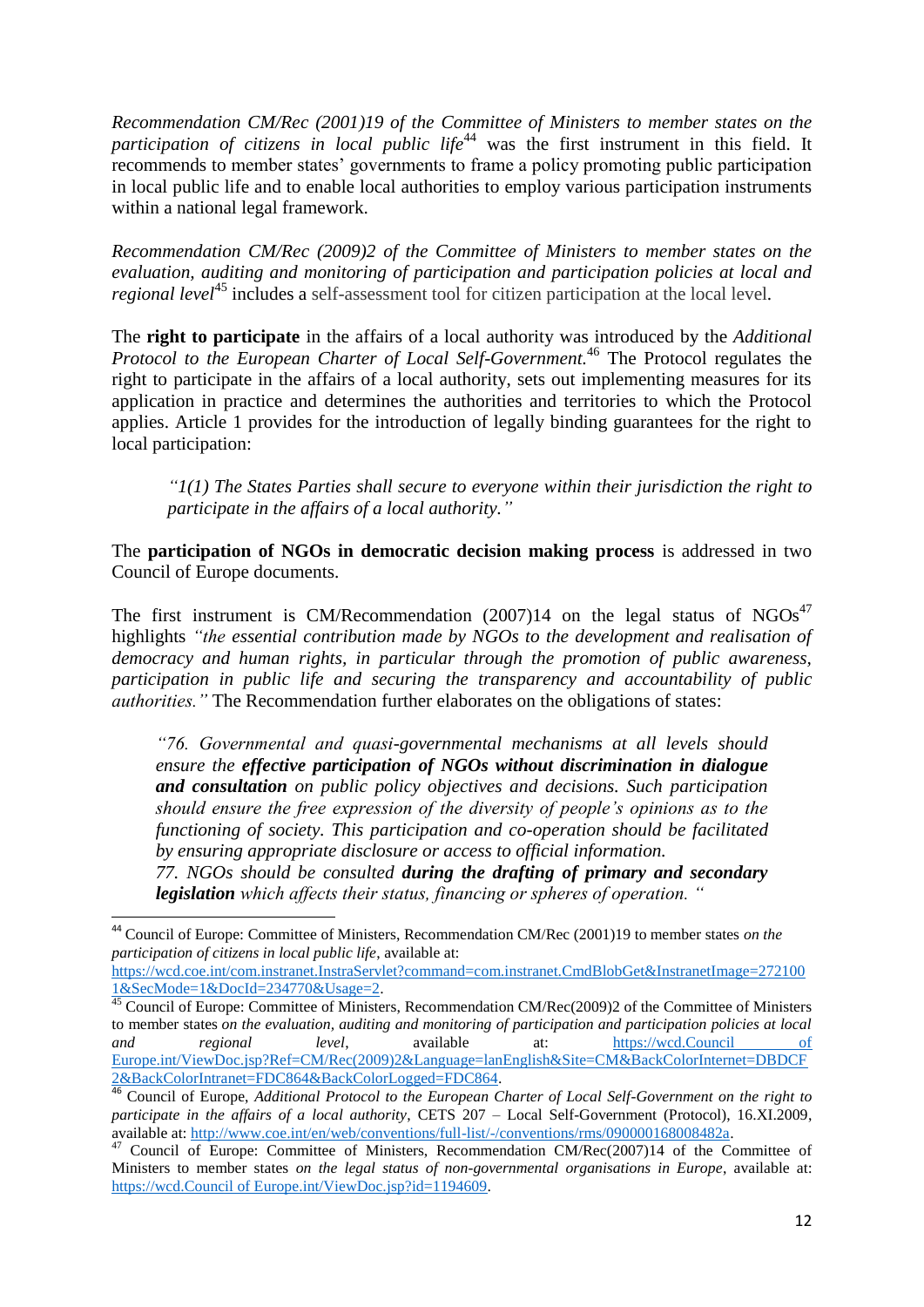The second document is the *Code of Good Practice for Civil Participation in the Decision Making Process (2009)* developed by the Conference of INGOs. The Code defines general principles, guidelines, tools and mechanisms for active participation of NGOs in the decisionmaking process, based on actual experiences from NGOs across Europe. Even though this INGO Code on Participation is not legally binding, it provides detailed guidance for the development of participatory decision-making processes at all levels. To encourage the Code's implementation, the Committee of Ministers adopted a *Declaration*<sup>48</sup> which calls on national authorities to take due account of the Code when undertaking actions to foster NGO participation in the decision-making processes.

The importance of the NGO participation in decision-making processes at all levels was also acknowledged by the *OSCE-ODIHR – Venice Commission Guidelines on Freedom of Association* from 2015.<sup>49</sup> The Guidelines provide a set of principles for a meaningful participation and give examples of how such participation should be facilitated.

The Council of Europe Secretary General's 2015 report also refers to the fact that *"States should create an enabling environment, including a favourable legal framework, for the functioning of non-governmental organisations (NGOs) as well as sustainable mechanisms for dialogue, consultation and co-operation between NGOs and the authorities."* Further on, the Chapter 4 of the Report provides several measurement criteria on Good Governance, which should be applied by public authorities:

"*Openness and transparency: decisions are taken and enforced in accordance with rules and regulations; the public has access to all information which is not classified for well-specified reasons; information on decisions, policies, implementation and results is made public. Innovation and openness to change: new, efficient solutions to problems and improved results are sought; modern methods of service delivery are tested and applied; and a climate favourable to change is created. Accountability: all decision makers take responsibility for their decisions; decisions are reasoned, subject of scrutiny and can be sanctioned; remedies exist for maladministration or wrongful decisions."*

The Parliamentary Assembly (PACE) regularly recalls the importance of participation for a democracy: Resolution 1746 (2010) on *"Democracy in Europe: crisis and perspectives"<sup>50</sup>* calls on the Council of Europe member states to establish participatory and deliberative processes and structures open to everyone living in the country, set up independent supervisory institutions to hold the decision-makers accountable and improve education and political training. Resolution (2096) on *"How can inappropriate restrictions on NGO activities in Europe be prevented?"* <sup>51</sup> calls on member States to *"ensure that NGOs are* 

**.** 

<sup>48</sup> Declaration by the Committee of Ministers on the *Code of Good Practice for Civil Participation in the Decision-Making Process* adopted on 21 October 2009 at the 1068th meeting of the Ministers' Deputies. Available at: [https://wcd.Council of Europe.int/ViewDoc.jsp?id=1525009&Site=CM.](https://wcd.coe.int/ViewDoc.jsp?id=1525009&Site=CM) 

<sup>49</sup> OSCE-ODIHR – Venice Commission, *Guidelines on Freedom of Association*, 2015. Available at [http://www.osce.org/odihr/132371?download=true.](http://www.osce.org/odihr/132371?download=true) 

<sup>50</sup> Council of Europe, PACE, Resolution 1746 (2010) *Democracy in Europe: crisis and perspectives*, available at: [http://assembly.Council of Europe.int/nw/xml/XRef/Xref-XML2HTML-EN.asp?fileid=17882&lang=en.](http://assembly.coe.int/nw/xml/XRef/Xref-XML2HTML-EN.asp?fileid=17882&lang=en) 

<sup>51</sup> Council of Europe, PACE, Resolution (2096) on *"How can inappropriate restrictions on NGO activities in Europe be prevented?"* [http://semantic-](http://semantic-pace.net/tools/pdf.aspx?doc=aHR0cDovL2Fzc2VtYmx5LmNvZS5pbnQvbncveG1sL1hSZWYvWDJILURXLWV4dHIuYXNwP2ZpbGVpZD0yMjUwMiZsYW5nPUVO&xsl=aHR0cDovL3NlbWFudGljcGFjZS5uZXQvWHNsdC9QZGYvWFJlZi1XRC1BVC1YTUwyUERGLnhzbA==&xsltparams=ZmlsZWlkPTIyNTAy)

[pace.net/tools/pdf.aspx?doc=aHR0cDovL2Fzc2VtYmx5LmNvZS5pbnQvbncveG1sL1hSZWYvWDJILURXL](http://semantic-pace.net/tools/pdf.aspx?doc=aHR0cDovL2Fzc2VtYmx5LmNvZS5pbnQvbncveG1sL1hSZWYvWDJILURXLWV4dHIuYXNwP2ZpbGVpZD0yMjUwMiZsYW5nPUVO&xsl=aHR0cDovL3NlbWFudGljcGFjZS5uZXQvWHNsdC9QZGYvWFJlZi1XRC1BVC1YTUwyUERGLnhzbA==&xsltparams=ZmlsZWlkPTIyNTAy)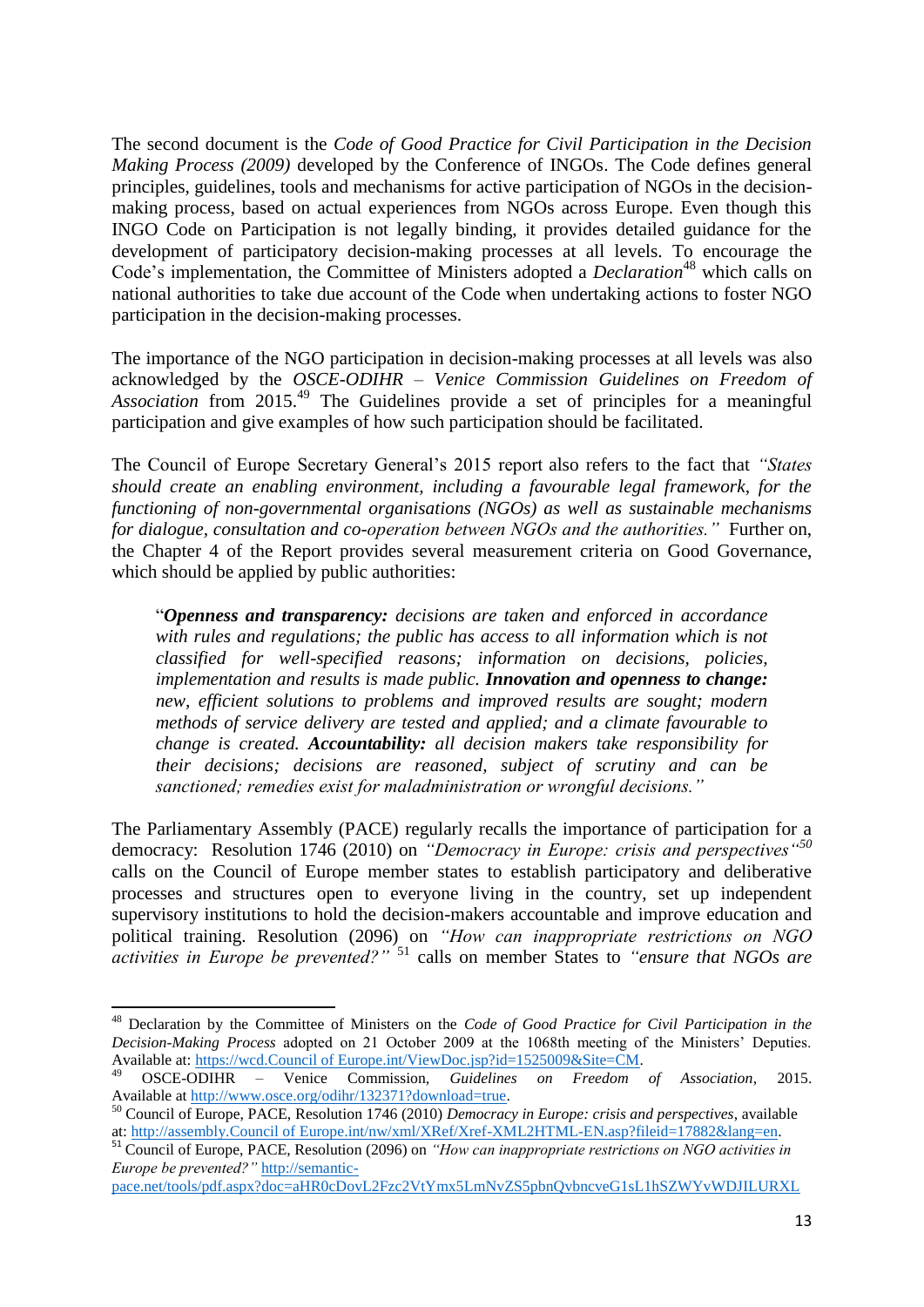*effectively involved in the consultation process concerning new legislation which concerns them and other issues of particular importance to society."* Resolution 2095(2016) on *"Strengthening the protection and role of human rights defenders in Council of Europe member States"<sup>52</sup>* requests member states *"to ensure that human rights defenders are included, where possible, in the legislative process concerning human rights and fundamental values."*

The Congress of Local and Regional Authorities takes a particular interest in citizens' participation through NGOs. Resolution 385(2015) on *"Fostering active citizenship by building partnerships with civil society*" <sup>53</sup> focuses on the application and updating of the above mentioned Code of Good Practice for Civil Participation of the Conference of INGOs.

The Council of Europe developed standards for the **participation of certain categories of persons in public life**. Some concern the local level of government, others all levels.

The above mentioned *Recommendation CM/Rec (2001)19 to member states on the participation of citizens in local public life* provides specific steps and measures to encourage participation of the categories of individuals who have greater difficulty in participating with a particular emphasis on women and young people. Similarly, the Additional Protocol to the European Charter of Local Self-Government from 2009 stipulates that:

"*1(3) Without unfairly discriminating against any person or group, the law (on the right to participate in the affairs of local community) may provide particular measures for different circumstances or categories of persons."*

### *Foreigners*

 $\overline{a}$ 

*The European Convention on the Participation of Foreigners in Public Life at Local Level<sup>54</sup>* obliges the parties to guarantee to foreign residents, on the same terms as to its nationals, the rights to freedom of expression, assembly and association. In addition, the parties may commit to apply Chapters B and C of the Part I. of the Convention, hence to set up consultative bodies to represent foreign residents at a local level and guarantee foreign residents the right to vote in local elections. All parties have to ensure that all information is available to foreign residents concerning their rights and obligations related to the local public life.

[WV4dHIuYXNwP2ZpbGVpZD0yMjUwMiZsYW5nPUVO&xsl=aHR0cDovL3NlbWFudGljcGFjZS5uZXQv](http://semantic-pace.net/tools/pdf.aspx?doc=aHR0cDovL2Fzc2VtYmx5LmNvZS5pbnQvbncveG1sL1hSZWYvWDJILURXLWV4dHIuYXNwP2ZpbGVpZD0yMjUwMiZsYW5nPUVO&xsl=aHR0cDovL3NlbWFudGljcGFjZS5uZXQvWHNsdC9QZGYvWFJlZi1XRC1BVC1YTUwyUERGLnhzbA==&xsltparams=ZmlsZWlkPTIyNTAy) [WHNsdC9QZGYvWFJlZi1XRC1BVC1YTUwyUERGLnhzbA==&xsltparams=ZmlsZWlkPTIyNTAy](http://semantic-pace.net/tools/pdf.aspx?doc=aHR0cDovL2Fzc2VtYmx5LmNvZS5pbnQvbncveG1sL1hSZWYvWDJILURXLWV4dHIuYXNwP2ZpbGVpZD0yMjUwMiZsYW5nPUVO&xsl=aHR0cDovL3NlbWFudGljcGFjZS5uZXQvWHNsdC9QZGYvWFJlZi1XRC1BVC1YTUwyUERGLnhzbA==&xsltparams=ZmlsZWlkPTIyNTAy)

[https://wcd.coe.int/ViewDoc.jsp?p=&id=2376591&Site=COE&BackColorInternet=C3C3C3&BackColorIntran](https://wcd.coe.int/ViewDoc.jsp?p=&id=2376591&Site=COE&BackColorInternet=C3C3C3&BackColorIntranet=CACC9A&BackColorLogged=EFEA9C&direct=true) [et=CACC9A&BackColorLogged=EFEA9C&direct=true](https://wcd.coe.int/ViewDoc.jsp?p=&id=2376591&Site=COE&BackColorInternet=C3C3C3&BackColorIntranet=CACC9A&BackColorLogged=EFEA9C&direct=true)

<sup>&</sup>lt;sup>52</sup> Council of Europe, PACE, Resolution 2095(2016) *"Strengthening the protection and role of human rights defenders in Council of Europe member States"* [http://semantic-](http://semantic-pace.net/tools/pdf.aspx?doc=aHR0cDovL2Fzc2VtYmx5LmNvZS5pbnQvbncveG1sL1hSZWYvWDJILURXLWV4dHIuYXNwP2ZpbGVpZD0yMjUwMCZsYW5nPUVO&xsl=aHR0cDovL3NlbWFudGljcGFjZS5uZXQvWHNsdC9QZGYvWFJlZi1XRC1BVC1YTUwyUERGLnhzbA==&xsltparams=ZmlsZWlkPTIyNTAw)

[pace.net/tools/pdf.aspx?doc=aHR0cDovL2Fzc2VtYmx5LmNvZS5pbnQvbncveG1sL1hSZWYvWDJILURXL](http://semantic-pace.net/tools/pdf.aspx?doc=aHR0cDovL2Fzc2VtYmx5LmNvZS5pbnQvbncveG1sL1hSZWYvWDJILURXLWV4dHIuYXNwP2ZpbGVpZD0yMjUwMCZsYW5nPUVO&xsl=aHR0cDovL3NlbWFudGljcGFjZS5uZXQvWHNsdC9QZGYvWFJlZi1XRC1BVC1YTUwyUERGLnhzbA==&xsltparams=ZmlsZWlkPTIyNTAw) [WV4dHIuYXNwP2ZpbGVpZD0yMjUwMCZsYW5nPUVO&xsl=aHR0cDovL3NlbWFudGljcGFjZS5uZXQv](http://semantic-pace.net/tools/pdf.aspx?doc=aHR0cDovL2Fzc2VtYmx5LmNvZS5pbnQvbncveG1sL1hSZWYvWDJILURXLWV4dHIuYXNwP2ZpbGVpZD0yMjUwMCZsYW5nPUVO&xsl=aHR0cDovL3NlbWFudGljcGFjZS5uZXQvWHNsdC9QZGYvWFJlZi1XRC1BVC1YTUwyUERGLnhzbA==&xsltparams=ZmlsZWlkPTIyNTAw) [WHNsdC9QZGYvWFJlZi1XRC1BVC1YTUwyUERGLnhzbA==&xsltparams=ZmlsZWlkPTIyNTAw](http://semantic-pace.net/tools/pdf.aspx?doc=aHR0cDovL2Fzc2VtYmx5LmNvZS5pbnQvbncveG1sL1hSZWYvWDJILURXLWV4dHIuYXNwP2ZpbGVpZD0yMjUwMCZsYW5nPUVO&xsl=aHR0cDovL3NlbWFudGljcGFjZS5uZXQvWHNsdC9QZGYvWFJlZi1XRC1BVC1YTUwyUERGLnhzbA==&xsltparams=ZmlsZWlkPTIyNTAw)

<sup>53</sup> Council of Europe, Congress of Local and Regional Authorities, Resolution 385(2015) on *"Fostering active citizenship by building partnerships with civil society"*

<sup>54</sup> Council of Europe, *The European Convention on the Participation of Foreigners in Public Life at Local Level,* available at[: http://www.coe.int/fr/web/conventions/full-list/-/conventions/rms/090000168007bd26.](http://www.coe.int/fr/web/conventions/full-list/-/conventions/rms/090000168007bd26)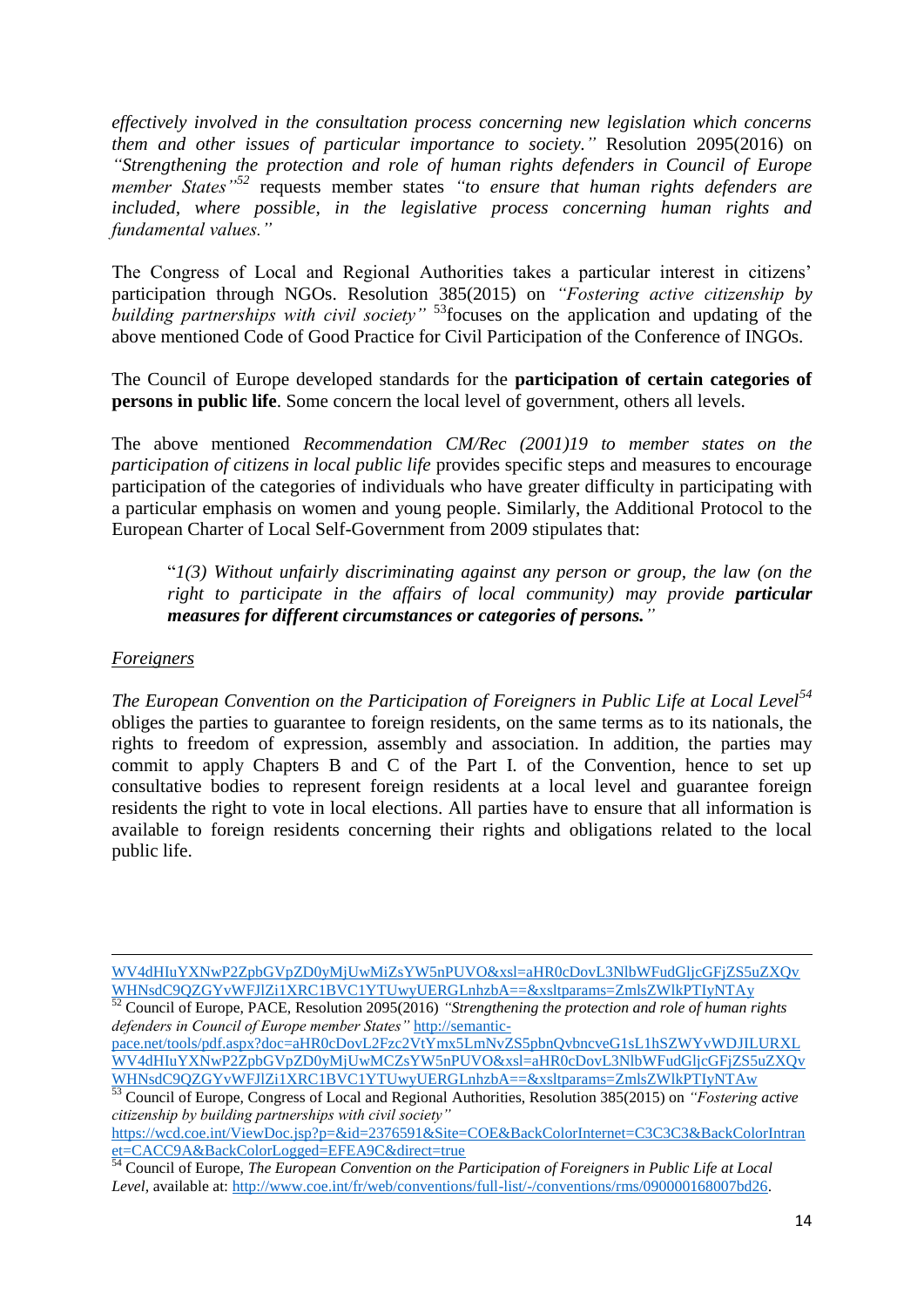### *Women*

The importance of the fair representation of women in the decision-making bodies is emphasized in several Council of Europe documents, for example, in the *Declaration on equality between women and men as a fundamental criterion of democracy<sup>55</sup>* and the above mentioned *Recommendation CM/Rec (2001)19 on the participation of citizens in local public life.* To ensure this, the latter suggests introducing compulsory or recommended quota systems for the minimum number of same-sex candidates for local councils, local executive bodies and the various committees and boards formed by local bodies.<sup>56</sup>

## *Persons with disabilities*

*Recommendation CM/Rec(2011)14 of the Committee of Ministers to member states on the participation of persons with disabilities in political and public life* encourages governments to continue their efforts in this field by adopting appropriate legislation, developing support services so that persons with disabilities can participate in political life as citizens holding equal political rights and obligations.

## *Young people*

The Committee of Ministers adopted numerous Recommendations to support the effective participation of the youth in public life. The first *Recommendation CM/Rec (97)3 of the Committee of Ministers to member states on youth participation and the future of civil society<sup>57</sup>* dating back to the 1997 reaffirms the crucial role of youth in the development of civil society and recommends to promote partnership between public authorities and youth organizations.

*Recommendation CM/Rec (2004)13 of the Committee of Minister to member states on the participation of young people in local and regional life<sup>58</sup> recalls that the principles for youth* participation apply also at a local level. The *Revised European Charter on the Participation of Young People in Local and Regional Life* is appended to this Recommendation. It regulates youth participation and institutional participation by young people in local and regional affairs. The instruments include trainings in youth participation, provision of information to young people, promotion of youth participation through information and communication technologies and media, encouragement of youth voluntary work and others. Institutional participation provides for the creation of youth council, parliaments and youth forums.

**<sup>.</sup>** <sup>55</sup> Council of Europe: *Declaration on equality between women and men as a fundamental criterion of democracy MEG-4(1997)018.*

<sup>56</sup> Appendix of the Recommendation CM/Rec (2001)19 *on the participation of citizens in local public life, point D, Article 3 ii.*

<sup>57</sup> Council of Europe: Committee of Ministers, Recommendation *CM/Rec (97)3 on youth participation and the future of civil society*, available at: http://pip-eu.coe.int/documents/1017981/1663182/Rec3\_1997\_Coe\_youth[participation-and-the-future-of-civil-society.pdf/f0c6f2b7-1369-47ac-bb1b-adf8428e4ba1.](http://pjp-eu.coe.int/documents/1017981/1663182/Rec3_1997_Coe_youth-participation-and-the-future-of-civil-society.pdf/f0c6f2b7-1369-47ac-bb1b-adf8428e4ba1)

<sup>58</sup> Council of Europe: Committee of Ministers, Recommendation *CM/Rec (2004)13 on the participation of young people in local and regional life,* available at:

[https://search.coe.int/cm/Pages/result\\_details.aspx?ObjectID=09000016805dbd33.](https://search.coe.int/cm/Pages/result_details.aspx?ObjectID=09000016805dbd33)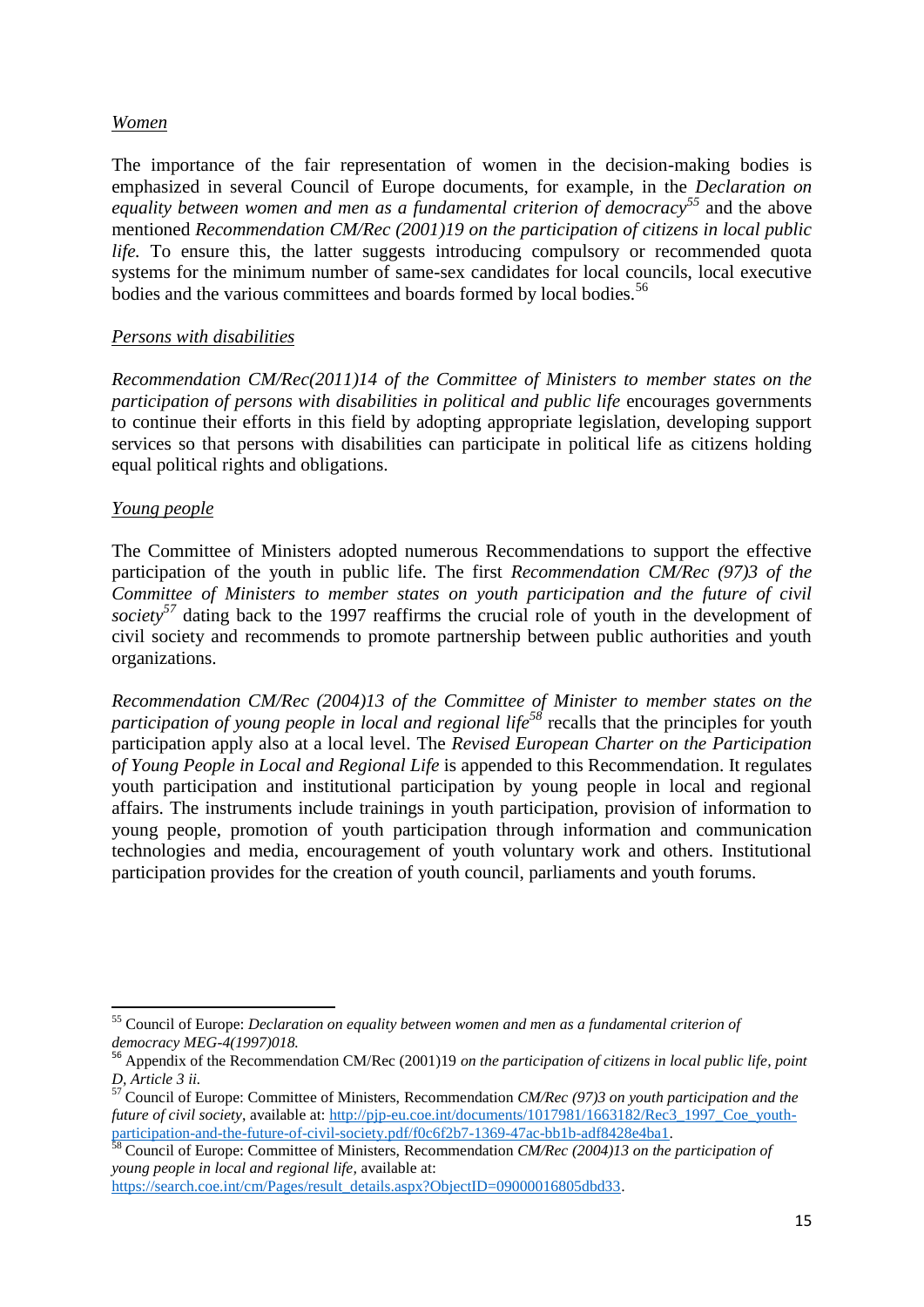*Recommendation CM/Rec (2006)1 of the Committee of Ministers to member states on the role of national youth councils in youth policy development<sup>59</sup>* recognizes the value of youth councils' in the development of public youth policies and calls on the member states to facilitate their creation and support their work. In addition, the document recommends the member states' governments to "*(g) consider involving national youth councils in the definition of procedures and mechanisms used by public authorities to consult young people in general."*

*Recommendation Rec(2006)14 of the Committee of Ministers to member states on citizenship and participation of young people in public life<sup>60</sup>* reinstates the recommendation to create youth councils and calls the member states to develop a favourable environment for effective youth participation, including through provision of information in accordance with the established principles. The effective access to information for young people is also encouraged by the *Recommendation [CM/Rec \(2010\)8](https://search.coe.int/cm/Pages/result_details.aspx?Reference=CM/Rec(2010)8) of the Committee of Ministers to member states on youth information. 61*

*Recommendation CM/Rec (2012)2 of the Committee of Ministers to member states on the participation of children and young people under the age of 18<sup>62</sup>* acknowledging the value of their contributions as "*unique resources for strengthening human rights, democracy and social cohesion in European societies."* The Recommendation calls on the member states to protect the child's and young person's right to participate through adoption of legal guarantees with a periodical review of their application and provision of effective redress and remedies in case of violations.

In addition, the Committee of Ministers recognizes the importance to provide meaningful opportunities and programs for participation also to the young people from disadvantaged neighbourhoods. In the *Recommendation [CM/Rec\(2015\)3](https://search.coe.int/cm/Pages/result_details.aspx?Reference=CM/Rec(2015)3) on the access of young people from disadvantaged neighbourhoods to social rights<sup>63</sup>* the Committee recommends to involve youth from disadvantaged neighbourghood in public decision-making, particularly in the planning and management of their living environment.

## *Minorities*

**.** 

Council of Europe instruments for protection of minorities also include rules for the participation in public affairs.

The *Framework Convention for the Protection of National Minorities*<sup>64</sup> obliges the parties to:

[https://search.coe.int/cm/Pages/result\\_details.aspx?ObjectID=09000016805c46f7.](https://search.coe.int/cm/Pages/result_details.aspx?ObjectID=09000016805c46f7)

<sup>59</sup> Council of Europe: Committee of Ministers, Recommendation CM/Rec (2006)1 *on the role of national youth councils in youth policy development,* available at:

[https://www.coe.int/t/dg4/youth/Source/IG\\_Coop/Documents/CM\\_Rec\\_06\\_national\\_youth\\_councils\\_en.pdf.](https://www.coe.int/t/dg4/youth/Source/IG_Coop/Documents/CM_Rec_06_national_youth_councils_en.pdf) <sup>60</sup> Council of Europe: Committee of Ministers, Recommendation CM/Rec (2006)14 *on citizenship and participation of young people in public life*, available at:

[https://www.coe.int/t/dg4/youth/Source/IG\\_Coop/Documents/CM\\_Rec\\_06\\_youth\\_participation\\_public\\_life\\_en.](https://www.coe.int/t/dg4/youth/Source/IG_Coop/Documents/CM_Rec_06_youth_participation_public_life_en.pdf) [pdf.](https://www.coe.int/t/dg4/youth/Source/IG_Coop/Documents/CM_Rec_06_youth_participation_public_life_en.pdf) 

<sup>61</sup> Council of Europe: Committee of Ministers, Recommendatio[n CM/Rec \(2010\)8](https://search.coe.int/cm/Pages/result_details.aspx?Reference=CM/Rec(2010)8) *on youth information*, available at: [https://search.coe.int/cm/Pages/result\\_details.aspx?ObjectID=09000016805cecd8.](https://search.coe.int/cm/Pages/result_details.aspx?ObjectID=09000016805cecd8)

<sup>62</sup> Council of Europe: Committee of Ministers, Recommendation CM/Rec (2012)2 *on the participation of children and young people under the age of 18*, available at: [http://www.refworld.org/docid/506981802.html.](http://www.refworld.org/docid/506981802.html)

<sup>63</sup> Council of Europe: Committee of Ministers, Recommendatio[n CM/Rec\(2015\)3](https://search.coe.int/cm/Pages/result_details.aspx?Reference=CM/Rec(2015)3) *on the access of young people from disadvantaged neighbourhoods to social rights*, available at:

 $64$  Council of Europe: Framework Convention for the Protection of National Minorities, available at: [http://www.coe.int/fr/web/conventions/full-list/-/conventions/rms/090000168007cdac.](http://www.coe.int/fr/web/conventions/full-list/-/conventions/rms/090000168007cdac)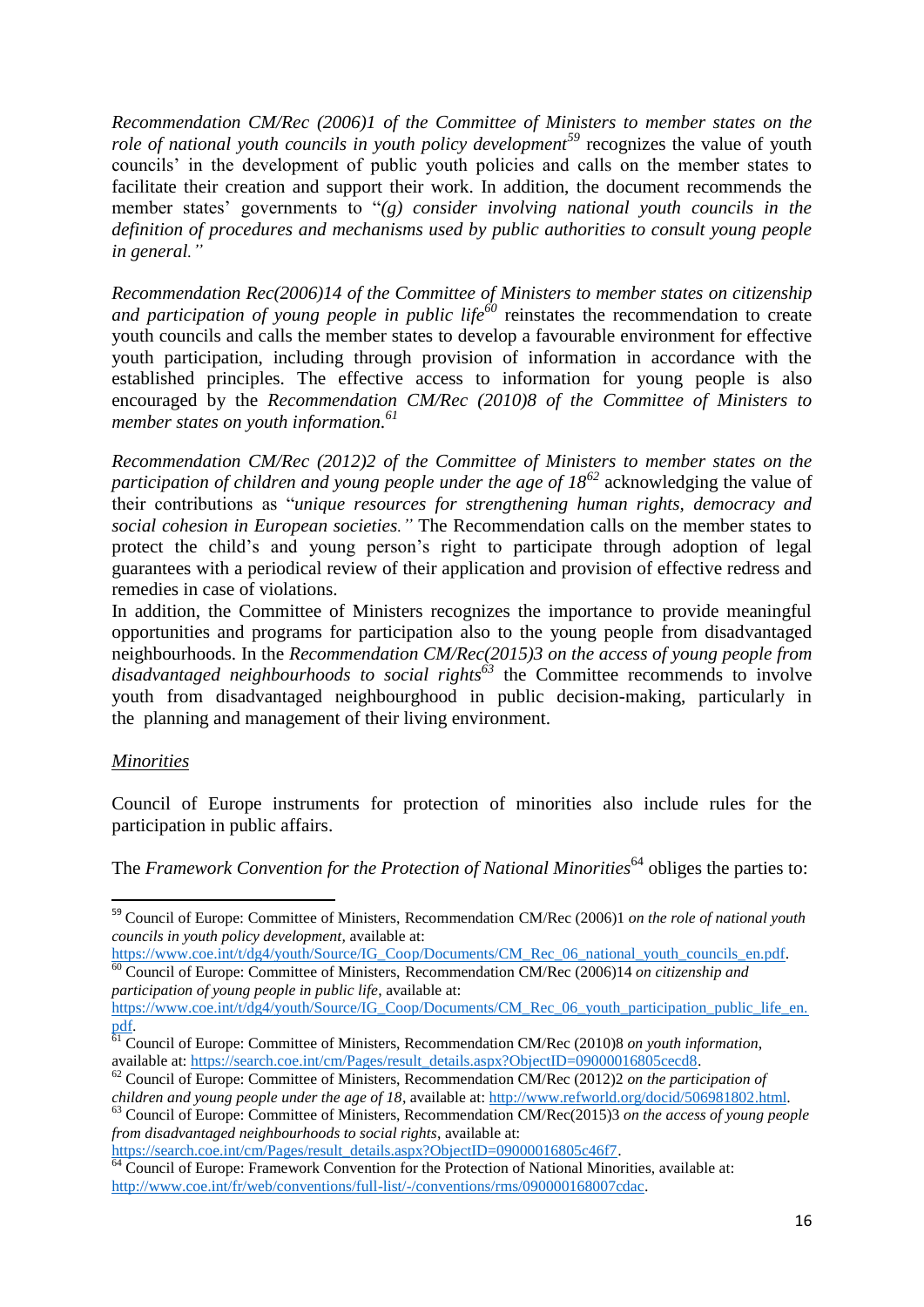*"15. …create the conditions necessary for the effective participation of persons belonging to national minorities in cultural, social and economic life and in public affairs, in particular those affecting them."*

The *European Charter for Regional or Minority Languages<sup>65</sup>* provides a general framework for the protection of the right to use a regional or minority language in private and public life and a set of concrete measures to promote the use of these languages in various areas of public life.

## **3. European Union**

**.** 

<span id="page-17-0"></span>The participatory approach of policy and law-making processes at the EU level is guaranteed in the Lisbon Treaty.<sup>66</sup> Specifically, Article 8 A prescribes that: "*Every citizen shall have the right to participate in the democratic life of the Union. Decisions shall be taken as openly and as closely as possible to the citizen."* Further, Article 8 B provides that "*1. The institutions shall, by appropriate means, give citizens and representative associations the opportunity to make known and publicly exchange their views in all areas of Union action. 2. The institutions shall maintain an open, transparent and regular dialogue with representative associations and NGOs."* The document further obliges the European Commission to carry out consultations with parties concerned and regulates a right of EU citizens to invite the European Commission to submit a proposal on matters necessary for the implementation of the Treaty.

Prior the adoption of the Lisbon Treaty, the European Commission developed several documents emphasizing the importance of public participation and providing guiding principles for its implementation in practice. Namely, the *White Paper on European Governance <sup>67</sup>* adopted in 2001 which highlights five principles of 'good governance' in order to increase the legitimacy of the decision-making processes. The White Paper called on the European Commission to ensure its implementation which resulted in the adoption of the *General principles and minimum standards for consultation of interested parties by the Commission (EC Principles and Minimum Standards)<sup>68</sup>* in 2002. The standards are organized around five areas: providing clear content of the consultation process, defining consultation target groups, organizing awareness raising publicity and publishing the consultations online, defining time limits for the receipt of responses and acknowledging and providing feedback to the received contributions.

Public participation in decision-making processes is also one of the priority areas of the EU support for NGOs development in the enlargement countries and qualification requirement for EU membership. According to the *Guidelines for EU support to NGOs in enlargement* 

<sup>&</sup>lt;sup>65</sup> Council of Europe: The European Charter for Regional or Minority Languages, available at: [http://www.coe.int/fr/web/conventions/full-list/-/conventions/rms/090000168007bf4b.](http://www.coe.int/fr/web/conventions/full-list/-/conventions/rms/090000168007bf4b) 

<sup>66</sup> European Union, *Treaty of Lisbon Amending the Treaty on European Union and the Treaty Establishing the European Community*, 13 December 2007, 2007/C 306/01, available at: [http://eur-lex.europa.eu/legal](http://eur-lex.europa.eu/legal-content/EN/TXT/?uri=celex%3A12007L%2FTXT)[content/EN/TXT/?uri=celex%3A12007L%2FTXT.](http://eur-lex.europa.eu/legal-content/EN/TXT/?uri=celex%3A12007L%2FTXT)

<sup>67</sup> European Union, Commission of the European Communities COM(2001) 428, *White Paper on European Governance*. Available at[: http://europa.eu/rapid/press-release\\_DOC-01-10\\_en.htm.](http://europa.eu/rapid/press-release_DOC-01-10_en.htm)

<sup>68</sup> Communication from the Commission - *Towards a reinforced culture of consultation and dialogue - General principles and minimum standards for consultation of interested parties* by the Commission; COM/2002/0704, available at: [http://eur-lex.europa.eu/legal-content/EN/TXT/?uri=CELEX%3A52002DC0704.](http://eur-lex.europa.eu/legal-content/EN/TXT/?uri=CELEX%3A52002DC0704)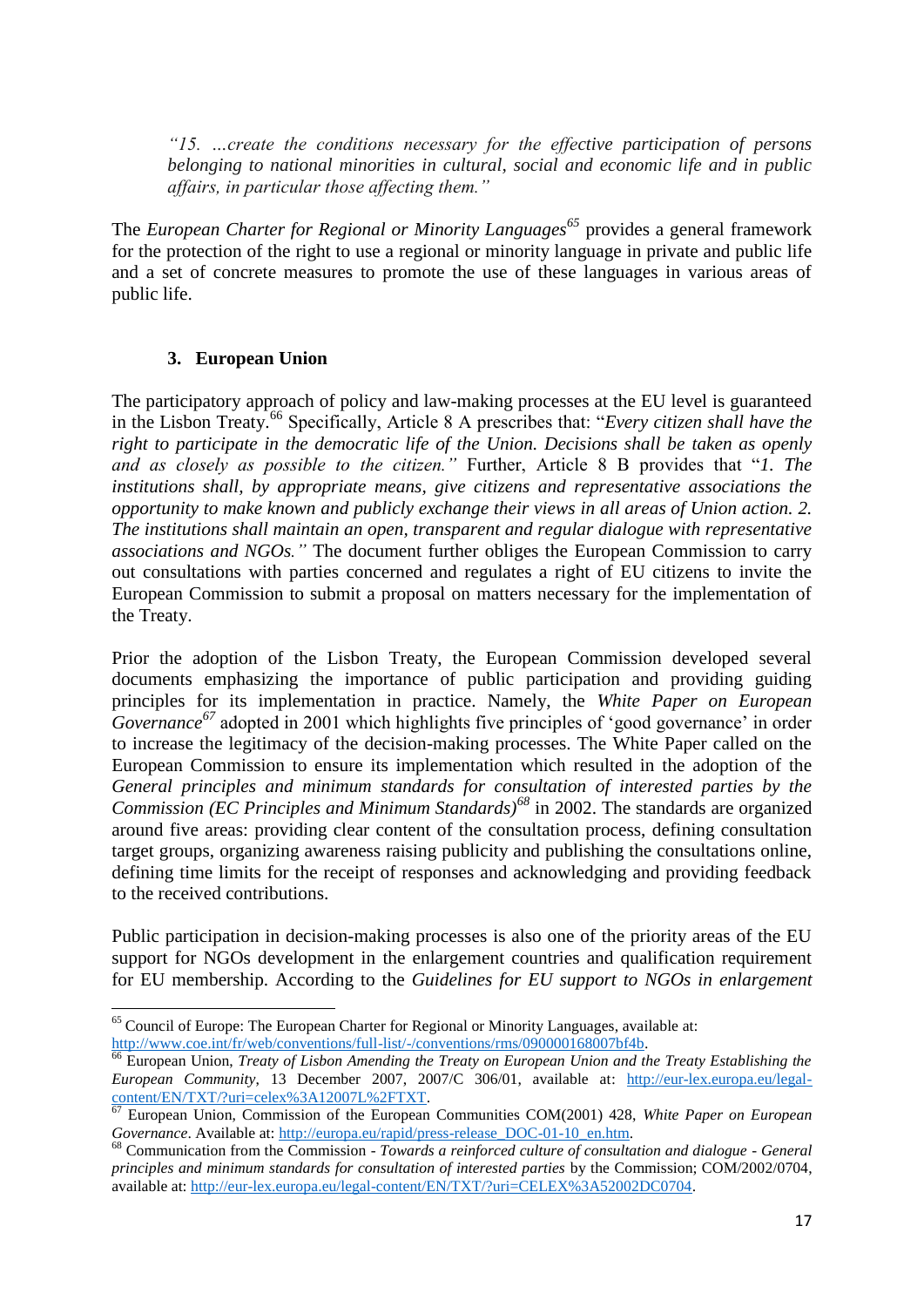*countries (2014-2020)<sup>69</sup>: "NGOs participation is a key factor in ensuring good quality comprehensive legislation and in developing sustainable policies that reflect people's needs and are accepted by those most concerned by them."* The Guidelines conclude that mechanisms for cooperation between NGOs and public institutions and access to information of public interest are of critical importance.

## **4. OSCE ODIHR**

<span id="page-18-0"></span>The Joint Guidelines of the OSCE/ODIHR and the Venice Commission on Freedom of Association from 2015 were already mentioned in chapter IV.2.

Participants to the NGO Forum held in Vienna in April 2015 prepared *Recommendations on Enhancing the Participation of Associations in Public Decision-making Processes* as input to the Supplementary Human Dimension Meeting on Freedoms of Peaceful Assembly and Association organised by the OSCE/ODIHR.<sup>70</sup>

# <span id="page-18-1"></span>**V. FRAMEWORK FOR MEANINGFUL CIVIL PARTICIPATION**

*"The quality of EU policy depends on ensuring wide participation throughout the policy chain – from conception to implementation". 71* 

This section will elaborate and discuss the different levels for participation (access to information, consultation, active involvement) and their relationship with the policy cycle to highlight how meaningful participation can be achieved. In order to refine and further elaborate how participation is implemented, this section builds on existing frameworks that elaborate the levels and policy cycles, considering the INGO Code of Good Practice<sup>72</sup> as the basis but also contemporary approaches and practice,. It should be emphasised that, in practice, all levels of participation can occur in all policy phases.

# **1. Policy cycle phases**

<span id="page-18-2"></span>Broadly speaking, the policy cycle refers to a process of (1) developing laws and policies, (2) implementing them, and  $(3)$  monitoring their impact on the ground.<sup>73</sup> It is an ongoing process, which can be structured around three main phases: policy formulation, policy

**<sup>.</sup>** <sup>69</sup> European Union, DG Enlargement, *Guidelines for EU support to NGOs in enlargement countries* (2014 2020). Available at [http://ec.europa.eu/enlargement/pdf/civil\\_society/doc\\_guidelines\\_cs\\_support.pdf.](http://ec.europa.eu/enlargement/pdf/civil_society/doc_guidelines_cs_support.pdf)

<sup>70</sup>Recommendations on *Enhancing the Participation of Associations in Public Decision-Making Processes* from the Participants to the Civil Society Forum Organized on the Margins of the 2015 Supplementary Human Dimension Meeting on Freedoms of Peaceful Assembly and Association, April 2015

<sup>71</sup> Communication from the Commission - *Towards a reinforced culture of consultation and dialogue - General principles and minimum standards for consultation of interested parties* by the Commission; COM/2002/0704, available at: [http://eur-lex.europa.eu/legal-content/EN/TXT/?uri=CELEX%3A52002DC0704.](http://eur-lex.europa.eu/legal-content/EN/TXT/?uri=CELEX%3A52002DC0704) of consultation and dialogue - General principles and minimum standards for consultation of interested parties by the Commission

<sup>72</sup> Code of Good Practice for Civil Participation in the Decision*-Making Process*; *Civil Dialogue, Making It Work Better*, Fazi Elodie and Smith Jeremy, NGOs Contact Group, 2006; *How to establish an effective dialogue between the EU and NGOs*, European Social Platform. 2009; Policy Dialogue Manual*, Capacity building of civil society to take part in policy dialogue,* Bosnia and Herzegovina (Cidi), 2011.

<sup>73</sup> Fazi Elodie and Smith Jeremy, *Civil Dialogue, Making It Work Bette*r, NGOs Contact Group, 2006, available at:<http://act4europe.horus.be/module/FileLib/Civil%20dialogue,%20making%20it%20work%20better.pdf>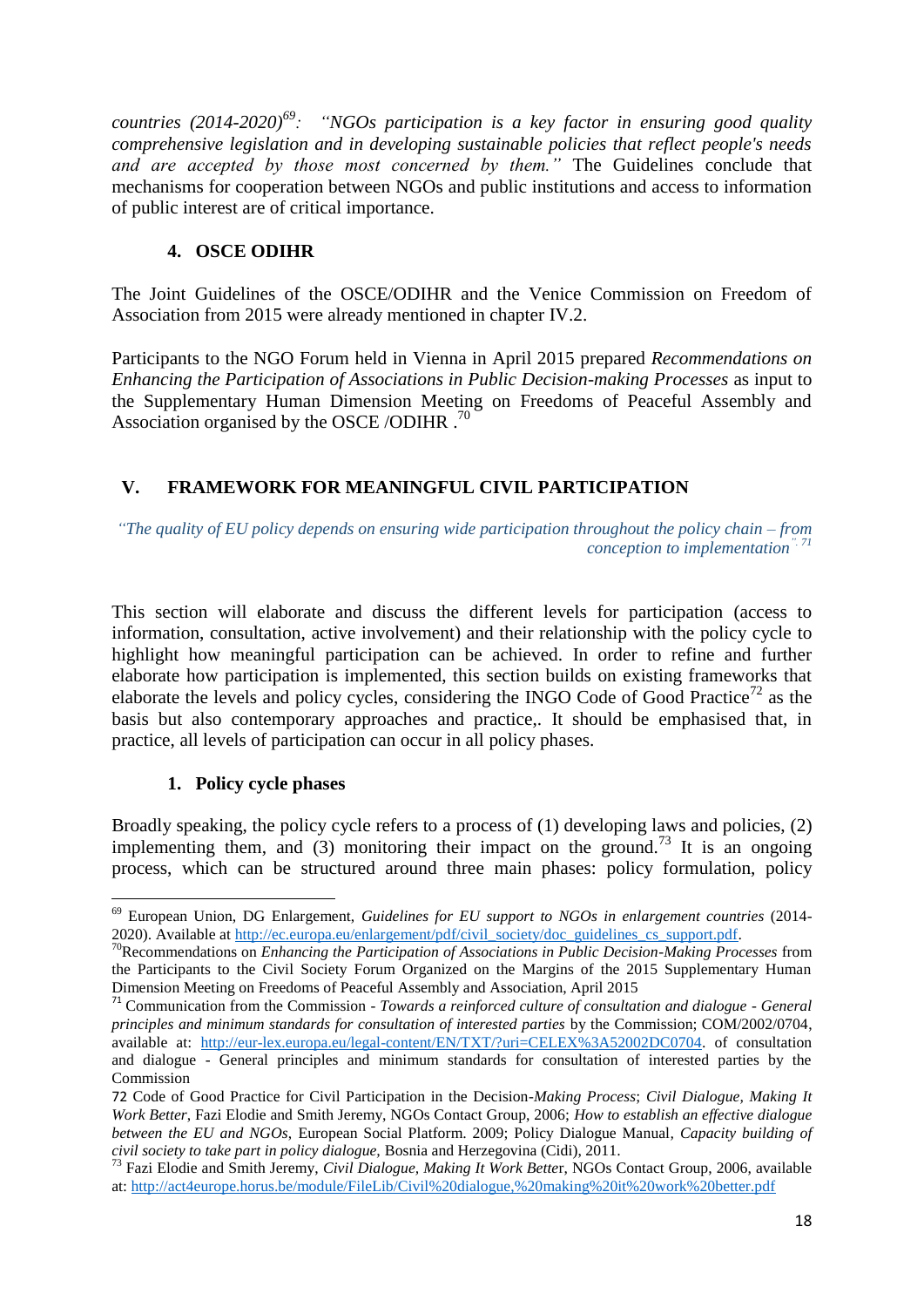realisation and policy learning. The European Commission recognizes the importance of participation in all phases by stating *"the quality of EU policy depends on ensuring wide participation throughout the policy chain – from conception to implementation"<sup>74</sup> .*

During the entire policy cycle, it is a good practice to ensure the following:

- 1. inform the public, provide regularly updated and accessible information about the policy development process and the contents;
- 2. develop and adhere to transparent, user-friendly procedures in decision making, to encourage civil participation;
- 3. actively involve participants in dialogue through listening to suggestions, being responsive to their inputs and providing feedback;
- 4. provide additional resources (e.g. grants, administrative services and other goods or services) so that participants can be engaged in a meaningful manner.



The phases are illustrated in the following scheme: <sup>75</sup>

**.** 

**1.1 Policy formulation (agenda setting, drafting, decision)**

<span id="page-19-0"></span>The policy formulation phase typically starts with a decision to introduce a new policy (or regulation), or amend the existing one. This can be reflected by setting policy priorities, as political agenda of the public authorities in general, or within some type of strategic planning process for specific sectors. In all cases, policy formulation may and should be influenced by other sectors of society, such as the business sector and NGOs. Moreover, public authorities may actively seek NGOs input into their agenda to refine ideas and needs of different

<sup>74</sup> Communication from the Commission - *Towards a reinforced culture of consultation and dialogue - General principles and minimum standards for consultation of interested parties* by the Commission; COM/2002/0704, available at: [http://eur-lex.europa.eu/legal-content/EN/TXT/?uri=CELEX%3A52002DC0704.](http://eur-lex.europa.eu/legal-content/EN/TXT/?uri=CELEX%3A52002DC0704)

<sup>75</sup> Illustration from *Policy Dialogue Manual, Capacity building of civil society to take part in policy dialogue*, Bosnia and Herzegovina (Cidi), 2011.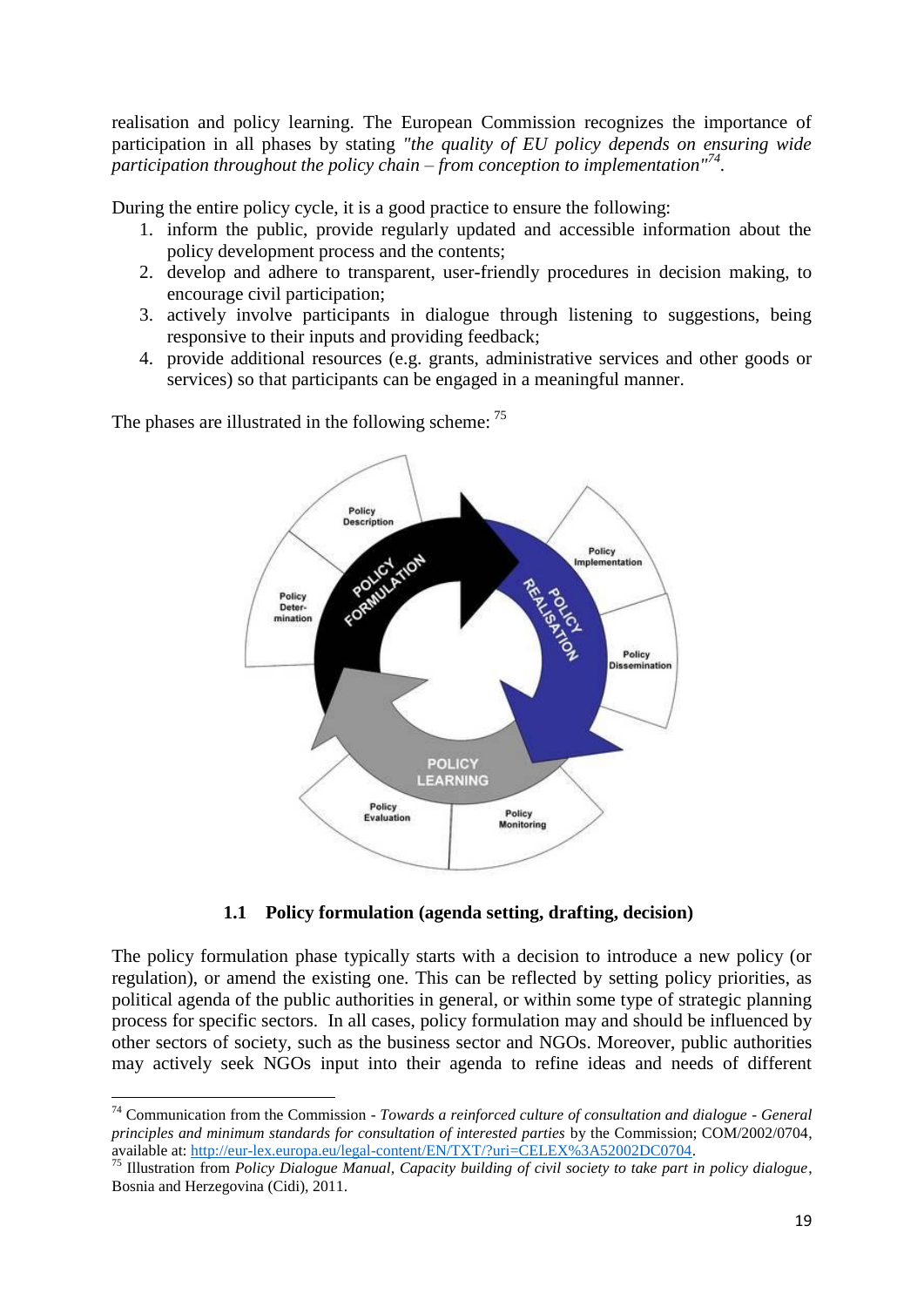segments of society. In addition, during the process of concrete drafting of the policy or regulations, public authorities can include input from participation harvested through various levels and methods of participation (such as consultation, dialogue, referendum, etc.).

# **1.2 Policy realisation (implementation, dissemination)**

<span id="page-20-0"></span>This phase includes putting into effect and disseminating the adopted policy. Civil participation can have several important roles in this phase, but most notably NGOs and other actors may participate actively in implementing the policy or regulations through own activities. The public authorities can also select them to be a partner in the implementation of a law or policy through a transparent process. Participation in this phase can be developed through active dialogue or establishing partnership with NGOs. There needs to be a clear and efficient procedure for selection of those participating in the formal implementation of policies and regulations, in order to ensure transparency and impartial authority's approach.

# **1.3 Policy learning (monitoring, evaluation)**

<span id="page-20-1"></span>During this phase, the effectiveness and impact of a policy are monitored and evaluated. This may provide the information needed to restart a new policy cycle. Assessing the effectiveness of the policies or regulations after a certain period of time is a crucial element of monitoring. NGOs can play an important role in this phase as they can sometimes provide quick and more efficient impact monitoring as they will likely have direct access to beneficiaries. The public authorities can also engage with NGOs in official monitoring and evaluation processes within active dialogue or establishing partnership with NGOs, or selecting them as official provider. Here too, the public authority needs to provide clear and efficient procedures for selection of those participating in the monitoring and evaluation if such processes are led by the public authority.

## **2. Levels for participation**

**.** 

<span id="page-20-2"></span>Most policy documents<sup>76</sup> consider participation as a continuum of interaction between different levels of public authority and the public, which ranges from informing and listening to implementing jointly agreed solutions. Having in mind the different phases of the policy cycle, the intensity and form of participation will vary, depending on the phase and the desired result. Council of Europe documents and several country specific legal frameworks and practices recognize the following levels of participation: (1) access to information, (2) consultation, (3) active involvement (partnership). In addition, as an overarching dimension of participation and engagement is through dialogue, which is an underlying form of collaboration. These levels are discussed in detail below.

# **2.1 Access to Information**

<span id="page-20-3"></span>This is a crucial precondition for participation where authorities inform the public about the process, types of documents they wish to adopt or activities involved. It is a basic and important right underlying the whole process of participation. It includes the right of the

<sup>&</sup>lt;sup>76</sup> Emina Nuredinoska (MCIC, "The former Yugoslav Republic of Macedonia") and Katerina Hadzi-Miceva Evans (ECNL, Hungary), *Code of Good Practice for Civil Participation in the Decision Making Process, Transparency and Public Participation in Law Making Processes: Comparative overview and assessment of the situation in Macedonia,* 2010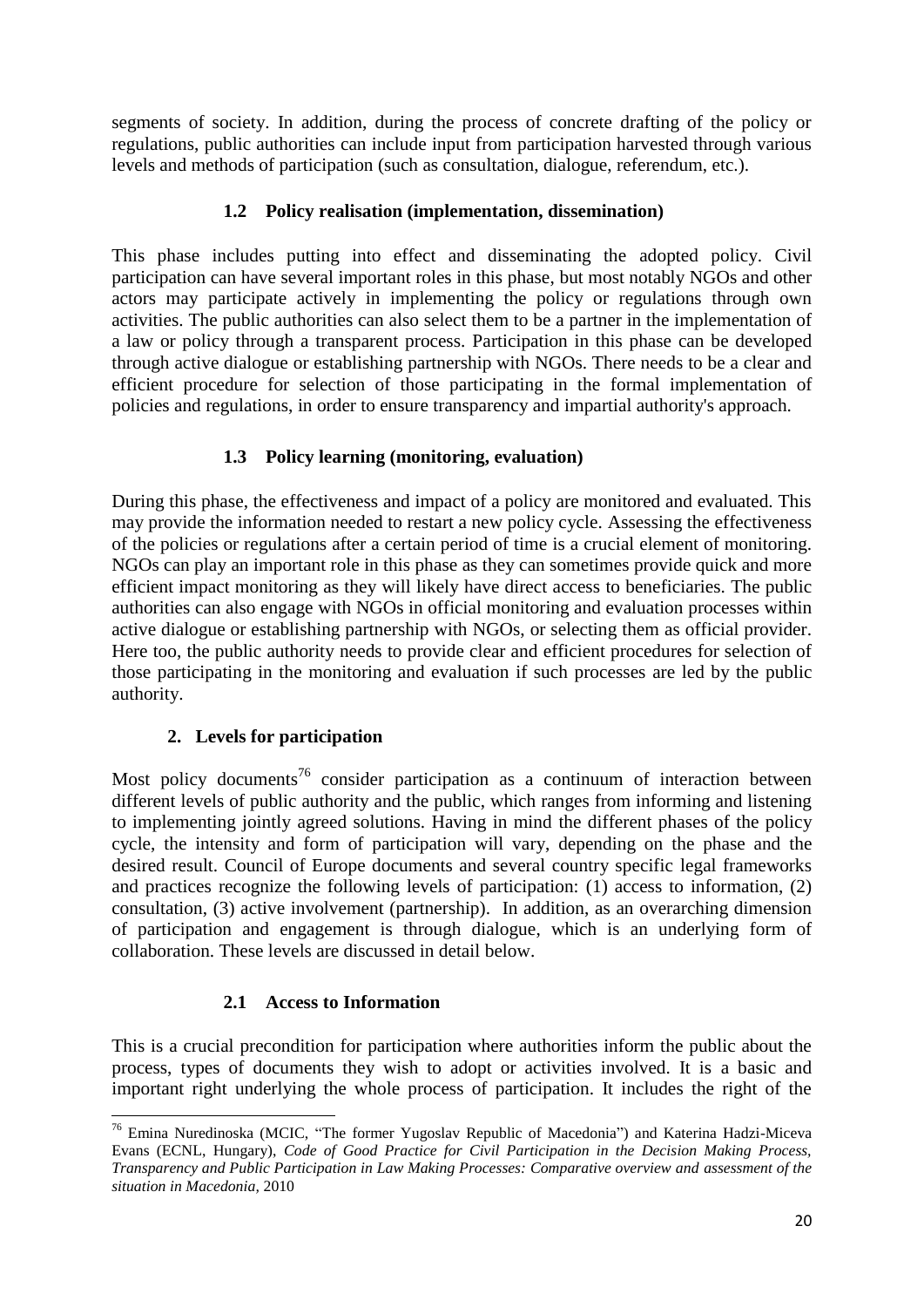public to access all information (e.g., drafts, comments and reasoning) throughout the entire policy cycle. This level does not require intensive interaction between the public authority and the public; however, the public authority should ensure that the public receives timely and accurate information relevant for the process during all policy phases. Useful tools and mechanisms to enforce it may include:

- access to relevant, accurate and timely information on process, draft documents, background papers and political decision-makers;
- publish research to understand an issue and develop suggested solutions;
- FAQs online or other channels to offer information presented as questions and answers;
- websites of public bodies with comprehensive access to key documents and announcement of public events and participation opportunities, which sometimes include possibility to monitor public authority spending and policy impact;
- e-mail alerts announcing upcoming participation opportunities;
- awareness raising campaigns to promote possibilities for participation;
- web casts from hearings, meetings and debates allowing people to get informed in real time.

| <b>Country</b>                                                                                    | France                                                                                                                                                                                                                                                                                                        |  |
|---------------------------------------------------------------------------------------------------|---------------------------------------------------------------------------------------------------------------------------------------------------------------------------------------------------------------------------------------------------------------------------------------------------------------|--|
| Name/title                                                                                        | "DATA.ASSEMBLEE-NATIONALE.FR"77                                                                                                                                                                                                                                                                               |  |
| <b>Participation level</b>                                                                        | Access to Information, Consultation                                                                                                                                                                                                                                                                           |  |
| <b>Institutional level</b>                                                                        | National Assembly                                                                                                                                                                                                                                                                                             |  |
| <b>Specific purpose</b>                                                                           | Aims to (1) Strengthen the transparency of the legislative process and<br>of the operation of the National Assembly; (2) Strengthen ties between<br>citizens and their representatives; (3) Call on the opinion and expertise<br>of citizens.                                                                 |  |
| <b>Key/innovative features</b>                                                                    | • Provides citizens with a better understanding of the entire legislative<br>process;<br>• Allows them to develop tools or applications from the data provided<br>and contribute to democratic debate;<br>• More than 800,000 documents from the National Assembly were<br>made available by the end of 2015. |  |
| In October 2014, president of the French National Assembly, Claude Bartolone, announced a         |                                                                                                                                                                                                                                                                                                               |  |
| program to digitalize and open up data of the Assembly, as a part of the Action Plan for the Open |                                                                                                                                                                                                                                                                                                               |  |
|                                                                                                   | Government Partnership. In addition to opening data, the program introduces measures for                                                                                                                                                                                                                      |  |

### *Country example no.1:*

**.** 

Government Partnership. In addition to opening data, the program introduces measures for monitoring parliamentary work and drafting of bills.

The programme's propositions are put in practice through a web platform [http://data.assemblee](http://data.assemblee-nationale.fr/)[nationale.fr/.](http://data.assemblee-nationale.fr/) Besides general data on the legislative files, proceedings and proposed amendments, the platform also includes information on how each and every deputy was voting throughout the past years. In addition, each citizen can submit contributions to the impact studies developed by rapporteurs in charge of specific legislative bills, who could annex them to their reports.<sup>78</sup> The website provides an "open licence" for everyone to facilitate and encourage the reuse of the available data.

<sup>77</sup> Data.Assemblee-Nationale.Fr, available at: [http://data.assemblee-nationale.fr/.](http://data.assemblee-nationale.fr/)

<sup>&</sup>lt;sup>78</sup> For more information on the measures introduced and planned, please see: [http://www.opengovpartnership.org/sites/default/files/National%20Assembly%E2%80%99s%20Action%20Pla](http://www.opengovpartnership.org/sites/default/files/National%20Assembly%E2%80%99s%20Action%20Plan.pdf) [n.pdf.](http://www.opengovpartnership.org/sites/default/files/National%20Assembly%E2%80%99s%20Action%20Plan.pdf)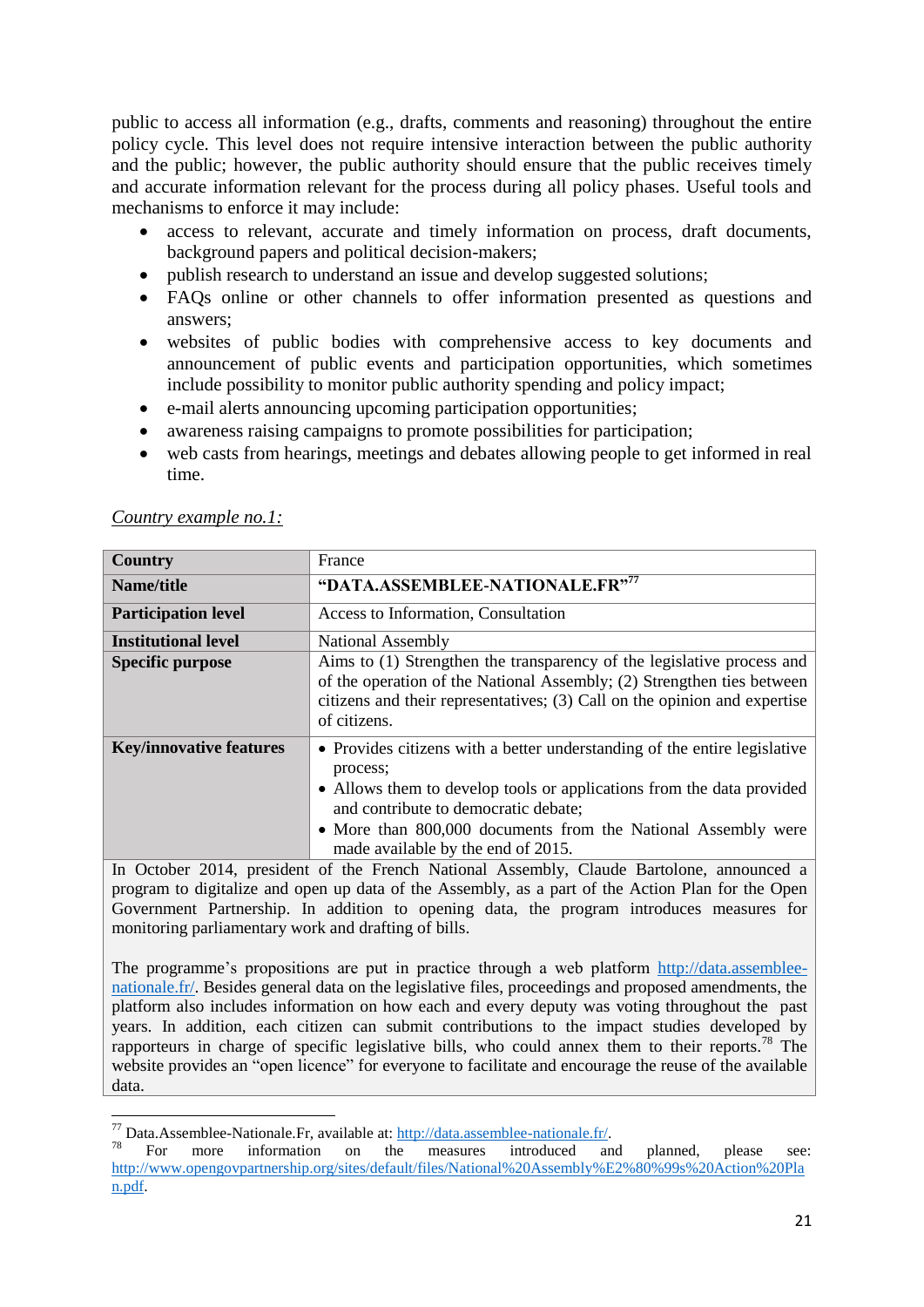The programme was accompanied by a Roadmap to facilitate its implementation. The Roadmap envisaged a continuous data collection of legal and legislative resources, but also other documents related to the work of the Assembly. It planned for events open to various stakeholders to bring additional innovative solutions for the parliamentary work and debate.

Key elements:

**.** 

- Design a mechanism for data collection and digitalization of the documents;
- Develop a Roadmap to facilitate the implementation and monitor the progress;
- Organize events to raise awareness and collect new ideas for improvement.

*Country example no.2:* 

| <b>Country</b>                 | <b>Netherlands</b>                                                   |  |
|--------------------------------|----------------------------------------------------------------------|--|
| Name/title                     | <b>Open Municipal Information (Open State)<sup>79</sup></b>          |  |
| <b>Participation level</b>     | Information, Active involvement (partnership) <sup>80</sup>          |  |
| <b>Institutional level</b>     | Local public authority                                               |  |
| <b>Specific purpose</b>        | Introduce an "action democracy" where citizens may address social    |  |
|                                | issues themselves without the intervention of a public authority     |  |
|                                | through an access to all public sector data.                         |  |
| <b>Key/innovative features</b> | • Allows to access detailed information on decision-making           |  |
|                                | documents, including spending of the municipality/province;          |  |
|                                | • Enables experimentation with the democracy at the local level:     |  |
|                                | citizens may propose alternatives on how to address specific issues. |  |

In 2013, the European Parliament and Council passed a Directive 2013/37/EU81 on the re-use of public sector information, implemented to the Dutch legal framework in June 2015 as a 'Law for reuse of public authority information'.<sup>82</sup> According to this Law, ministries, municipalities, provinces, museums, libraries and archives are obliged to provide all public sector information for re-use and reply to the requests for re-use.

Up to now, six Dutch municipalities released detailed public data, including information on income and expenditure as open data. The aim of the Open Municipal Information is to collect public data and publish them in a unified and integrated way as an open source. Citizens are then enabled to create innovative applications, visualizations, websites and analysis and propose new solutions for their municipalities. The Open Municipal Information can be found with a search engine. Several websites provide guidance on how to use and work with the data, such as for example Github<sup>83</sup> and API-docs. 84

Success of the Open Information is conditioned by the commitment of all responsible authorities to publish the data and make them available for re-use. It is essential to develop an effective search engine to enable the access to previously unsorted information and provide detailed guidance on the utilization of the data. For the sustainability of the mechanism and its added value, the data should be continuously updated.

<sup>79</sup> Open Raadsinformatie, available at: [http://zoek.openraadsinformatie.nl/#/.](http://zoek.openraadsinformatie.nl/#/)

<sup>80</sup> More information about the Open Municipal Information: http://www.openraadsinformatie.nl/; [http://www.openstate.eu/en/projects/political-transparency/open-municipal-information/.](http://www.openstate.eu/en/projects/political-transparency/open-municipal-information/)

<sup>&</sup>lt;sup>81</sup> Directive 2013/37/EU of the European Parliament and of the Council of 26 June 213 amending Directive 2003/98/EC *on the re-use of public sector information*, available at: [http://eur](http://eur-lex.europa.eu/LexUriServ/LexUriServ.do?uri=OJ:L:2013:175:0001:0008:EN:PDF)[lex.europa.eu/LexUriServ/LexUriServ.do?uri=OJ:L:2013:175:0001:0008:EN:PDF.](http://eur-lex.europa.eu/LexUriServ/LexUriServ.do?uri=OJ:L:2013:175:0001:0008:EN:PDF)

 $82$  *Law for re-use of public sector information*, Act No. 596 of June 24, 2015, available at: [http://wetten.overheid.nl/BWBR0036795/2015-07-18.](http://wetten.overheid.nl/BWBR0036795/2015-07-18)

Github, Open Raadsinformatie, available at: [https://github.com/openstate/open-raadsinformatie.](https://github.com/openstate/open-raadsinformatie)

<sup>84</sup> Open Raadsinformatie API, available at: [http://docs.openraadsinformatie.nl/.](http://docs.openraadsinformatie.nl/)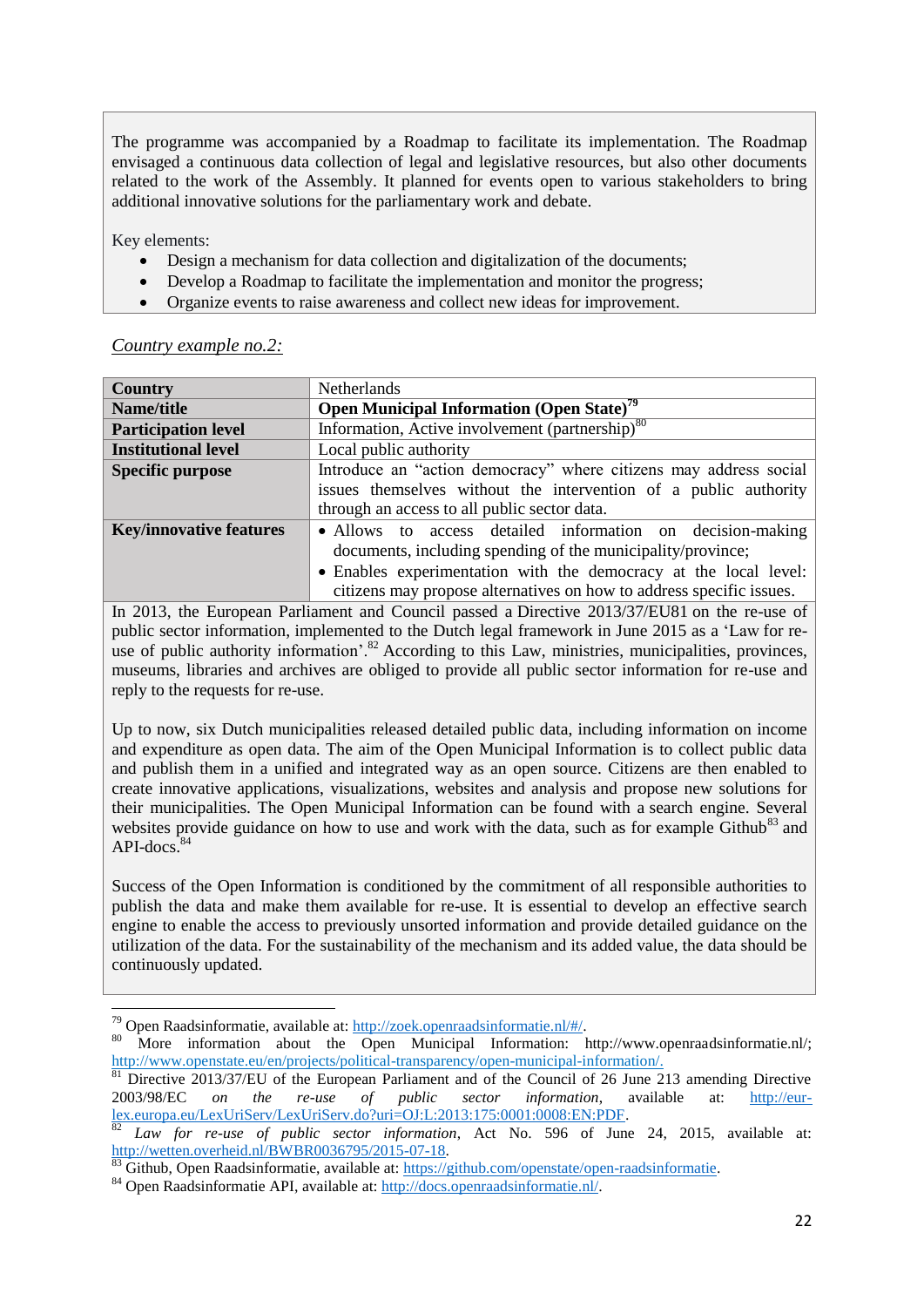Key elements:

- Build a commitment of the public authorities to make available all public sector information;
- Collect all the public data and organize them around several key elements within an easily researchable engine;
- Develop detailed guidelines for the citizens/organize trainings on the utilization of the mechanism;
- Raise awareness among public about the potential and added value of open data and re-use.

## **2.2 Consultation**

<span id="page-23-0"></span>This level includes inviting the public to provide its opinion, comments, views and feedback on a specific document or agenda. Whilst the public authority would typically define the issues for consultation, the process should allow input on other issues contained in the draft document as well. Consultation can be organized in many different methods, but should be characterised by: a clearly defined process, inclusiveness of all those affected by the draft and ample time for providing comments and feedback by the public authority. It is a reactive way of participation, as the public gets involved upon public authority requests. Consultation is especially relevant for policy formulation and policy learning phase. Useful tools and mechanisms may include:

- consultation, online (e.g. web platforms) or in person meetings (e.g. focus group, panels, public debates, expert seminars, etc.) to discuss the formulation, implementation and evaluation of policy with the public;
- mechanisms to follow progress such as polls, online surveys or questionnaires, to collect interests and suggestions from stakeholders;
- open plenary or committee sessions to ensure debates during the decision-making.

In general, when organizing consultations on a specific document (e.g. a draft law or regulations), it is advisable to make available all accompanying documents that are related to the draft (e.g. relevant impact assessments, implementation studies, etc.). As a matter of good practice, the public should be able to gain access to these documents and drafts at the earliest stage of their development, to facilitate meaningful input. If it is not possible to release the early versions of specific documents, authorities could provide summaries and address issues they plan to include in the draft. Such approach can save time and decrease potential disagreements in the later stages. In addition, the public should be consulted on all subsequent drafts as well.

When planning for a consultation it is important to consider how much time is given to the public for meaningful input, as the timeline will depend on the type of document and the issues raised. It is good to keep the option of extending the timeline, e.g. in case the public needs more time to absorb the next issues raised in the draft.

Providing feedback on received inputs is a crucial element in increasing trust and strengthening cooperation. Participants know that their opinion is indeed considered, and included in the draft when appropriate. The feedback does not need to be individualized; rather, it could include a summary of all responses and the action taken within one brief report.

Assessment as to how the consultation process was conducted can help improve such processes in the future. In addition, these can help transfer experiences, correct any obstacles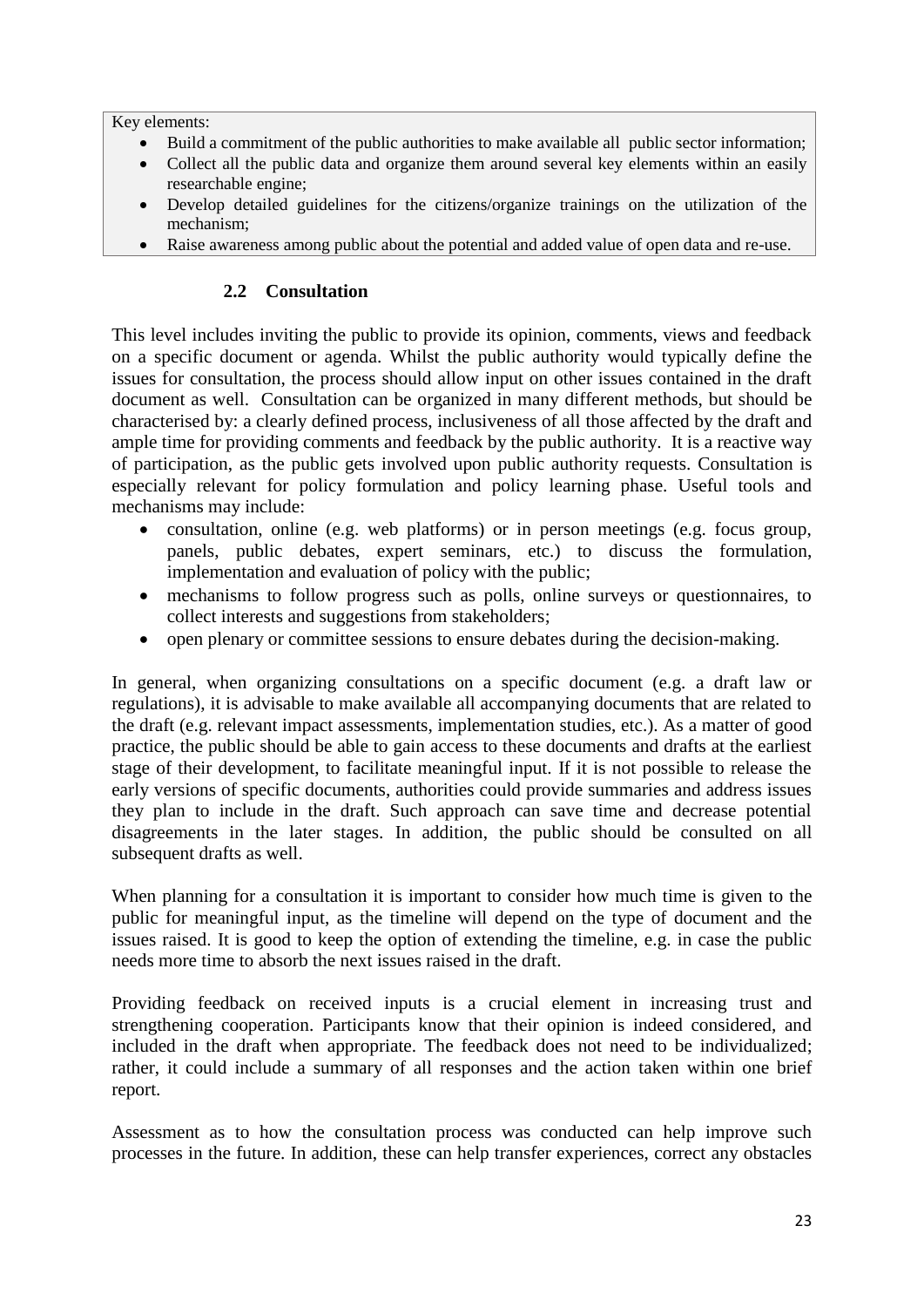and help record innovative methods and tools that have been used. Such assessment can also be done in collaboration with participants in the process.

| <b>Country</b>                 | Malta                                                                                                                                                                                                                                                                                                                                                                                                                                                                                                                                                                                                                   |
|--------------------------------|-------------------------------------------------------------------------------------------------------------------------------------------------------------------------------------------------------------------------------------------------------------------------------------------------------------------------------------------------------------------------------------------------------------------------------------------------------------------------------------------------------------------------------------------------------------------------------------------------------------------------|
| Name/title                     | Public Consultations (ePublic authority) <sup>85</sup>                                                                                                                                                                                                                                                                                                                                                                                                                                                                                                                                                                  |
| <b>Participation level</b>     | Consultation                                                                                                                                                                                                                                                                                                                                                                                                                                                                                                                                                                                                            |
| <b>Institutional level</b>     | National/Local Public authority                                                                                                                                                                                                                                                                                                                                                                                                                                                                                                                                                                                         |
| <b>Specific purpose</b>        | To improve the efficiency, transparency and public involvement in the<br>implementation of projects, the enactment of laws and formulation of<br>new policies.                                                                                                                                                                                                                                                                                                                                                                                                                                                          |
| <b>Key/innovative features</b> | • Gives a possibility to subscribe in order to be informed when there is<br>a new online public consultation;<br>• Provides live streaming of the Local Councils' official meetings and<br>also a possibility to attend them personally, as they are open to the<br>public;<br>• According to the European Commission's e-Public authority<br>Benchmark Reports 2014 and 2015 <sup>86</sup> that measure the delivery and<br>performance of e-Public authority services Malta ranks first among<br>33 countries (the 28 European Union member states together with<br>Iceland, Norway, Serbia, Switzerland and Turkey). |

### *Country example no. 3:*

Online public consultations are part of the Malta's ePublic authority initiative. The broad initiative also includes a provision of Public authority's e- services, including *eForms* (allows for creation of online forms); *MyBills* (Public authority's online billing solution) and *eProcurement* (allows to track public tenders).

The online public consultations are divided into four stages: *(1) Open Consultation:* when public is requested to submit the comments*; (2) Closed Consultation:* when all received comments are filtered through a moderation process*; (3) Publication of Feedback:* when the feedback selected during the moderation process is published;*(4) Consultation outcome:* when a detailed report of the outcome of the consultations is developed and made available to the public. Submission of comments is enabled through a simple online form, via e-mail or by telephone.

In order to make the mechanism the most successful, it is essential to secure citizen's engagement and educate them how to use the ePublic authority tools. With this respect, several free basic ICT courses were organized to familiarize citizens with the use of the internet and computers in general. On the side of the Public authority, it is of the utmost importance to ensure that all ministries use the online tool and continuously update the platform with new documents for consultations.

Key elements:

- Design a user friendly web platform, easily accessible for everyone;
- Organize educational trainings for citizens on the utilization of tools;
- Create commitment of the ministries to publish all the documents in a timely manner.

 $85$ 85 **Public** Consultations Online, available at: [http://socialdialogue.gov.mt/en/Public\\_Consultations/Pages/Home.aspx.](http://socialdialogue.gov.mt/en/Public_Consultations/Pages/Home.aspx)

<sup>&</sup>lt;sup>86</sup> EU eGovernment Report 2015 shows that online public services in Europe are smart but could be smarter. Published on 23 June 2015, European Commission, Digital Single Market. Available at: [https://ec.europa.eu/digital-single-market/en/news/eu-egovernment-report-2015-shows-online-public-services](https://ec.europa.eu/digital-single-market/en/news/eu-egovernment-report-2015-shows-online-public-services-europe-are-smart-could-be-smarter)[europe-are-smart-could-be-smarter](https://ec.europa.eu/digital-single-market/en/news/eu-egovernment-report-2015-shows-online-public-services-europe-are-smart-could-be-smarter)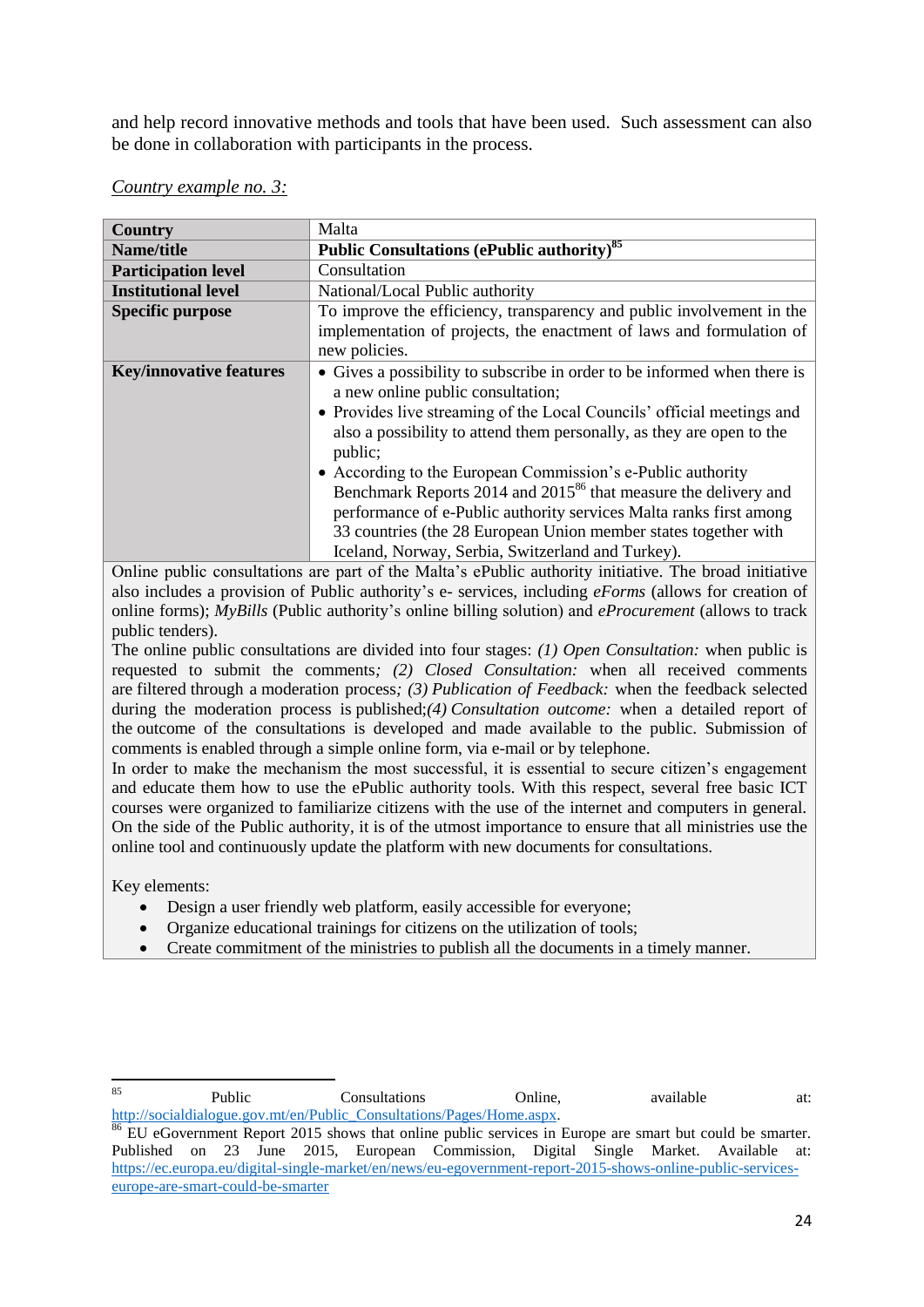### *Country example no. 4:*

| <b>Country</b>                 | Austria                                                                                                                                                                                                                                                                                                                                                                                                                                                                                                                        |
|--------------------------------|--------------------------------------------------------------------------------------------------------------------------------------------------------------------------------------------------------------------------------------------------------------------------------------------------------------------------------------------------------------------------------------------------------------------------------------------------------------------------------------------------------------------------------|
| Name/title                     | <b>Standards of Public Participation</b> <sup>87</sup>                                                                                                                                                                                                                                                                                                                                                                                                                                                                         |
| <b>Participation level</b>     | Information, Consultation, Active involvement (partnership)                                                                                                                                                                                                                                                                                                                                                                                                                                                                    |
| <b>Institutional level</b>     | Federal Public authority/all fields of public administration                                                                                                                                                                                                                                                                                                                                                                                                                                                                   |
| <b>Specific purpose</b>        | To maximize the effectiveness and efficiency of public participation.                                                                                                                                                                                                                                                                                                                                                                                                                                                          |
| <b>Key/innovative features</b> | • Innovative design of the document: list of questions serving as a<br>checklist for the assessment on whether the standards have been met;<br>• Includes performance standards for politics and administration to<br>achieve the involvement of citizens and interest groups and quality<br>standards for participants to assess the quality of participation;<br>• The standards are increasingly used by all levels of public<br>administration and diverge from the initial idea to apply them only<br>on a federal level. |

The "Standards of Public Participation" were adopted by the Austrian Council of Ministers on 2 July 2008 and were initially recommended to be applied by the Austrian federal administration. The document was prepared by an inter-ministerial working group with the participation of Austrian authorities and agencies, NGOs and external experts. It is coming from the perspective that politics and administration can benefit from the public involvement if the participation is exercised at a high quality. This can be guaranteed by the application of standards that aim to maximize the effectiveness and efficiency of public participation.

Standards are divided into three sections: (1) Standards for the preparation of the participation process; (2) standards for the implementation of the participation process; (3) standards for the monitoring and evaluation after the participation process. They are formulated as a list of questions to be answered for each decision-making process. If all questions can be affirmed, the public participation is considered as of a high-quality. The standards are now recommended to be used in all fields of public administration.

The functionality of the mechanism highly depends on the capacities of public servants and their commitment to implement the standards. Thanks to the participatory development of the document, the standards are already broadly communicated and accepted by many key actors in the field of public administration. To make sure the standards are applied in a unified manner, it is recommended to organize trainings for public servants applying them in practice.

Key elements:

**.** 

- Ensure participatory process of the development of a document, with the involvement of all key players to create commitment to their implementation;
- Organize trainings for public servants on practical application of the standards;
- Secure the authority's endorsement to make sure standards are followed in practice.

# **2.3 Active involvement (partnership)**

<span id="page-25-0"></span>This level refers to collaboration and jointly undertaken responsibilities at all stages of the decision-making process, as a highest form of participation (e.g. agenda setting, issue identification, drafting, decision and implementation, delegation of a specific task to NGOs). It involves representatives of the public sharing a seat at the table with the public authority

<sup>87</sup> Bundeskanzleramt Österreich, *Standards of Public Participation. Recommendation for Good Practice*. 2008, available at:  $\overline{a}$  at:  $\overline{a}$  available at:  $\overline{a}$  at:  $\overline{a}$  at:  $\overline{a}$  at:  $\overline{a}$  at:  $\overline{a}$  at:  $\overline{a}$  at:  $\overline{a}$  at:  $\overline{a}$  at:  $\overline{a}$  at:  $\overline{a}$  at:  $\overline{a}$  at:  $\overline{a}$  at:  $\overline{a}$  at:  $\over$ 

[http://www.partizipation.at/fileadmin/media\\_data/Downloads/Standards\\_OeB/oebs\\_standards\\_engl\\_finale\\_web.](http://www.partizipation.at/fileadmin/media_data/Downloads/Standards_OeB/oebs_standards_engl_finale_web.pdf) [pdf.](http://www.partizipation.at/fileadmin/media_data/Downloads/Standards_OeB/oebs_standards_engl_finale_web.pdf)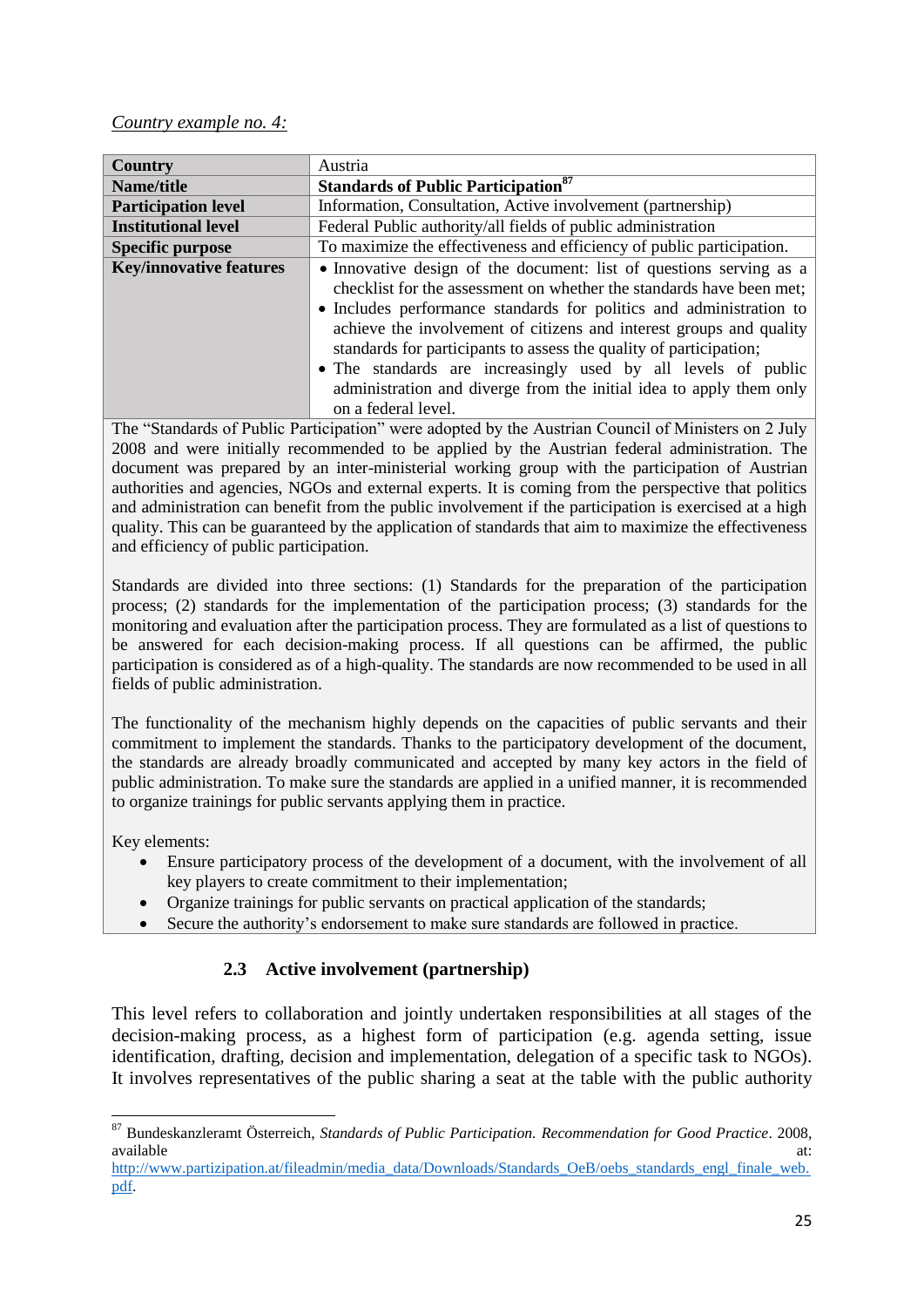representatives. The initiative can come from both sides. Whilst there should be an agreement about the common goals of the process, those involved from the public should be able to retain their independence, and to advocate and campaign for the solutions they want to see adopted. Partnership may take place at all phases of policy cycle particularly relevant at the policy formulation (agenda setting) or policy implementation and learning. Useful tools and mechanisms may include:

- work group or committee formed as a permanent or ad hoc expert group to advise on policy preferences;
- co-drafting: active involvement in drafting parts of the legislative process,
- co-decision making such as participative budgeting;
- strategic partnership where NGOs and public authorities form a partnership to implement policy.

One of the most discussed issues in the case of active partnership is how to select NGOs and stakeholders that take part in the process. For this purpose countries have adopted several models and approaches. For example, when members of public are invited to take part in working groups they can be selected through an open call. The Croatian Code on Consultation lists specific criteria that could be considered such as: expertise, previous public contributions on the subject matter, qualifications relevant to the matters regulated by law, or other regulations or established by the act of the state body.<sup>88</sup>

| <b>Country</b>                                                                                                                 | Latvia                                                                                             |  |
|--------------------------------------------------------------------------------------------------------------------------------|----------------------------------------------------------------------------------------------------|--|
| Name/title                                                                                                                     | <b>Cooperation Memorandum between Non-governmental</b>                                             |  |
|                                                                                                                                | <b>Organisations and the Cabinet of Ministers (Memorandum)</b>                                     |  |
| <b>Participation level</b>                                                                                                     | Active involvement (partnership)                                                                   |  |
| <b>Institutional level</b>                                                                                                     | National Public authority                                                                          |  |
| <b>Specific purpose</b>                                                                                                        | Ensure that non-governmental organisations are actively engaged                                    |  |
|                                                                                                                                | and able to effectively participate in decision-making processes                                   |  |
| <b>Key/innovative features</b>                                                                                                 | • The implementation of the Memorandum is monitored by the                                         |  |
|                                                                                                                                | Council for Implementation of the Cooperation Memorandum                                           |  |
|                                                                                                                                | between Non-governmental Organisations and the Cabinet of                                          |  |
|                                                                                                                                | Ministers (Council). <sup>89</sup>                                                                 |  |
|                                                                                                                                | • NGOs are increasingly signing the Cooperation Memorandum, since                                  |  |
|                                                                                                                                | 2008 to 2013 the number of signatories increased from 429 to 709.                                  |  |
|                                                                                                                                | By signing the Memorandum, organisations demonstrate their                                         |  |
|                                                                                                                                | willingness to cooperate with the public authority. <sup>90</sup>                                  |  |
| The Public Administration Act <sup>91</sup> and the Cabinet of Ministers Rules of Order <sup>92</sup> , as well as other legal |                                                                                                    |  |
|                                                                                                                                | documents provide legal guarantees for public participation in public administration and decision- |  |

*Country example no. 5:* 

 $\overline{a}$ 

making. Towards this end, NGOs are eligible to participate in the various working groups and advisory boards of the public administration bodies. The Memorandum of cooperation confirms the willingness of NGOs and Cabinet of Ministers to cooperate in improving public administration.

<sup>88</sup> Croatia, *Code on Consultation with the interested public in procedures of adopting laws, other regulations and acts* (2009)

<sup>&</sup>lt;sup>89</sup> Council for Implementation of the Cooperation Memorandum between Non-governmental Organisations and the Cabinet of Ministers. Available at (in Latvian) http://likumi.lv/doc.php?id=263733

<sup>90</sup> For more information see (in Latvian): [http://www.lvportals.lv/visi/likumi-prakse/261524-nvo-un-ministru](http://www.lvportals.lv/visi/likumi-prakse/261524-nvo-un-ministru-kabineta-sadarbibas-memorands-apliecinajums-valdibas-un-sabiedribas-sadarbibai/)[kabineta-sadarbibas-memorands-apliecinajums-valdibas-un-sabiedribas-sadarbibai/.](http://www.lvportals.lv/visi/likumi-prakse/261524-nvo-un-ministru-kabineta-sadarbibas-memorands-apliecinajums-valdibas-un-sabiedribas-sadarbibai/)

Public Administration Act, available at: [http://likumi.lv/doc.php?id=63545.](http://likumi.lv/doc.php?id=63545)

<sup>&</sup>lt;sup>92</sup> Cabinet of Ministers Rules of Order No. 300 from 7 April 2009, available at: <http://m.likumi.lv/doc.php?id=190612>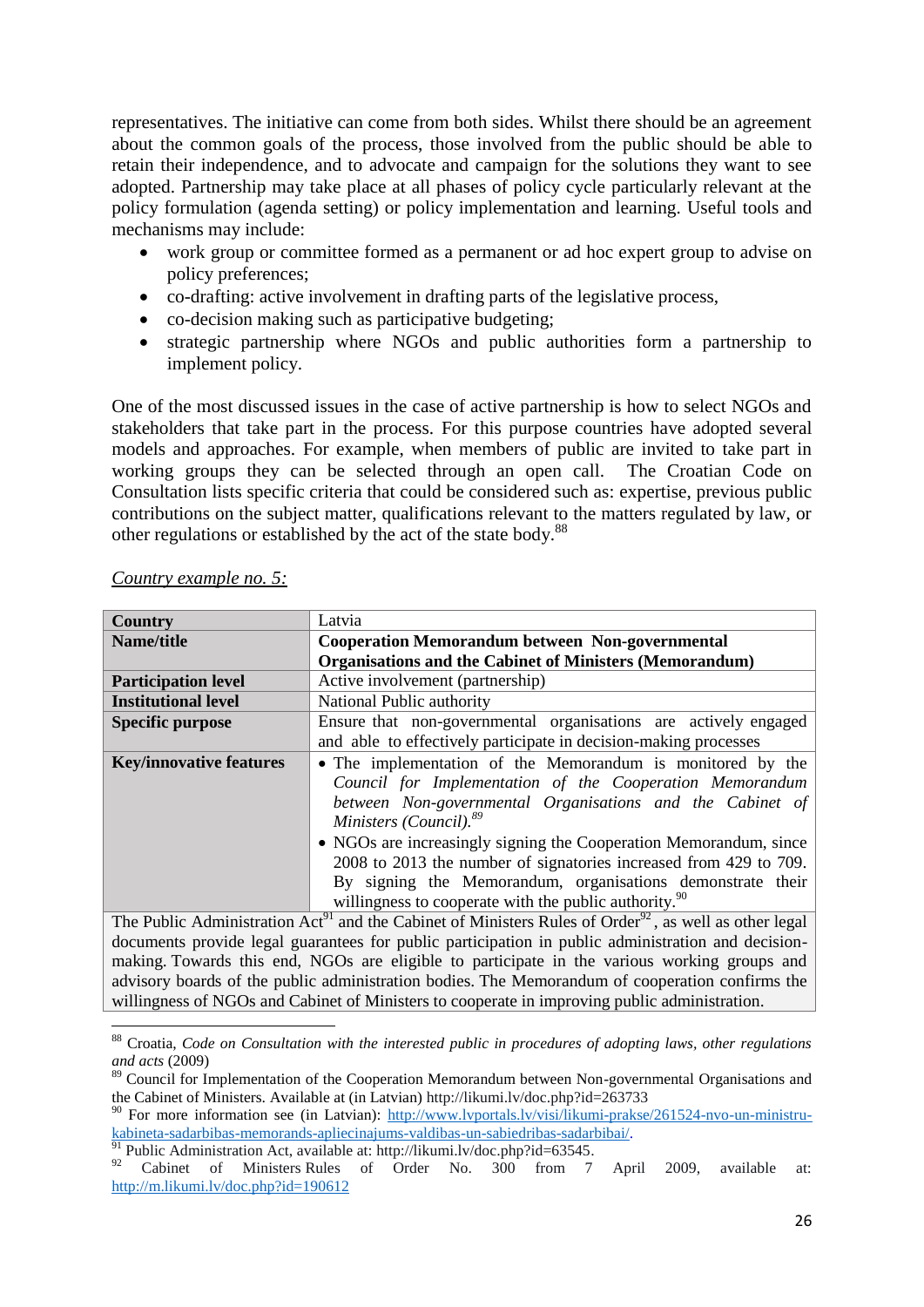To monitor the implementation of the memorandum, the *Council for Implementation of the Cooperation Memorandum between Non-governmental Organisations and the Cabinet of Ministers (Council)* was created in 2006. The Council determines the respective state budget priorities and prepares recommendations on necessary legal acts and policy planning documents connected with implementing cooperation between public administration institutions and NGOs. The members of the Council are the Director of the State Chancellery, a representative of the Prime Minister's Bureau, the State Secretaries of ministries and seven representatives from the NGOs that have signed the Memorandum. The Council meets regularly on the basis of a detailed annual work plan.

The cornerstone of this cooperation mechanism is the Council. Essential for the successful cooperation between NGOs and Cabinet of Ministers is to ensure the continuous functionality of the Council and its strong mandate.

Key elements:

**.** 

- Ensure the political commitment to the implementation of the document and participation of public authorities in the joint Council;
- Organize regular meetings of the NGO representatives to discuss the priorities of the sector to be presented and implemented by the Council;
- Secure sufficient financial resources for preserving the functionality of the Council;
- Make sure the Council has a strong mandate and its adopted decisions/documents are respected and implemented.

| Country                                                                                                                             | Wroclaw (Poland)                                                                                                                                                |
|-------------------------------------------------------------------------------------------------------------------------------------|-----------------------------------------------------------------------------------------------------------------------------------------------------------------|
| Name/title                                                                                                                          | Participatory budgeting <sup>93</sup>                                                                                                                           |
| <b>Participation level</b>                                                                                                          | Active involvement (partnership)                                                                                                                                |
| <b>Institutional level</b>                                                                                                          | Local                                                                                                                                                           |
| <b>Specific purpose</b>                                                                                                             | To make Wroclaw's citizens more active in the policy of the city, also                                                                                          |
|                                                                                                                                     | called "giving citizens the right to the city".                                                                                                                 |
| <b>Key/innovative features</b>                                                                                                      | • Local authorities have a chance to identify the needs of the citizens                                                                                         |
|                                                                                                                                     | and can implement matching measures;                                                                                                                            |
|                                                                                                                                     | • Citizens are allowed to actively engage in the development of the                                                                                             |
|                                                                                                                                     | city and enhancement of conditions for living;                                                                                                                  |
|                                                                                                                                     | • The amount of funds allocated within the framework of Wroclaw                                                                                                 |
|                                                                                                                                     | Civil Budget 2016 amounts to PLN 25 million (approximately EUR                                                                                                  |
|                                                                                                                                     | 5, 87 million).                                                                                                                                                 |
| $\mathbf{r}$ and $\mathbf{r}$ and $\mathbf{r}$ and $\mathbf{r}$ and $\mathbf{r}$ and $\mathbf{r}$ and $\mathbf{r}$ and $\mathbf{r}$ | the contract of the contract of the contract of the contract of the contract of the contract of the contract of<br>$\sim$ $\sim$<br>$\sim$ $\sim$ $\sim$ $\sim$ |

### *Country example no. 6:*

Participatory budgeting is a special process through which citizens of a particular city may be involved, individually or through an organisation, in the allocation of public funds. First city to introduce participatory budgeting in Poland was Sopot (2011). Since then, the number of cities involved in participatory budgeting has been growing annually. It has to be emphasized that there is no unified model and each city creates its own model of participatory budgeting according to its needs.

Participatory budgeting in Wroclaw was introduced in 2013 and according to the statistics it's one of the best examples in Poland.<sup>94</sup> The local authorities allocate part of the funds from the budget of the city that could be given for the purpose of participatory budgeting. Citizens are invited to submit their own ideas of projects to be implemented in the city, which are further examined and approved by the

<sup>&</sup>lt;sup>93</sup> Principles of participatory budgeting in Wroclaw: [http://www.wroclaw.pl/wroclawski-budzet-obywatelski-](http://www.wroclaw.pl/wroclawski-budzet-obywatelski-2016-zasady)[2016-zasady;](http://www.wroclaw.pl/wroclawski-budzet-obywatelski-2016-zasady) More about participatory budgeting in Wroclaw: http://www.wroclaw.pl/wroclawski-budzetobywatelski-2016-zasady.

<sup>94</sup> W. Kłębowski, Budżet partycypacyjny. Ewaluacja., Warsaw 2014, p.20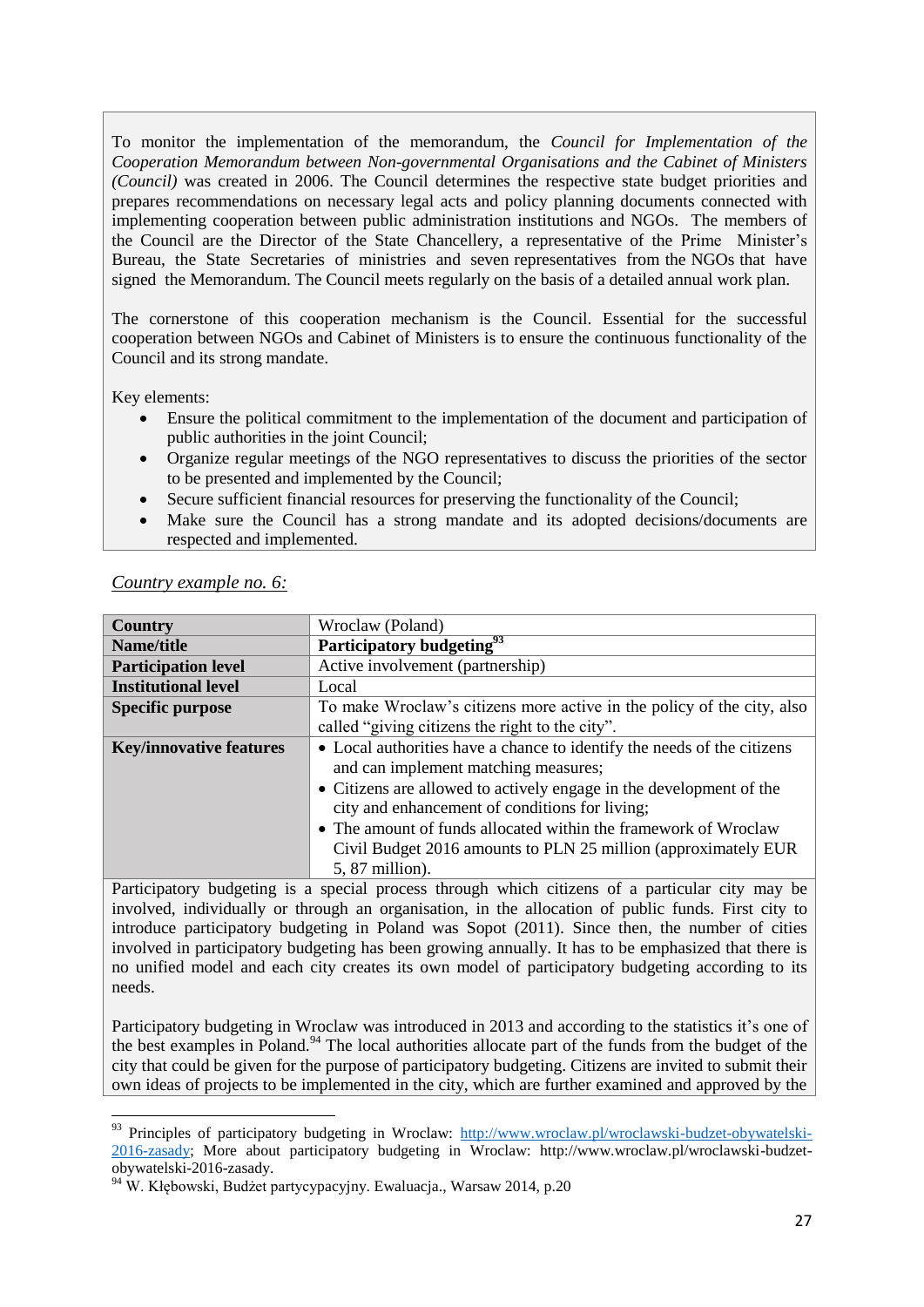local authorities. Final projects are selected in a ballot by the citizens and are implemented in accordance with the previously developed roadmap/schedule.

The process of participatory budgeting is composed of many forms of active involvement of citizens, including the creation of projects and their proposal, participation in the disputable panels, possibility to observe the whole procedure on the internet, final voting on the projects and others.<sup>95</sup> For the final review, prior the vote, the Municipal Office of Wroclaw has to organize consultations with the project leaders and employees of the Office in at least 14 districts of Wroclaw. The authorities also organize special meetings about the projects and evaluations of the implemented projects.<sup>96</sup>

Key elements:

- Raise interest of the local authorities in the participative budgeting via presentation of the benefits it brings to the city as well as to the decision-makers;
- Allocate sufficient funding for the implementation of the projects;
- Raise awareness among citizens, create incentives for their active involvement;
- Ensure that the established procedure is followed in practice, particularly that all the consultations are conducted;
- Organize regular meetings for all interested parties, open for public.

## **2.4 Dialogue**

<span id="page-28-0"></span>This is an overarching, institutionalized form of participation that is long-lasting and is most sustainable when developed in a structured manner (e.g., joint councils). It requires *"a twoway communication built on mutual interests and potentially shared objectives to ensure a regular exchange of views."*<sup>97</sup> Dialogue is an underlying form of collaboration and should lead to commonly agreed outcomes. It is highly valued at all policy cycle phases, but is crucial for policy formulation and reformulation. Useful tools and mechanisms may include:

- ongoing public hearings and public forums with interested stakeholders (rather than on specific issue);
- multisectoral councils with participants from NGOs on specific issues;
- $\bullet$  key public authority contact for liaison with NGOs;
- capacity building events to increase knowledge and capacity relevant to the participation of public.

It is important to recognize these different policy cycle phases and levels of participation as well as their mutual relations, when aiming to regulate participation or to design new mechanisms.

| Country                    | Montenegro                                                           |
|----------------------------|----------------------------------------------------------------------|
| Name/title                 | Council for cooperation of the Montenegro Public authority and Non - |
|                            | Governmental Organisations.                                          |
| <b>Participation level</b> | Active involvement (partnership), dialogue                           |
| <b>Institutional level</b> | National Public authority                                            |
| <b>Specific purpose</b>    | Further development of institutional mechanisms of cooperation and   |
|                            | participation of NGOs, monitoring of Strategy implementation and     |

### *Country example no. 7:*

**.** 

<sup>&</sup>lt;sup>95</sup> For participatory budgeting in Poland see also:  $\frac{http://budget-partycypacyjny.pl/}{http://budget-partycypacyjny.pl/}.$ 

<sup>96</sup> Examples of successful projects from 2015 available at: [https://www.wroclaw.pl/budzet-obywatelski](https://www.wroclaw.pl/budzet-obywatelski-wroclaw/wyniki-glosowania-wbo-2015)[wroclaw/wyniki-glosowania-wbo-2015](https://www.wroclaw.pl/budzet-obywatelski-wroclaw/wyniki-glosowania-wbo-2015)

<sup>&</sup>lt;sup>97</sup> INGO Code of Good Practice for Civil Participation in the Decision Making Process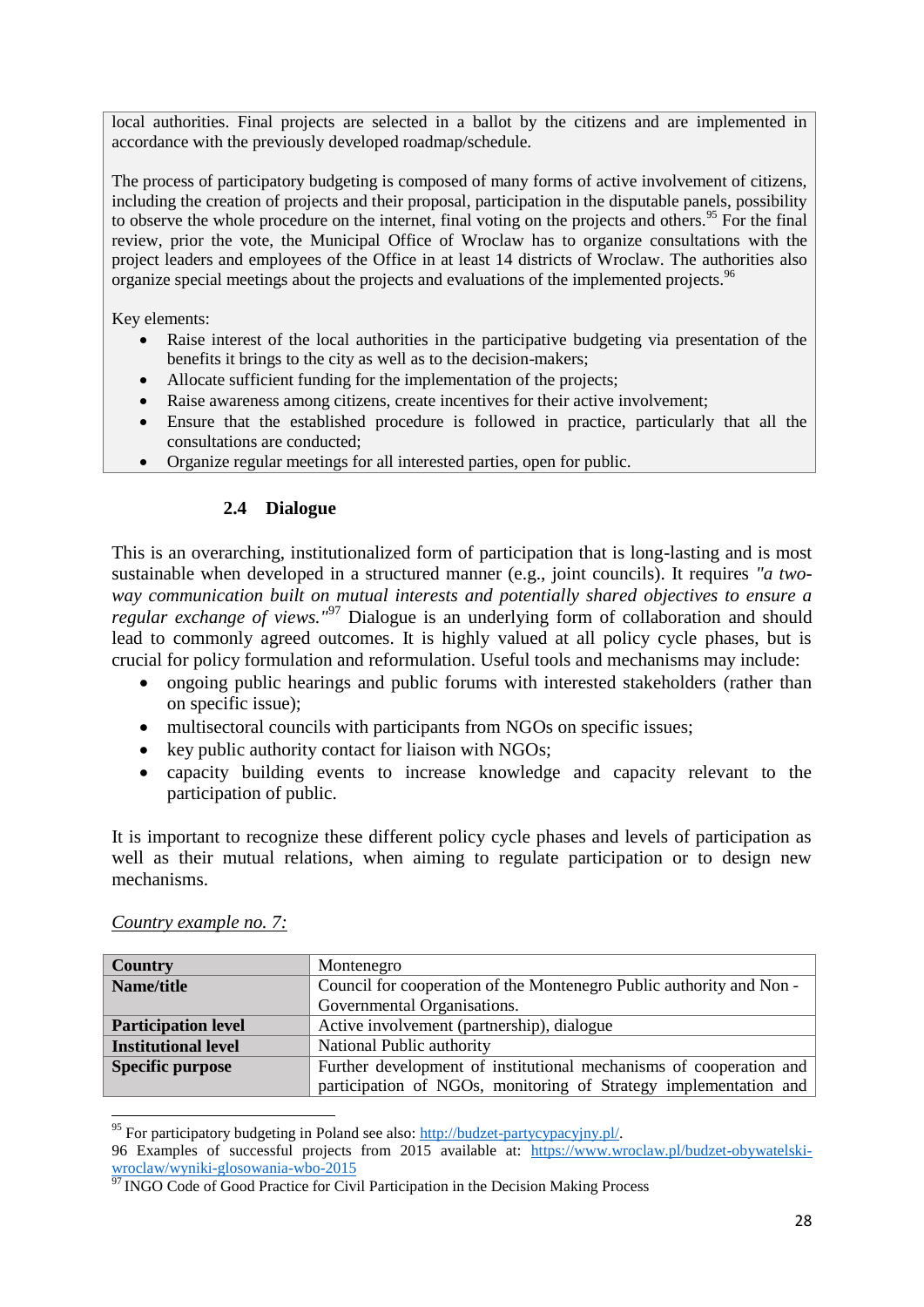|                                | improvement of relations between the Public authority and NGOs.                                    |
|--------------------------------|----------------------------------------------------------------------------------------------------|
| <b>Key/innovative features</b> | • Equal composition: 11 representatives of the Public authority and 11<br>representatives of NGOs; |
|                                | • Monitors the implementation of the Strategy for Development of<br>NGO <sub>s</sub>               |

The main goals of the Council are to further develop institutional mechanisms of cooperation and participation of NGOs, monitoring of the implementation of the Strategy for Cooperation with NGOs and supporting the development of the relations between the Government and NGOs. The Council is composed of representatives of Ministries, the Head of the Office for Cooperation with NGOs and NGO representatives. The chairperson of the Council is the representative from the Government. The chairman and the members of the Council are appointed by the Government, for a mandate of 3 years. NGOs are elected through a public announcement.

The main task of the Council is to:

- monitor the implementation of the Strategy for Development of NGOs in Montenegro with its Action Plan for implementation, for the period 2014-2016 ; as well as the implementation of the Action Plan for the Chapter 23, Judiciary and Fundamental Rights, with reference to the cooperation with NGOs;
- give opinions on draft legislation, i.e. the strategic and other documents relating to the operation and development of NGOs in Montenegro in order to create stimulating environment for their work;
- initiate adoption of new legislation or amendments to existing one, in order to create a stimulating environment for the operation and development of non-governmental organisations;
- propose to the public authority of Montenegro priority areas of public interest and the amount of funding for projects or programs of non- governmental organisations, from the state budget;
- encourage and improve cooperation between the public authority and public administration with non-governmental organisations in the country and abroad, as well as with relevant entities in the international community, etc.

Key elements:

- Ensure the participation of both public authorities and NGOs in the joint Council;
- Allocate adequate resources for efficient functioning of the Council, especially its support office;
- Ensure that Council mandate allows for meaningful contribution to development of civil society.

| Country                        | Denmark                                                                                                                                                                                                                                                                                                                                                                                                                                                                                                                                                   |
|--------------------------------|-----------------------------------------------------------------------------------------------------------------------------------------------------------------------------------------------------------------------------------------------------------------------------------------------------------------------------------------------------------------------------------------------------------------------------------------------------------------------------------------------------------------------------------------------------------|
| Name/title                     | eDem                                                                                                                                                                                                                                                                                                                                                                                                                                                                                                                                                      |
| <b>Participation level</b>     | <b>Overarching-Dialogue</b>                                                                                                                                                                                                                                                                                                                                                                                                                                                                                                                               |
| <b>Institutional level</b>     | National/local public authority                                                                                                                                                                                                                                                                                                                                                                                                                                                                                                                           |
| <b>Specific purpose</b>        | Support and complement democracy (especially in relation to local                                                                                                                                                                                                                                                                                                                                                                                                                                                                                         |
|                                | level) through technical applications and devices.                                                                                                                                                                                                                                                                                                                                                                                                                                                                                                        |
| <b>Key/innovative features</b> | • Several layers/forms of participation, both on national (Smart City,<br>Open Data Innovation Strategy, Inclusion) and local level (Digital<br>Citizen Panels, Statutory Elected Senior Citizens' Council);<br>• Use diverse ICT tools to involve all citizens, including through<br>inclusion programs for persons with disabilities and social media<br>involvement:<br>Winner of the Open Government Partnership Awards- only the<br><b>Statutory Elected Senior Citizens' Council</b><br>• In 2015, a vast majority of the public sector was already |

*Country example no. 8:*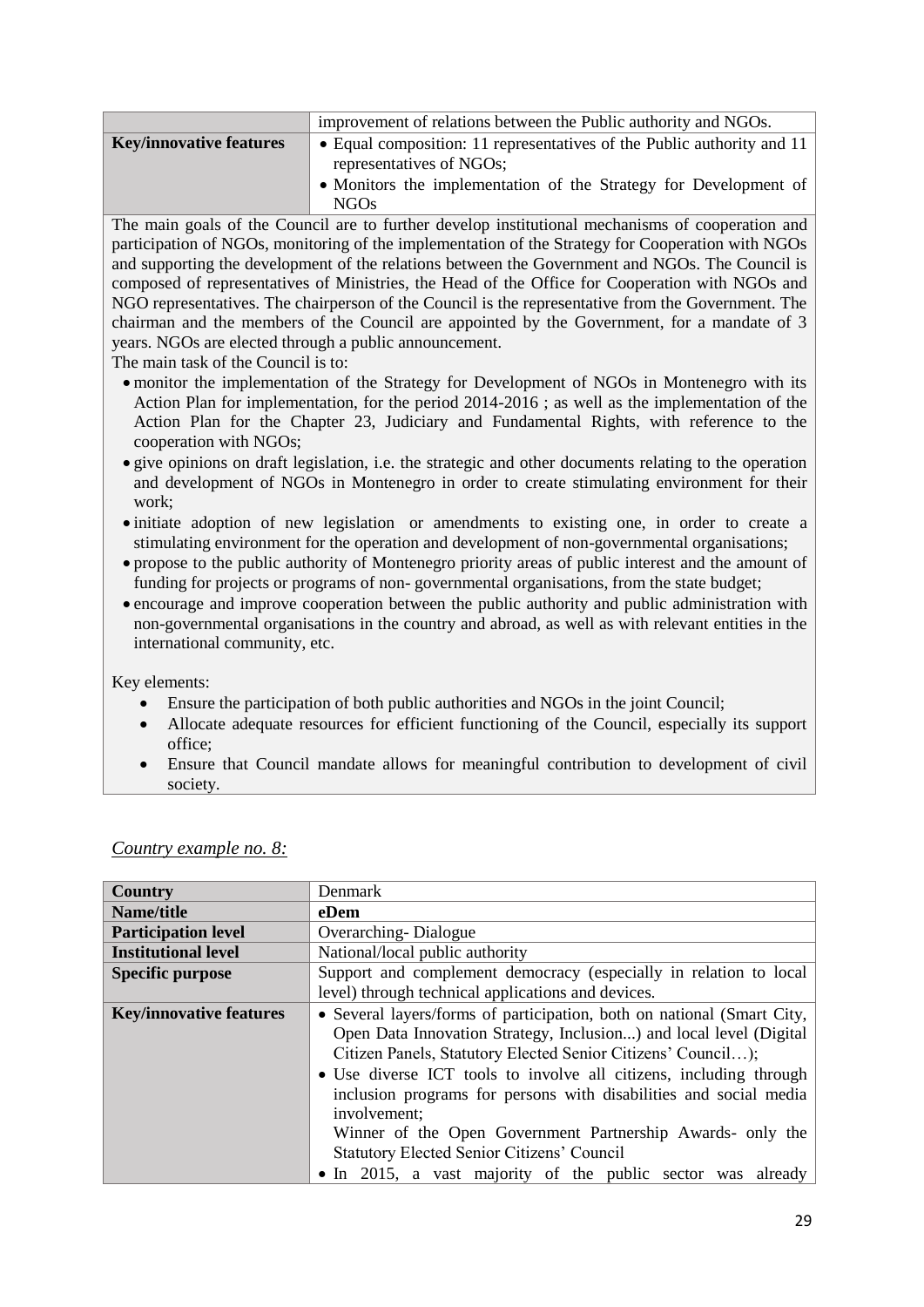digitalized.<sup>98</sup>

Denmark has been involved in adoption of e-democracy solutions for more than 15 years.<sup>99</sup> Current eDem mechanism is composed of many initiatives on both national and local level that are evolving independently without a unified state/local level strategy. Following are a few examples:

#### *State Level:*

- **Open data:** This initiative is part of the OGP Action Plan and is designed to provide access to the public data and enable their re-use. Access to public data may serve different purposes including, for example, as a base for the creation of new services, analytical documents and applications. It provides new information and better insight for the benefit of both citizens and private sector.
- **Social media involvement:** Many state institutions increasingly use social media to inform and engage in a debate with the public. In response, the Prime Minister's Office has developed guidelines on the legal aspects of the public authority' ministers' use of social media. In addition, a complete list of ministers with the links to their Facebook and Twitter accounts was developed.<sup>100</sup>

### *Local Level:*

- **Senior Citizens' Councils:** Winner of the OGP 2015 Awards, Senior Citizens' Council is a socially innovative initiative that supports senior citizens' participation in decision-making process at a local level. The objective of the Council is to serve as an intermediary between city councils and local senior citizens. Senior Citizens are elected for four years by direct election among, and by, all 60+ year-old citizens and equally split between men and women. City councils are obliged by Law to consult the local Senior Citizens' Council about the decision-making on any issue relevant to the elderly population, typically including healthcare, standard of public services for elderly and disabled people and cultural policy.<sup>101</sup>
- **Digital citizen panels:** The panels are an alternative consultation channel that supplement other eDem initiatives of the municipalities. Citizens simply register themselves on the municipality's website and provide their feedback to the requested issues. The panels are used partly as a poll and also to generate input for planning and strategy processes in the municipalities.<sup>102</sup>

Key elements:

 $\overline{a}$ 

- Organize diverse awareness raising events, both for citizens and public authorities, to learn about different participatory approaches;
- Design an overarching mechanism for public participation, including various levels of participation and tools used;
- Introduce effective inclusion policies to enable everyone to take part in the decision-making processes, such as persons with disabilities or senior citizens.

<sup>98</sup> More information on eDem: Michala Høg Daimar: *eDem in Denmark- contribution to CDDG*, 2015. Available at: [http://www.Council of Europe.int/t/dgap/localdemocracy/CDDG/Budapest/Contribution-](http://www.coe.int/t/dgap/localdemocracy/CDDG/Budapest/Contribution-Denmark.pdf)[Denmark.pdf.](http://www.coe.int/t/dgap/localdemocracy/CDDG/Budapest/Contribution-Denmark.pdf)

<sup>&</sup>lt;sup>99</sup> According to Michala Høg Daimar: *eDem in Denmark- contribution to CDDG*, 2015, eDem is understood as democratic activities supported by electronic means. This includes, but is not limited to, ICT-driven methods to involve citizens.

<sup>&</sup>lt;sup>100</sup> The government on social media. Available at: [http://digitalkommunikation.net/politikere-og](http://digitalkommunikation.net/politikere-og-partier/regeringen-paa-de-sociale-medier/)[partier/regeringen-paa-de-sociale-medier/](http://digitalkommunikation.net/politikere-og-partier/regeringen-paa-de-sociale-medier/)

<sup>&</sup>lt;sup>101</sup> For more information see: Statutory elected Senior Citizens' Councils in Denmark, European Commission, Joinup: [https://joinup.ec.europa.eu/community/opengov/case/statutory-elected-senior-citizens%E2%80%99](https://joinup.ec.europa.eu/community/opengov/case/statutory-elected-senior-citizens%E2%80%99-councils-denmark) [councils-denmark.](https://joinup.ec.europa.eu/community/opengov/case/statutory-elected-senior-citizens%E2%80%99-councils-denmark)

<sup>102</sup> *eDem in Denmark - contribution to CDDG*, Public Renewal and Welfare Policy Unit, 2015 [http://www.Council of Europe.int/t/dgap/localdemocracy/CDDG/Budapest/Contribution-Denmark.pdf.](http://www.coe.int/t/dgap/localdemocracy/CDDG/Budapest/Contribution-Denmark.pdf)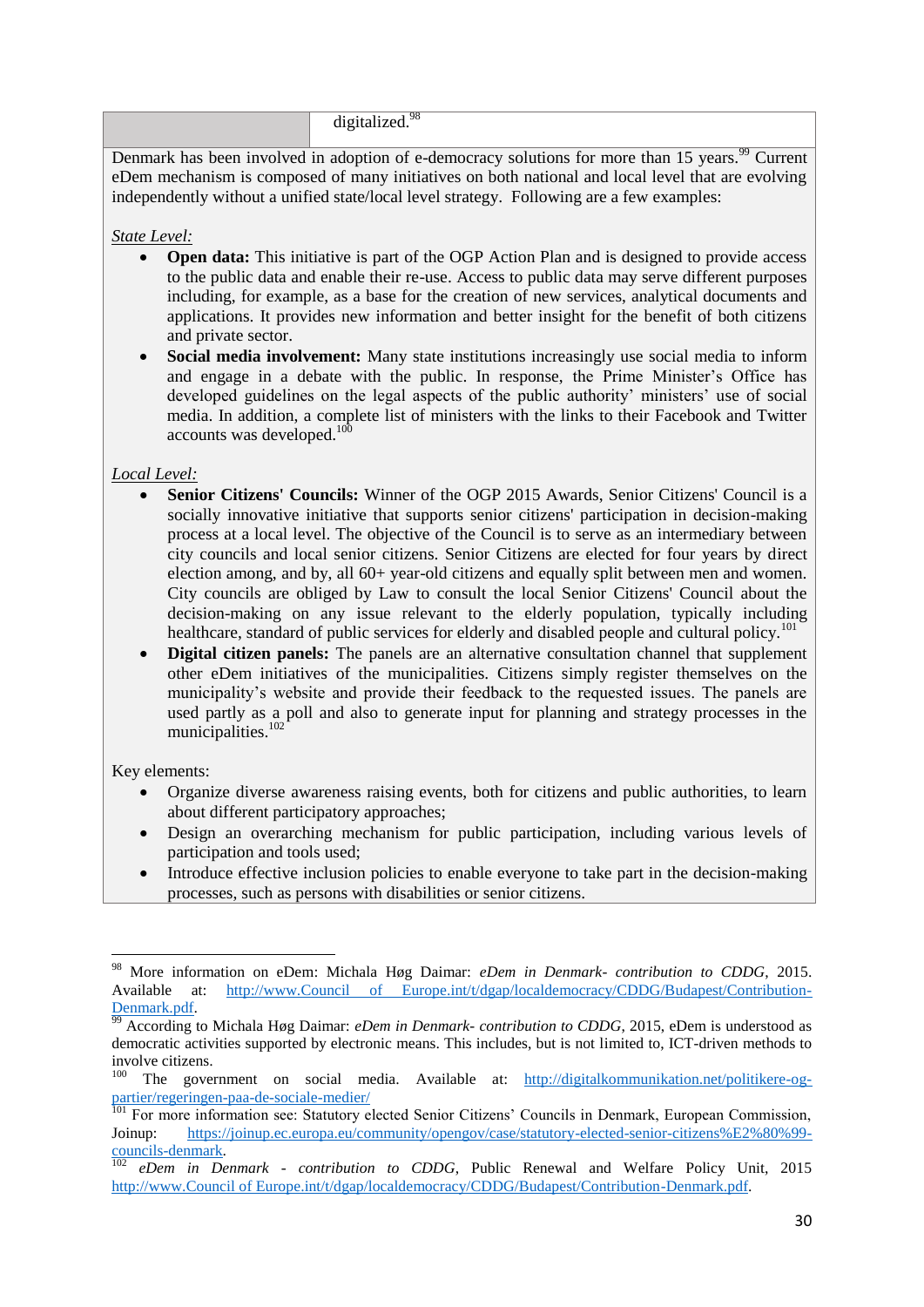# <span id="page-31-0"></span>**VI. ENSURING MEANINGFUL CIVIL PARTICIPATION IN PRACTICE**

It is important to emphasise that participation is not a one-off endeavour and cannot be truly achieved if it is not nurtured continuously. There are various models in practice that can facilitate sustainable and meaningful participation, through legislative framework or practical instruments. This section will therefore explore and elaborate how these models work and what can be lessons learned from their implementation. It will discuss what countries can do in practice to make sure that the principles and norms of civil participation are respected.

# **1. Integrating guarantees for participation in national legal frameworks**

<span id="page-31-1"></span>International human rights documents acknowledge the right of all people to be fully involved in participatory processes and that participatory mechanisms should be established by  $law$ .  $103$ 

Further, the United Nations High Commissioner for Human Rights (UN OHCHR) study on promotion, protection and implementation of the right to participate in public affairs recommends that: *"….The right to participate in political and public affairs should be enforceable by law and its denial should be open to judicial challenge. Appropriate remedies should be available if a violation is established."<sup>104</sup>*

In Europe, rules and regulations concerning participation in policy and law making processes are included in different types of documents and can be regulated under different thematic laws. The main difference of the documents that regulate participation is in their legal nature: some countries have included procedures and rules in legally binding documents (laws, regulations). For example, legally binding documents have been adopted in Bosnia and Herzegovina (rules of government), Croatia (within Access to Information Law and rules of government) and Romania (standalone law). Others have adopted documents with no binding measure (codes, standards, guidelines), for example, in Austria, Croatia, and the United Kingdom.

The legal nature of the document is crucial, as it has an effect on how much the provisions can be ultimately enforced in practice and what compliance measures are available. Legally binding documents can reinforce the importance of participation, provide clear recognition of the right to participate and strengthen the implementation guarantees. Legally binding documents could include the following $105$ :

- legal obligation to publish draft legislation, expert documents and information;
- principles of participation;
- who to consult, with an emphasis that anybody who will be affected by the specific decision, an interested party should be part of the process, and special attention should be given to reach out and include vulnerable groups;
- inclusion of the civil society representatives into various consultative bodies and

**<sup>.</sup>** <sup>103</sup> UN Human Rights Committee, General Comment No. 25, para. 5.

<sup>&</sup>lt;sup>104</sup> UN Human Rights Council, *Study on best practices, experiences and challenges and ways to overcome them with regard to the promotion, protection and implementation of the right to participate in public affairs in the context of the existing human rights law*, A/HRC/30/26, available at: [http://www.ohchr.org/EN/Issues/Pages/EqualParticipation.aspx.](http://www.ohchr.org/EN/Issues/Pages/EqualParticipation.aspx)

<sup>105</sup> Emina Nuredinoska (MCIC, "The former Yugoslav Republic of Macedonia") and Katerina Hadzi-Miceva Evans (ECNL, Hungary), *Transparency and Public Participation in Law Making Processes*, *Comparative overview and assessment of the situation in Macedonia*, 2010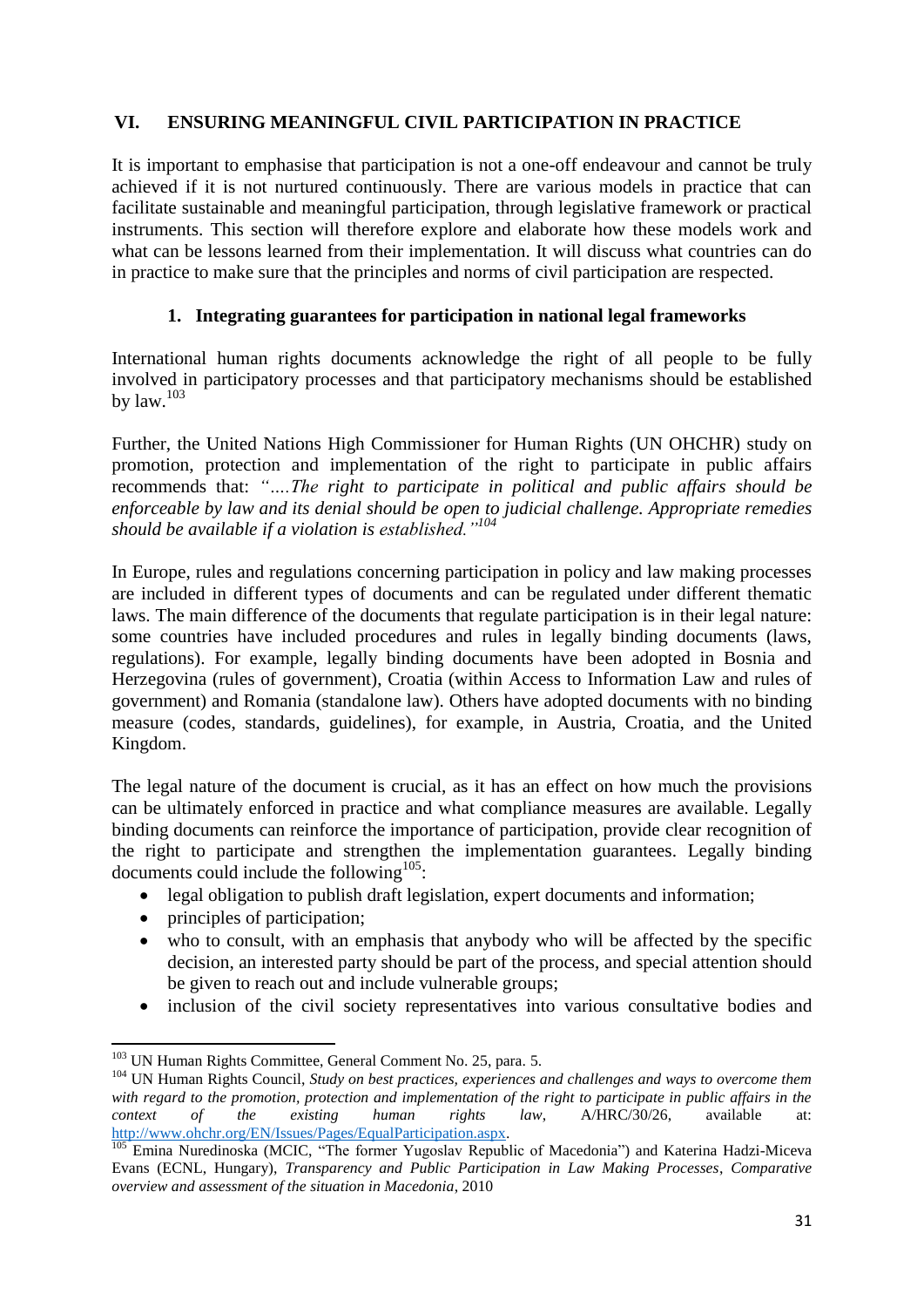working groups;

- what documents shold be consulted (laws, regulations, policies);
- publication of announcement about the beginning of a decision-making process and consultation on early and subsequent drafts;
- minimum timeframes (deadlines) for public consultations (recognizing that as a good practice draft should not be given less than 10 day for consultation);
- recommendation regarding the use of different methods of consultation;
- exemptions from general rules, when rules on the participation may need to be adjusted to specific local conditions or situations (e.g., emergency situations);
- how feedback on the process and issues consulted is provided;
- existence of a gatekeeper, a government body responsible for monitoring the implementation of public consultation;
- compliance with consultation rules in practice.

In addition to legislation, many countries have developed policy documents which lay out a clear basis for collaboration and facilitate ongoing dialogue and understanding between the NGOs and the public authorities. They may be in the form of bilateral agreements between NGOs, parliament and/or public authority which list joint undertakings or one sided-strategy documents which lay out specific commitments by the public authority to support NGOs development. While these documents address numerous issues concerning NGOs, they typically contain chapters that aim to promote participation in particular.

But regulating participation in law or policy is not enough by itself. Sometimes participation can be challenging to implement for various reasons. For example, there might be pressing deadlines to adopt certain legislation. Public authorities might not be certain who to consult or engage, or how to proceed with it. Those who participate may not have enough understanding of the issues at stake. In addition, participation process requires investment of time and resources, organisation and feedback. Finally, the political context may not be supportive of public engagement.

The learning from different countries is that it is important to develop a set of measures which will help ensure compliance and meaningful participation and ensure effective implementation of the legal guarantees. To address implementation challenges, countries could:

- Plan for human and financial resources necessary for effective participatory processes. This means assign specific persons that will coordinate the process, allocate enough funding, including where possible funds to ensure broader outreach to interested public. An assessment of the Romanian Law concluded that: "*the failure to assign the required resources has represented a practical difficulty as far as the implementation of the Law on the Transparency on Decision-Making was concerned*".<sup>106</sup> Several countries propose the assignment of specific public authority officials in each public authority body to coordinate and monitor the consultation process (e.g., Austria, Bosnia and Herzegovina, Croatia, the UK);
- Introduce additional implementing regulations/bylaws to strengthen guarantees for implementation*.* For example, in Bosnia and Herzegovina the Ministry of Justice adopted a Rulebook, which contains detailed provisions relating to the

**<sup>.</sup>** <sup>106</sup> Stan, V., *The Transparency of Governance and the Participation to the Decision-Making Process - Concept, Legislation, Restrictions In A Democratic Society*, 2009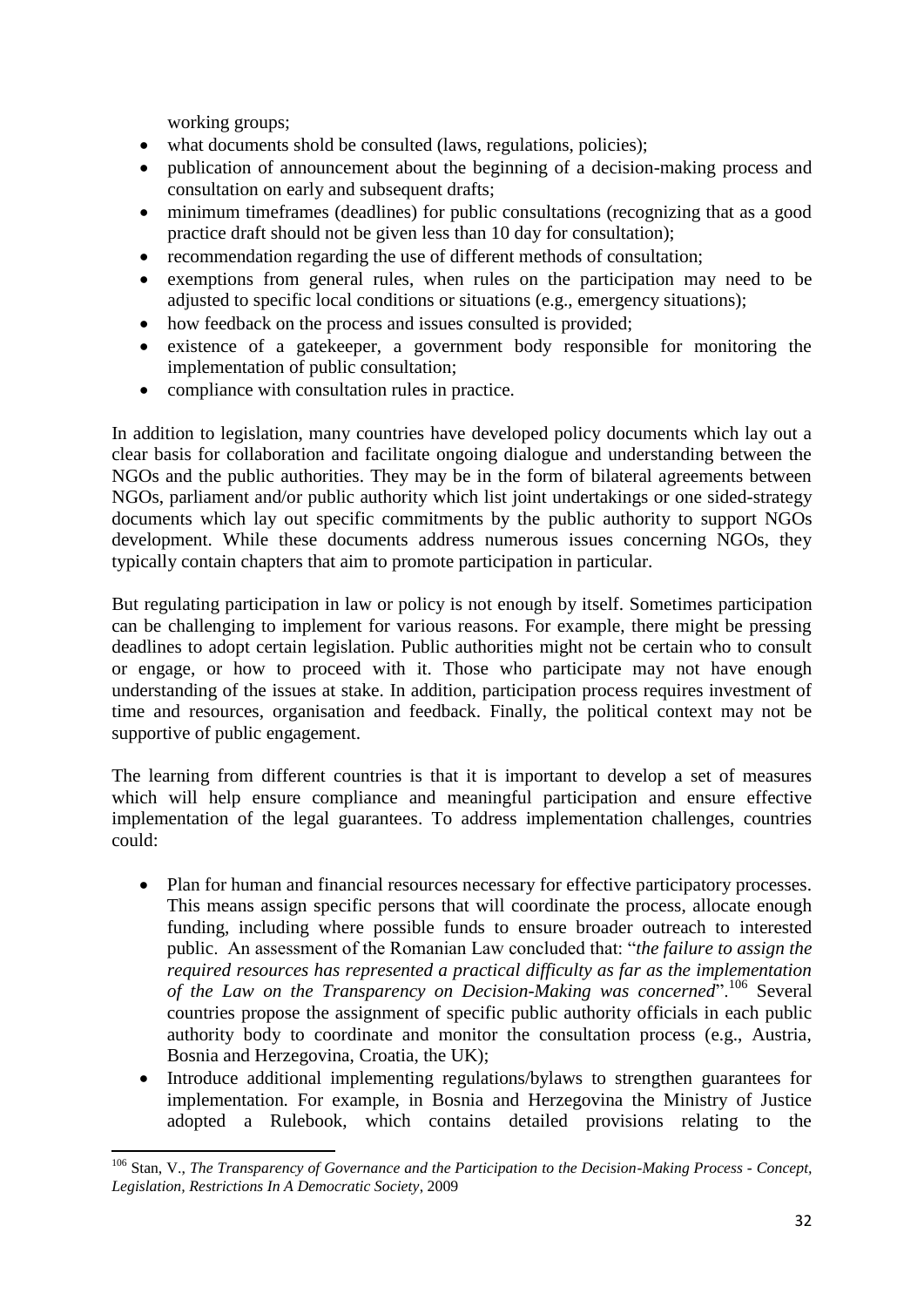implementation of the Rules on Consultation in Legislative Drafting within the Ministry of Justice $107$ ;

- Develop guidelines, user friendly brochures or online tools and workshops to further explain the document, increase understanding and also ensure harmonized implementation by different bodies. For example in Austria worksheets on different topics were developed including check-lists to facilitate the participatory process <sup>108</sup>. The Croatian Government Office for Cooperation with NGOs produced guidelines for civil servants tasked to apply the Code for Consultations<sup>109</sup>;
- Develop plans for consultation to clarify the objectives of the process, decide on the best method, assess needed financial resources needed and plan for those before the drafting starts;
- Develop list of individuals and organisations active in the sector or potentially interested to take part in the process (e.g., such lists exist in Bosnia and Herzegovina). Such lists help identify who to involve, however, these should not prevent other parties to be involved in the process;
- Create lists of ongoing consultation processes and list of organisations represented in different working groups (e.g. Croatian Government Office for Cooperation with NGOs produced such lists).

| <b>Country</b>                 | Lithuania                                                                                                                                                                                                                                                              |
|--------------------------------|------------------------------------------------------------------------------------------------------------------------------------------------------------------------------------------------------------------------------------------------------------------------|
| Name/title                     | Normative framework for participation <sup>110</sup>                                                                                                                                                                                                                   |
| <b>Participation level</b>     | Information, Consultation, Active involvement (partnership)                                                                                                                                                                                                            |
| <b>Institutional level</b>     | National, local                                                                                                                                                                                                                                                        |
| <b>Specific purpose</b>        | To ensure legislative openness, transparency, find out public opinion<br>about the regulatory issues and their solutions and to enable the public<br>to influence the content of the draft legislation.                                                                |
| <b>Key/innovative features</b> | • Introduces legal guarantees for three levels of participation in<br>decision-making processes;<br>• Guarantees the right to participate also for persons with disabilities-<br>through participation in a consultative body: Council for the Affairs<br>of Disabled. |

*Country example no. 9:*

The legal framework for public participation in decision-making processes in Lithuania provides guarantees for three levels of participation:

### *Information:*

**.** 

The obligation to publish regulatory proposals is prescribed by the Resolution of the Public authority of the Republic of Lithuania No. 480 of 18 April 2003<sup>111</sup> and by the Law on Legislative Framework of the Republic of Lithuania of 18 September 2012, No. XI-2220.<sup>112</sup> The Resolution obliges all the

<sup>107</sup> Bosnia and Herzegovina, Ministry of Justice, *Rulebook for Implementing the Rules on Consultation in the Development of Legal Acts in the Ministry of Justice*, 2008

<sup>108</sup> *Partizipation & nachhaltige Entwicklung in Europa*. Available at: [http://www.partizipation.at](http://www.partizipation.at/)

<sup>109</sup> Vlada Republike Hrvatske, Ured za Udruge, *Smjernice za primjenu kodeksa savjetovanja sa zainteresiranom javnošću u postupcima donošenja zakona, drugih propisa i akata*, 2010. Available at https://savjetovanja.gov.hr/UserDocsImages/dokumenti/kopija/Savjetovanja/Smjernice\_PDF.pdf  $^{110}$  Online platform for consultation. Available at: [http://lrv.lt/lt/.](http://lrv.lt/lt/)

<sup>&</sup>lt;sup>111</sup> Resolution of the Government of the Republic of Lithuania No. 480 of 18 April 2003, available at: [http://www3.lrs.lt/pls/inter3/dokpaieska.showdoc\\_l?p\\_id=474365&p\\_tr2=2.](http://www3.lrs.lt/pls/inter3/dokpaieska.showdoc_l?p_id=474365&p_tr2=2)

<sup>&</sup>lt;sup>112</sup> *Law on Legislative Framework* of the Republic of Lithuania of 18 September 2012, No. XI-2220: [https://www.e-tar.lt/portal/lt/legalAct/TAR.B4FA4C56B8D5.](https://www.e-tar.lt/portal/lt/legalAct/TAR.B4FA4C56B8D5)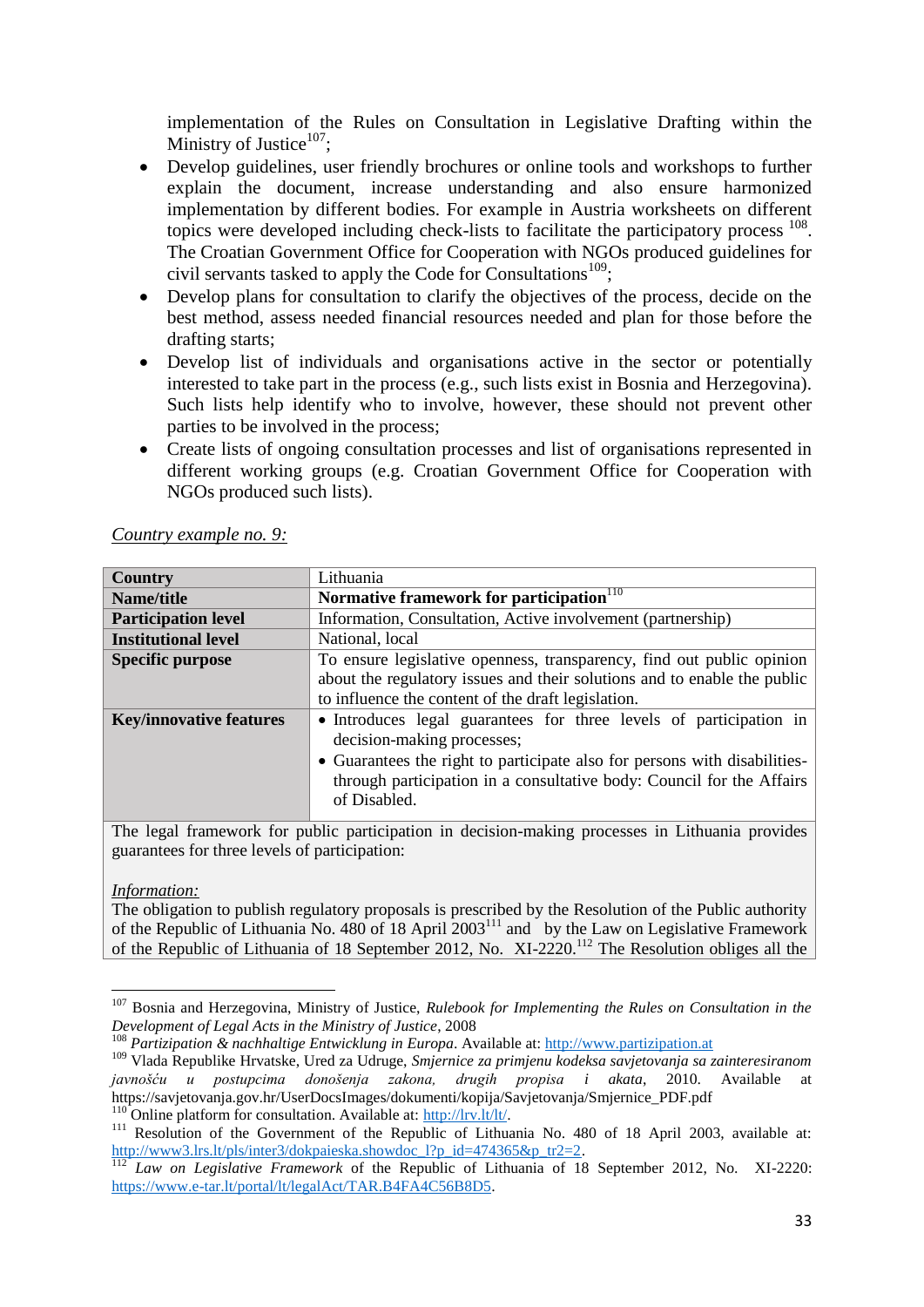responsible state institutions to maintain a special website, provides a set of requirements on the manner of maintenance and its overall technical design. The Law stipulates a list of documents for obligatory publication. The access to all documents is enabled via My Public authority website that classifies the sub-websites based on the institution in charge.<sup>113</sup>

#### *Consultation:*

Minimum standards of public participation are regulated in Article 7 of the Law on Legislative Framework, Article 4 of the Law No. XII-717 on Development of Non- governmental Organisations from 19 December 2012,<sup>114</sup> and in Article 2 of the Programme for the Improvement of Public Administration 2012-2020. The Law on Legislative Framework sets out the purposes of the consultations and provides that "*The public must be consulted on time and on key issues (consultation efficiency) as well as the extent necessary (consultation proportionality)."* The Law on Development of Non-governmental Organisations provides an obligation for the Ministry of Social Security and Labour to consult the Council of Non-governmental Organisations when implementing the development policies of NGOs.

#### *Active involvement:*

General provisions on inclusion of NGOs in consultative bodies are included in Article 7 of the Law No. VIII-123 on Public Administration from 17 June 1999,<sup>115</sup> and in Article 4 of the Law on Development of Non-governmental Organisations. The latter document further regulates the establishment of the Council of Non-governmental Organisations and councils of municipal nongovernmental organisations and their composition.

#### Key elements:

1

- Introduce a legally binding framework for participation;
- Ensure that the responsible institutions implement the legal guarantees;
- Create an online platform for e-participation;
- Familiarize citizens with the ICT tools for participation.

| <b>Country</b>                                                                       | Flanders (Belgium)                                                                            |  |  |
|--------------------------------------------------------------------------------------|-----------------------------------------------------------------------------------------------|--|--|
| Name/title                                                                           | Normative framework for participation                                                         |  |  |
| <b>Participation level</b>                                                           | Consultation, Active involvement (partnership)                                                |  |  |
| <b>Institutional level</b>                                                           | Regional, local public authority                                                              |  |  |
| <b>Specific purpose</b>                                                              | To develop a comprehensive system of passive and active open                                  |  |  |
|                                                                                      | government tools for all public authority agencies that fall within the                       |  |  |
|                                                                                      | competence of the Flemish Community and the Flemish Region, with                              |  |  |
|                                                                                      | the same rules of procedure for all levels of public authority.                               |  |  |
| <b>Key/innovative features</b>                                                       | • Creates a comprehensive Open Government system for all public                               |  |  |
|                                                                                      | authority agencies that fall within Flemish community and Flemish                             |  |  |
|                                                                                      | region;                                                                                       |  |  |
|                                                                                      | • Establishes a special body to deal with the appeals related to the                          |  |  |
|                                                                                      | Open Government guarantees.                                                                   |  |  |
|                                                                                      | The Flemish Government has adopted several legal documents that provide guarantees for public |  |  |
| participation in decision-making processes, recognizing two levels of participation: |                                                                                               |  |  |

#### *Country example no. 10:*

<sup>&</sup>lt;sup>113</sup> My Public authority, available at: [http://lrv.lt/lt/aktuali-informacija/teises-aktu-paieska/teises-aktu-projektai-](http://lrv.lt/lt/aktuali-informacija/teises-aktu-paieska/teises-aktu-projektai-1)[1.](http://lrv.lt/lt/aktuali-informacija/teises-aktu-paieska/teises-aktu-projektai-1)

<sup>114</sup> *Law on Development of Non-Governmental Organisations*, Act no. No. XII-717from 19 December 2012. Available at: [http://www3.lrs.lt/pls/inter3/dokpaieska.showdoc\\_l?p\\_id=478626.](http://www3.lrs.lt/pls/inter3/dokpaieska.showdoc_l?p_id=478626)

<sup>&</sup>lt;sup>115</sup> *Law on Public Administration*, Act no No. VIII-123 from 17 June 1999. Available at: [https://www.e](https://www.e-tar.lt/portal/lt/legalAct/TAR.0BDFFD850A66)[tar.lt/portal/lt/legalAct/TAR.0BDFFD850A66](https://www.e-tar.lt/portal/lt/legalAct/TAR.0BDFFD850A66)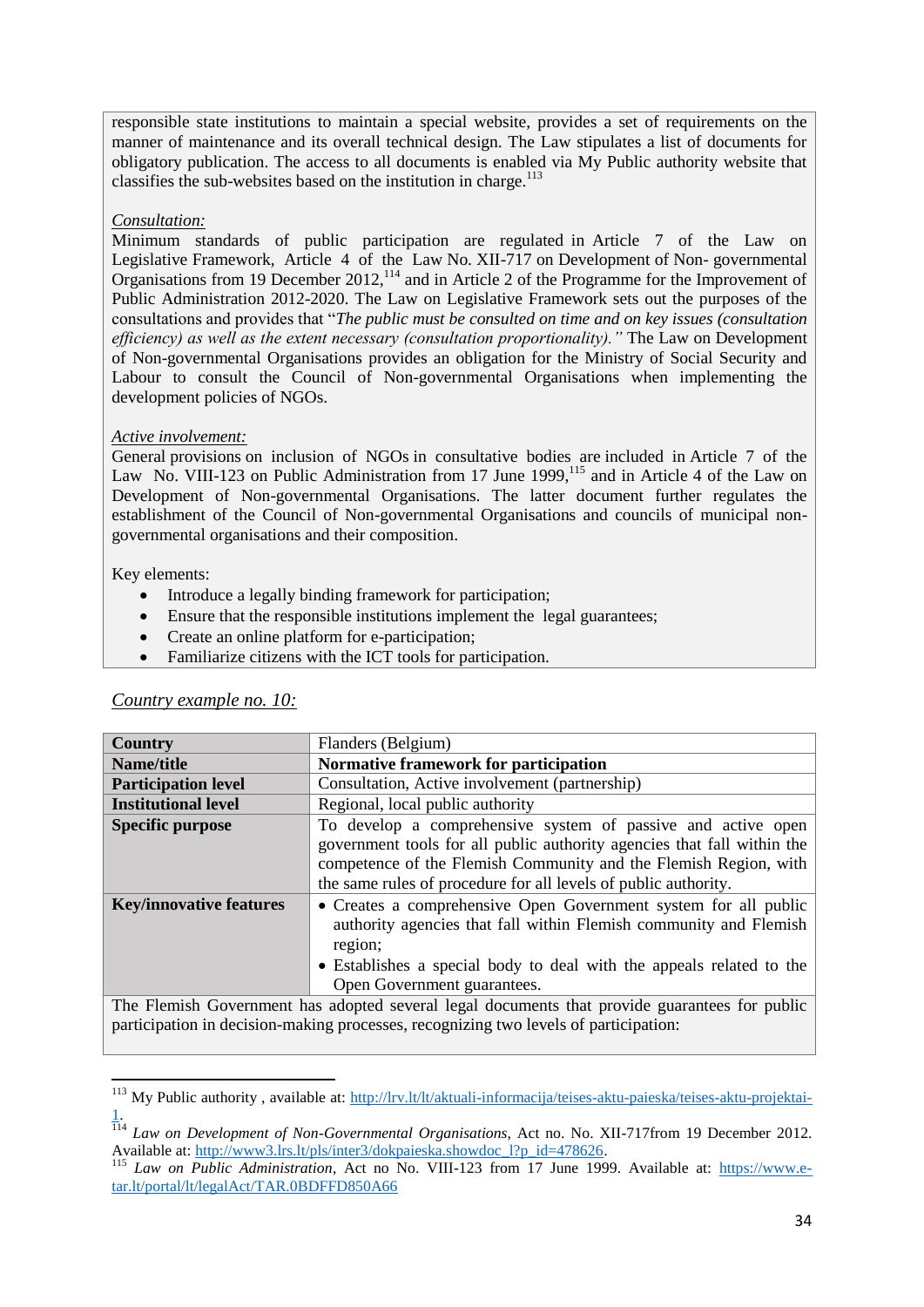#### *Consultation:*

Decree on Open Government from March  $26$ ,  $2004^{116}$  stipulates that all draft legislation must be consulted with the people of Flanders. In addition, there is a non-binding Code of Consultations (Consultatiecode)<sup>117</sup>, which regulates minimum standards and guidelines for consultations. Code serves as a practical tool helping public servants to plan, organize, execute, analyse, communicate and evaluate public consultations.

#### *Active involvement:*

According to the recent publication *Public Participation in Decision-Making Process* developed by Center for Information Service, Co-operation and Development of NGOs, an Act on strategic consultative bodies was adopted stipulating an obligation to establish a strategic consultative council for every sector.<sup>118</sup> One of them was, for example, the Strategic Advisory Council on Foreign Affairs, composed of 20 members: 10 independent experts and 10 NGOs representatives. Until June 2015, the Council advised the Flemish public authority in the realization of its foreign policy, its policy on international entrepreneurship, tourism, and international cooperation.<sup>119</sup>

Key elements:

- Adopt legally binding guarantees for public participation in decision-making;
- Develop a roadmap for implementation of the minimum standards for participation to facilitate the organisation of public consultations by public servants.

## <span id="page-35-0"></span>**2. Overarching instruments and practices providing guarantees for meaningful and successful participation**

There are certain tools and mechanisms in various European countries that provide crosscutting support to civil participation throughout the whole decision-making process. These include, for example, enabling e-public authority solutions, increasing understanding of public authority officials and providing them with tools to foster participation, enhanced monitoring of civil participation, etc.

## **2.1 E-participation**

<span id="page-35-1"></span>E-participation is becoming a standard for improving democratic practice and participation of NGOs. These tools, including central electronic portals, e-platforms for consultation, online petition tools, and similar, can contribute to the transparency, accountability and responsiveness of institutions, as well as to the promotion of engagement. To make the most use of these, it is necessary to integrate them in the decision making process at all phases and by both authorities and end users.

Most commonly used tools in many countries today are **central electronic portals** which offer many different features, including providing information, consultation platform and e-

<sup>116</sup> <sup>116</sup> Decree of March 26, 2004 on Open Government, available at: [http://openbaarheid.vlaanderen.be/nlapps/docs/default.asp?id=15&order=.](http://openbaarheid.vlaanderen.be/nlapps/docs/default.asp?id=15&order=)

<sup>117</sup> Consultation Code- Roadmap to public consultation in the preparation of regulations, available at: [http://www.vlaanderen.be/nl/publicaties/detail/consultatiecode.](http://www.vlaanderen.be/nl/publicaties/detail/consultatiecode)

<sup>118</sup> Divjak, Tina; Forbici Goran: *Public Participation in Decision-Making Process: International Analysis of the legal framework with a collection of good practices,* CNVOS, December 2014

 $119$  Advices of the Flemish Foreign Affairs Council (SARiV) available at: <http://www.sariv.be/NL/algadviezen/1/>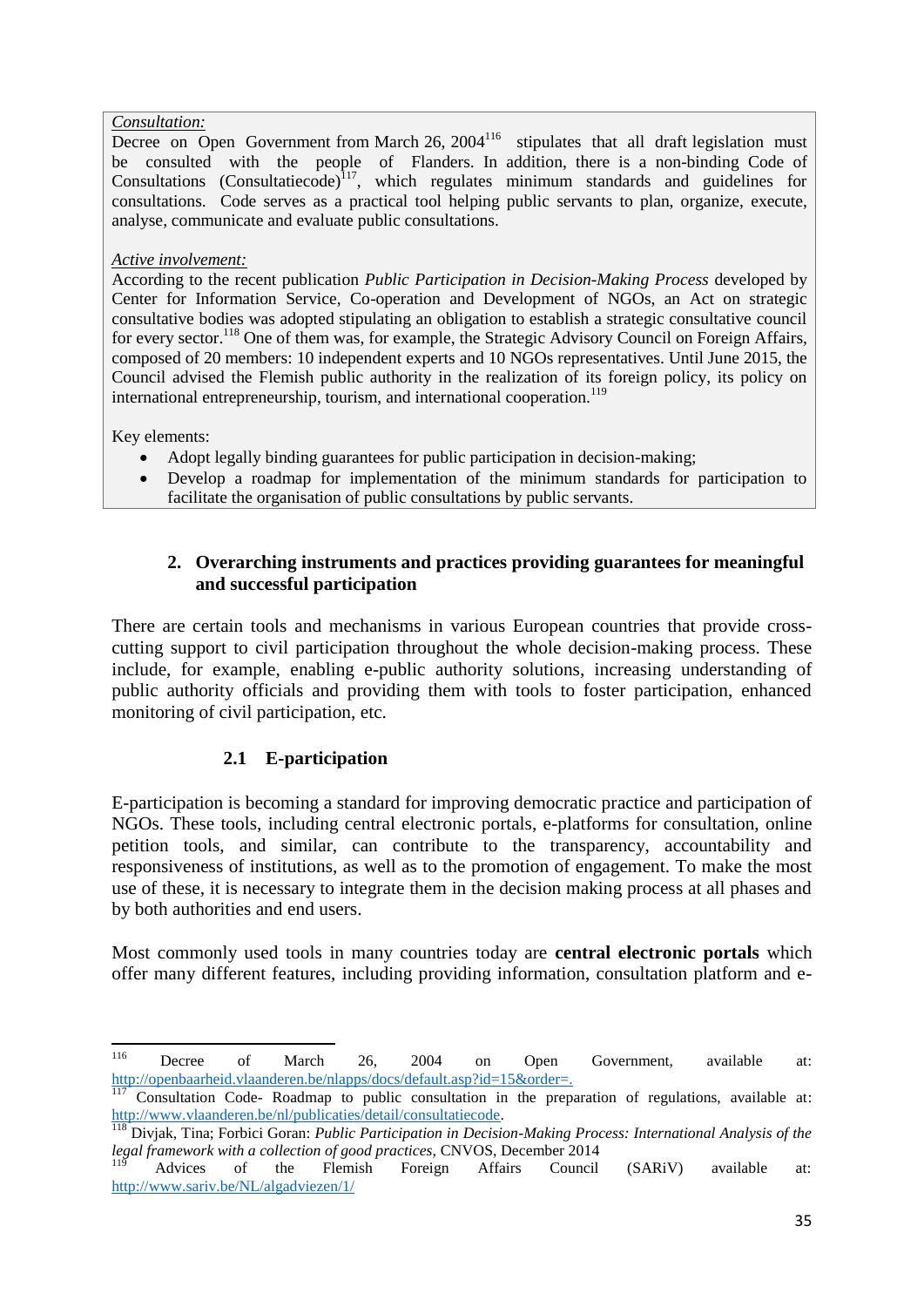services. In Estonia several systems were put in place to facilitate such e-consultation and were characterized by the following features which are applicable to other similar tools<sup>120</sup>:

- The portal publishes drafts of laws, amendments and development plans. Drafts are posted at the early stage of their development;
- The portal allows all registered users (registration is unrestricted) to express their opinion and make suggestions on a published draft act within an announced deadline. Individual feedback is not provided, however all comments are analysed by the drafters of the document. All comments, suggestions and ideas are answered with information on how the suggestion is to be treated: incorporated in the paper, acknowledged, left for further incorporation at a later stage (implementation phase, second amendment etc.), or ignored (reason is given for each exclusion). The results are written in a report and published on the site. After the process is closed for consultation the draft is processed for inter-ministerial discussion, and this process can be followed on the e-legislation web site $^{121}$ ;
- The portal facilitates creation of interest groups to support or comment on a specific draft act, policy etc. as a one-off action; interested parties can collect signature for example. They can also launch initiatives, present ideas and submit petitions.

| <b>Country</b>                                                                                    | Finland                                                                                                                                                                                                                                                                                                                                                                                                                                                                                                                                                                                                                                                                          |
|---------------------------------------------------------------------------------------------------|----------------------------------------------------------------------------------------------------------------------------------------------------------------------------------------------------------------------------------------------------------------------------------------------------------------------------------------------------------------------------------------------------------------------------------------------------------------------------------------------------------------------------------------------------------------------------------------------------------------------------------------------------------------------------------|
| Name/title                                                                                        | <b>National e-Participation Environment project</b>                                                                                                                                                                                                                                                                                                                                                                                                                                                                                                                                                                                                                              |
| <b>Participation level</b>                                                                        | Consultation, Active involvement (partnership), Dialogue                                                                                                                                                                                                                                                                                                                                                                                                                                                                                                                                                                                                                         |
| <b>Institutional level</b>                                                                        | National/local public authority                                                                                                                                                                                                                                                                                                                                                                                                                                                                                                                                                                                                                                                  |
| <b>Specific purpose</b>                                                                           | The objective is to improve citizens' services and to promote efficient<br>administration.                                                                                                                                                                                                                                                                                                                                                                                                                                                                                                                                                                                       |
| <b>Key/innovative features</b>                                                                    | • The project has developed six different services that enable different<br>forms of participation, all easily accessible for everyone;<br>• Promotes pro-active approach to democracy and facilitates<br>interaction between citizens, non-governmental organisations,<br>central and local public authority decision-makers and the public<br>administration;<br>• During the first two years of <b>Kansalaisaloite.fi</b> initiative- online tool<br>for submission of citizens' initiatives (2012-2014) a total of 279<br>citizens' initiative were launched. Out of them eight reached the<br>prerequisite of 50 000 signatures for entering the Parliament. <sup>122</sup> |
| Finland has a comprehensive framework for public e-participation composed of numerous initiatives |                                                                                                                                                                                                                                                                                                                                                                                                                                                                                                                                                                                                                                                                                  |
|                                                                                                   | on both national and local level. Following are a few examples of recent initiatives:                                                                                                                                                                                                                                                                                                                                                                                                                                                                                                                                                                                            |

*Country example no.11:*

on both national and local level. Following are a few examples of recent initiatives:

*Kansalaisaloite.fi: Online platform for submission of citizens' initiatives:<sup>123</sup> This is an online system* enabling citizens to launch initiatives and collect statements of support for these initiatives. All Finnish citizen entitled to vote are eligible to make a citizens' initiative. There are three types of citizens' initiative: (1) propose a new law; (2) propose changes in existing law or (3) propose a withdrawal of the existing legislation. Legal basis for this initiative could be found in the Citizens'

<http://eelnoud.valitsus.ee/main#tZiVarHk>

**<sup>.</sup>** <sup>120</sup> The description of the web site is taken from Mandel-Madise, Marie., *Participation Web Site Estonia, Study on Stakeholders' Involvement in the Implementation of the Open Method of Coordination in Social Protection and Social Inclusion*, Carried out by INBAS GmbH and ENGENDER on behalf of the European Commission, Employment, Social Affairs and Equal Opportunities DG, 2009; and also E-Practice.eu <https://joinup.ec.europa.eu/community/epractice/case/awards-osale-estonian-eparticipation-tool>

<sup>122</sup> <http://www.demokratia.fi/2015/11/?type=post>

<sup>&</sup>lt;sup>123</sup> Online platform for submission of citizens' initiatives. Available at: https://www.kansalaisaloite.fi/fi.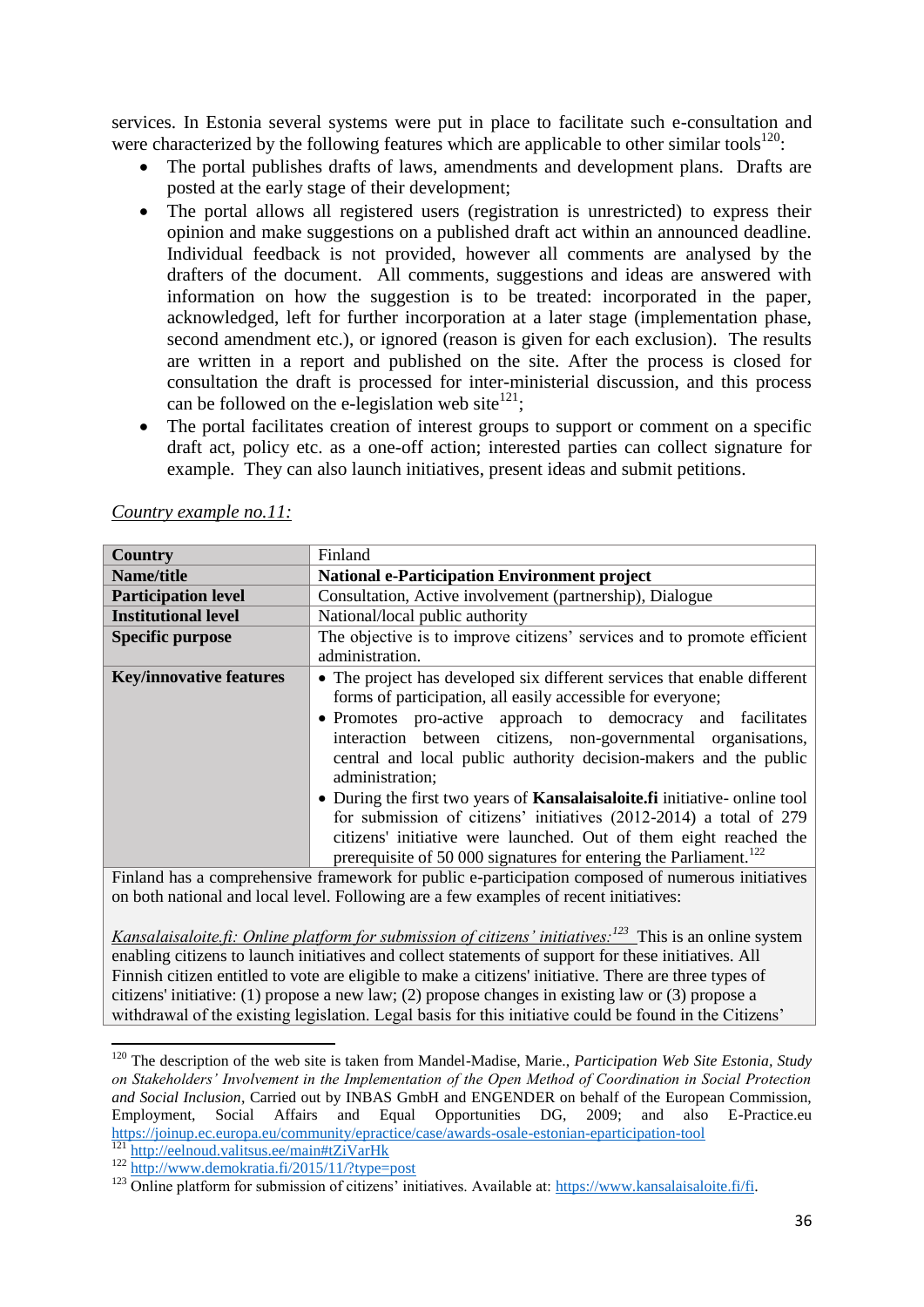initiative law from 2012.

*Kuntalaisaloite.fi – Online platform for submission of citizens' initiatives to municipal authorities: 124* Similarly as the previous platform, Kuntalaisaloite.fi serves as an online system for collection and support of citizens' initiatives, but on a local level only. According to the Local Public authority Act, residents of the municipality have a right to submit initiatives related to the municipality's activities. The platform allows for three types of initiatives: (1) normal, submitted by municipal residents; (2) initiative on a matter falling within a competence of the municipal council submitted by at least 2% of persons entitled to vote; (3) initiative on a municipal referendum, submitted by at least 5% entitled to vote. The platform provides detailed instructions for the users.

*Otakantaa.fi – Online platform for dialogue:*<sup>125</sup> The online platform enables different forms of public consultation and participation: from the drafting of laws, planning strategies and programmes, evaluation of services and policies, up to the mapping citizens' needs and ideas. The platform shall serve Ministries, municipalities, institutes, NGOs and citizens for open discussions on diverse topics.

*Lausuntopalvelu.fi – Online platform for requesting comments:<sup>126</sup>* This platform enables public authorities on both national and local level to request comments and facilitate and monitor public consultations. Via this platform, NGOs and citizens may submit their comments and statements as well as browse the statements submitted by others.<sup>127</sup>

All Finish services for e-Participation are maintained online through separate web platforms. The functionality is preserved thanks to the continuous updates made by the authorities in charge of each and every platform.

Key elements:

- Create a system for e-Participation composed of various layers of public participation;
- Raise awareness and educate citizens on the utilization of e-Participation services;
- Designate public servants responsible for the continuous update of each platform;
- Provide legal obligations and ensure political will to take advantage of the e-Platform tools.

| Country                        | Georgia                                                                      |
|--------------------------------|------------------------------------------------------------------------------|
| Name/title                     | e-Georgia Strategy <sup>128</sup>                                            |
| <b>Participation level</b>     | Overarching instrument                                                       |
| <b>Institutional level</b>     | National                                                                     |
| <b>Specific purpose</b>        | To become a more efficient and effective public sector offering integrated,  |
|                                | secure, and high quality e-Services. Enable an ICT driven sustainable        |
|                                | economic growth and societal changes.                                        |
| <b>Key/innovative features</b> | • Implementation mechanism includes 11 thematic priorities, each address     |
|                                | different issues that need to be settled to ensure proper functioning of the |
|                                | e-Georgia project;                                                           |
|                                | • According to the United Nations Organisation's 2014 e-governance           |
|                                | survey, since 2010 (the creation of Data Exchange Agency) Georgia's          |
|                                | position has improved among 193 countries from 100 to 56.                    |

*Country example no. 12:*

<sup>124</sup> <sup>124</sup> Online platform for submission of citizens' initiatives to municipal authorities. Available at: [https://www.kuntalaisaloite.fi/fi.](https://www.kuntalaisaloite.fi/fi)

<sup>125</sup> Online platform for dialogue. Available at: [https://www.otakantaa.fi/fi/.](https://www.otakantaa.fi/fi/)

<sup>&</sup>lt;sup>126</sup> Online platform for requesting comments. Available at: [https://www.lausuntopalvelu.fi/FI.](https://www.lausuntopalvelu.fi/FI)

<sup>&</sup>lt;sup>127</sup> Sami Demirbas: Finnish e-democracy: new online services for civic consultation and participation, Budapest workshop 7-8th May 2015

<sup>&</sup>lt;sup>128</sup> My e-government: [https://www.my.gov.ge/public/home/index?id=22&type=Main&index=0&p1=22.](https://www.my.gov.ge/public/home/index?id=22&type=Main&index=0&p1=22)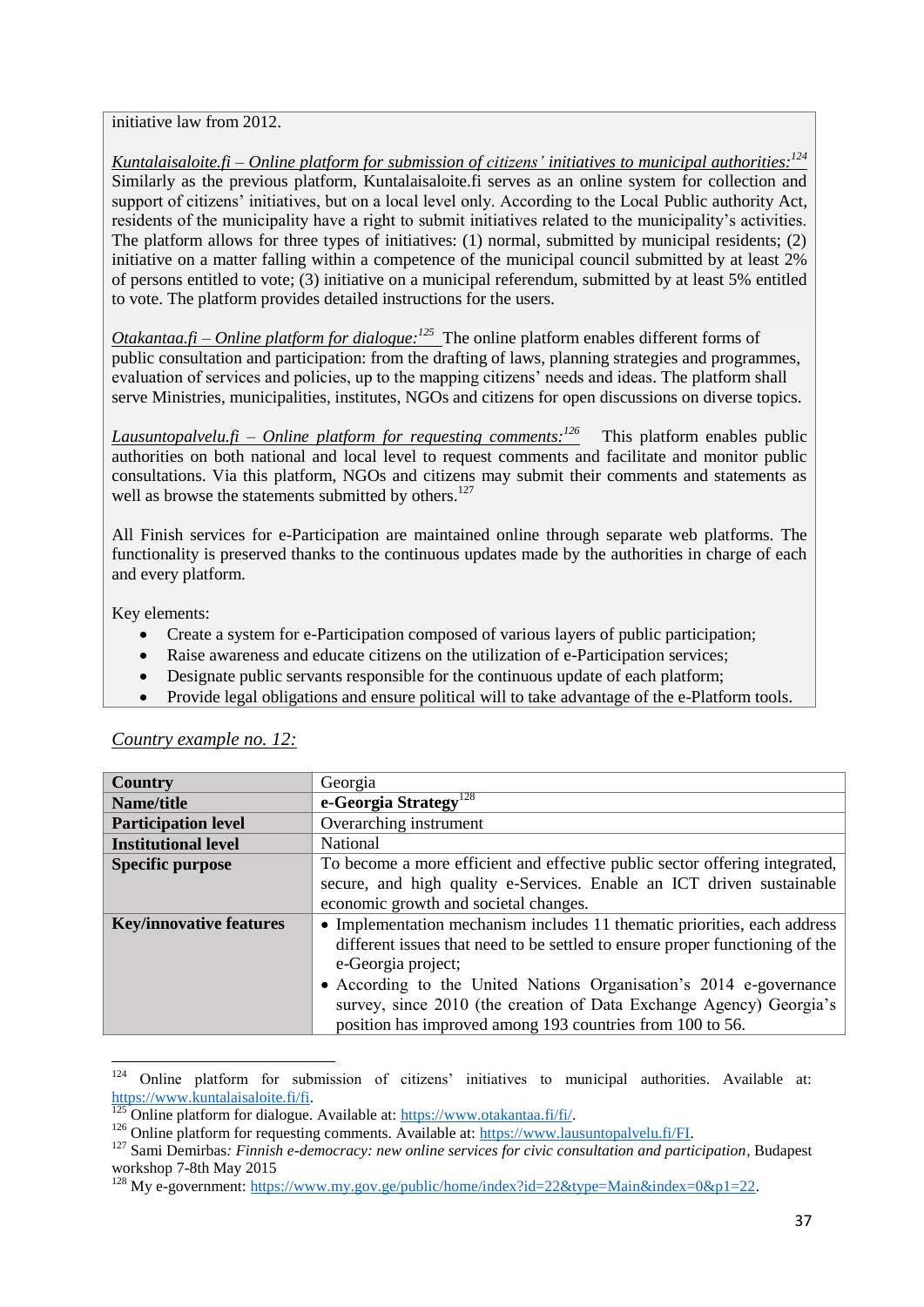Development of e-Governance in Georgia is led by the Data Exchange Agency, created in 2010 under the Ministry of Justice. The agency developed a data exchange infrastructure that allows to collect data on certain topics and manage them from one consolidated centre. The infrastructure served as a first step for creation of a complex e-Georgia system.

Implementation of the E-Georgia Strategy combines 11 thematic priorities, from e-Services, e-Participation and Open Government, Skills and e-Inclusion up to Awareness. The latter emphasizes a need to raise awareness of citizens and businesses on the public sector e-Services and the benefits they provide. Without successful use of e-Services by citizens, businesses, public authority and NGOs there will be no return on public authority investment in infrastructure, security and back-end systems. Skills and e-Inclusion priority acknowledges that the Georgian people can only exploit the potential of ICT if they know how to use them. Towards this end, several measures will be taken, including the educational trainings with a special focus target groups like the elderly, disadvantaged, low-income people or people living in rural areas.

Key elements:

- Design a mechanism for initial data collection to create a base for a creation of a complex egovernment system;
- Develop a policy document clearly stating mission, vision and goals to be achieved;
- Formulate key priorities that should lead a successful implementation of the policy document;
- Develop a mechanism for monitoring the implementation of the policy document.

| Country                        | France                                                                                                                                                                                                                                                                                                                                                                                                                |
|--------------------------------|-----------------------------------------------------------------------------------------------------------------------------------------------------------------------------------------------------------------------------------------------------------------------------------------------------------------------------------------------------------------------------------------------------------------------|
| Name/title                     | "Data.gouv.fr" <sup>129</sup>                                                                                                                                                                                                                                                                                                                                                                                         |
| <b>Participation level</b>     | Information, Active involvement (partnership)                                                                                                                                                                                                                                                                                                                                                                         |
| <b>Institutional level</b>     | <b>National</b>                                                                                                                                                                                                                                                                                                                                                                                                       |
| <b>Specific purpose</b>        | Aims to encourage the reuse of data beyond their first use by the<br>administration to: $(1)$ answer questions; $(2)$ make decisions; $(3)$ benefit<br>from services useful for everyday life; (4) encourage transparent<br>democracy of the institutions and elected individuals.                                                                                                                                    |
| <b>Key/innovative features</b> | • Allows for 4 levels of utilization: as a citizen, as a producer of<br>datasets, re-user of data sets and a developer of the website content;<br>• Combines the quick availability of public data with the<br>encouragement for active involvement of citizens;<br>• As of March 2016, it included 22 996 datasets, 98 739 resources, 1<br>438 reuses, 13 660 users and 677 registered organisations. <sup>130</sup> |

#### *Country example no. 13:*

Data.gouv.fr is an online platform gathering the French public data, developed under the authority of a prime minister. It gather various information, for example, on taxes, budgets, grants, expenditure, land use, unemployment, housing renovation, air quality measures, public services addresses, delinquency and crime, tourism statistics, election results, spending for social Security etc. The platform also aims to serve as a tool available to citizens to allow them to produce, enhance or supplement the data or share data public interest.

The platform offers for four levels of utilization: (1) as a citizen to access the public data; (2) as a producer to take an initiative and create innovative datasets; (3) as a re-user to transform and visualize the data sets available; and (4) as a developer to use the data on his/her own website.

To ensure the functionality of the mechanism, it is essential to continuously update the platform with new data from all areas of public sector.

**<sup>.</sup>**  $129$  Open platform for French public data. Available at: https://www.data.gouv.fr/fr/.

<sup>&</sup>lt;sup>130</sup> Open platform for French public data. Available at:<https://www.data.gouv.fr/en/dashboard/>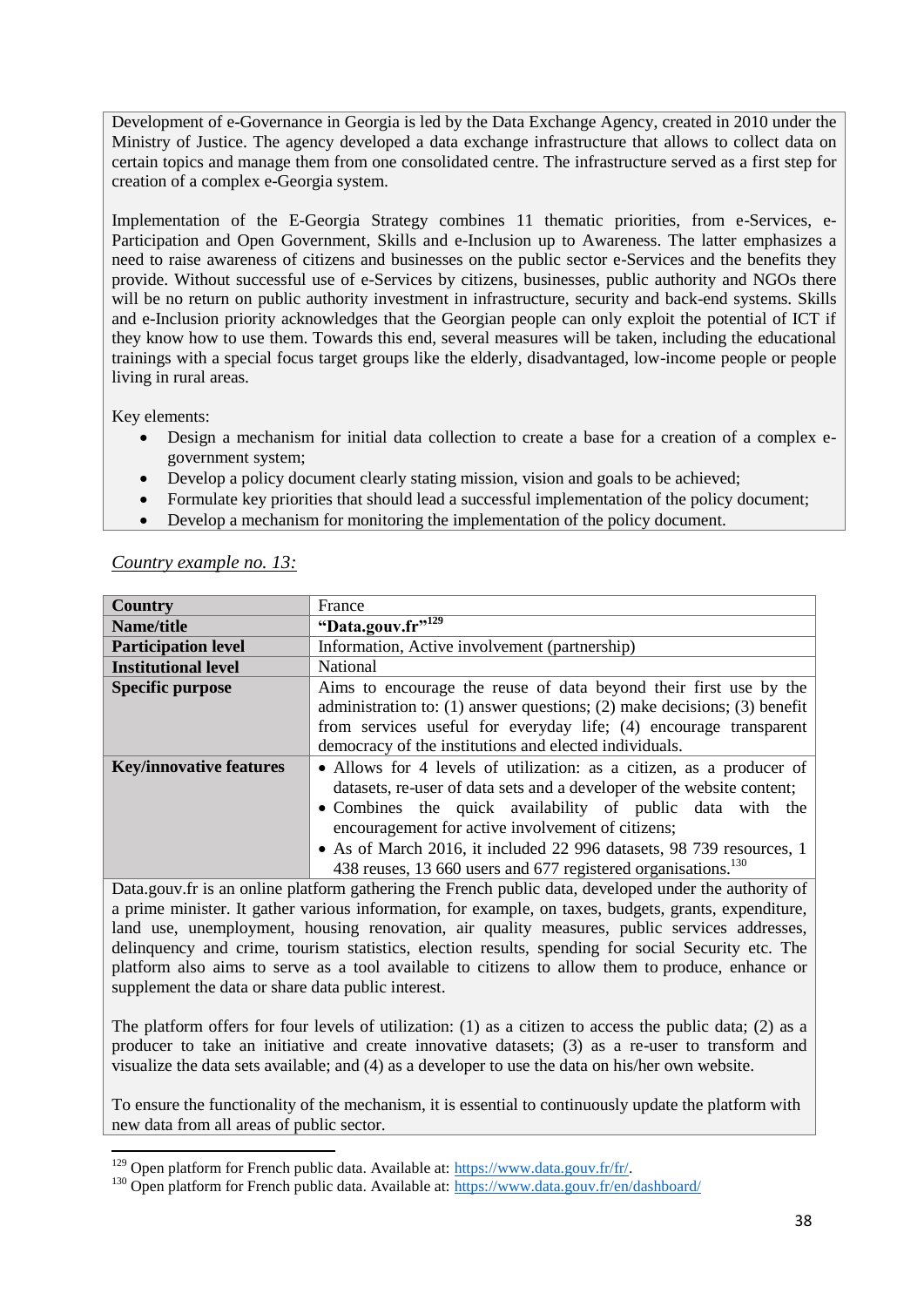Key elements:

- Collect data from all areas of public sector;
- Create a simple mechanism that would enable the access of data and their re-use;
- Develop guidelines/detailed guidance for the utilization of the platform.

### *Country example no. 13:*

| <b>Country</b>                 | Italy                                                                                                 |
|--------------------------------|-------------------------------------------------------------------------------------------------------|
| Name/title                     | <b>OpenCouncil of Europesione-Monithon online platforms</b>                                           |
| <b>Participation level</b>     | Access to information, Consultation                                                                   |
| <b>Institutional level</b>     | National, regional                                                                                    |
| <b>Specific purpose</b>        | Enable citizens to track public spending and monitor its impact on the                                |
|                                | community.                                                                                            |
| <b>Key/innovative features</b> | • Encourages deeper involvement of citizens in oversight of public<br>spending and its effectiveness; |
|                                | • Helps build trust of people in the management of public funds;                                      |
|                                | • Contains information on spending of public funds by 98 636 subjects                                 |
|                                | and almost 800 000 projects, available for everyone. More than 50                                     |
|                                | citizen project reports were developed by August 2015 based on the                                    |
|                                | available data and further investigation.                                                             |

The OpenCouncil of Europesione-Monithon was created to address the challenge of slow implementation of the cohesion policy and lack of understanding on whether investment projects respond to local demand. It aims to increase the transparency and accountability in spending of public funds and enable citizens to monitor agencies in charge of the funds.

The mechanism is composed of two national-level web platforms: OpenCouncil of Europesione<sup>131</sup> and Monithon.<sup>132</sup> Data are published on OpenCouncil of Europesione in order to promote greater public participation and enable citizens to evaluate whether the resources where employed effectively. The published data are further re-used by Monithon, a platform that encourages citizens to actively engage in the monitoring of cohesion policy. The platform offers a wide range of possibilities from studying the history of selected project, exploring its progress, writing a report based on the available data up to organizing a group of friends that would be interested to monitor spending of EU funds in a specific territory. Monithon is also carried out within OpenCouncil of Europesione School project, $133$  aiming to engage high school students in the initiative.

The sustainability of the mechanism relies on the availability of good quality data and existing tools for the promotion of active involvement among citizens, for example, through the engagement of students within school projects.<sup>134</sup>

Key elements:

**.** 

- Introduce a mechanism for institutional collaboration for the exchange of data;
- Ensure that the data gathered are of a good quality and comply with agreed standards;
- Organize promotional campaigns to secure citizen participation.

<sup>&</sup>lt;sup>131</sup> OpenCouncil of Europesione. Available at:<http://www.opencoesione.gov.it/>

<sup>132</sup> Monithon. Available at: [http://www.monithon.it/.](http://www.monithon.it/)

<sup>&</sup>lt;sup>133</sup> OpenCouncil of Europesione School project. Available at:  $\frac{http://www.ascuola diopencoesione.it/}{\text{DearCouncil}}$ 

<sup>134</sup> For more information about the OpenCouncil of Europesione-Monithon: <https://joinup.ec.europa.eu/community/opengov/case/opencoesione-monithon-italy> .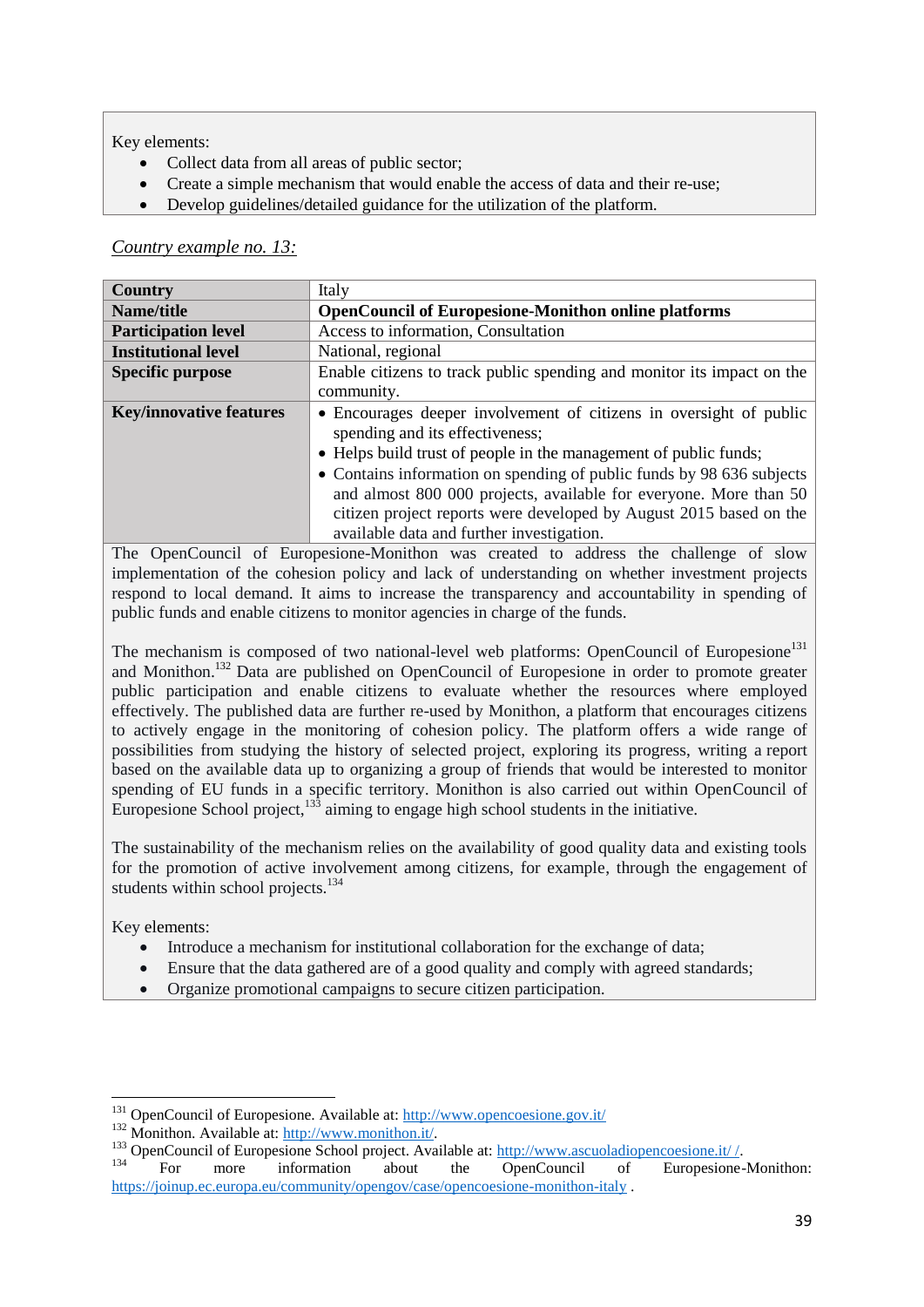### **2.2 Increasing understanding and monitoring implementation**

<span id="page-40-0"></span>Efforts should be made to develop the capacity and skills of public authorities so that they may be actively involved in policy formulation, project development and participation. Capacity-building can include training seminars to improve the understanding of the reciprocal roles of NGOs and public authorities in this engagement, as well as exchange programmes to facilitate the understanding of each other's realities.

In addition, countries may organize monitoring of the implementation of participation regulation, to evaluate how useful and practical the implementation of such measures is. These monitoring tools also help increase awareness of public officials of the importance and substance of implementing the existing measures.

| <b>Country</b>                 | Croatia                                                              |
|--------------------------------|----------------------------------------------------------------------|
| Name/title                     | Monitoring of Code on Consultation with the interested public in     |
|                                | procedures of adopting laws, other regulations and acts (2009)       |
| <b>Participation level</b>     | Information, Consultation                                            |
| <b>Institutional level</b>     | National public authority                                            |
| <b>Specific purpose</b>        | Enhancing the effectiveness of consultation with NGOs organisations  |
|                                | and public in procedures of adopting laws and other regulations      |
| <b>Key/innovative features</b> | Overarching instrument for sustainable participation -systematic     |
|                                | monitoring and education.                                            |
|                                | Increase of public authority level consultations from 2011 - 2014 by |
|                                | 1,033%.                                                              |

*Country example no. 14:* 

*System of regular monitoring of the implementation of the Code of Consultation* Based on the Code on Consultations and relevant guiding documents, each public authority ministry that is included in drafting legislation needs to appoint a person to serve as consultation coordinator. These coordinators are responsible for organizing, conducting and reporting on consultations for their respective institutions. One institution - Government's Office for Cooperation with NGOs - is tasked to address issues of education of coordinators and monitoring of consultation implementation through compiling annual reports. The Government's Office for Cooperation with NGOs is also tasked with publishing an annual report on the implementation of consultation with the interested public. The Office collects and processes the reports of ministries, public authority offices and state administrative organisations, public authority offices, agencies on their consultation process carried out within a year, pursuant to the Code on consultation. The report includes identification of challenges and recommendations for improvement of implementing consultation. For 2014, a total of 544 public consultations on draft laws and other regulations were conducted. This is 45% more consultations compared to 2013 when 374 were carried out. Compared to 2012 when state bodies conducted 144 public consultations, this is an increase of 277%, and compared to 2011 when they conducted 48 consultations, it is an increase of 1,033%. The report estimates that the improvement in the number of consultations carried out, but also a greater public interest in participating in the process of shaping public policy, is a result of the successful promotion of the Code on consultations and systematic education of relevant public authority officials on the implementation of the Code.

*Module of training for coordinators or civil servants for the effective application of the Code of Consultation*

The Government's Office for Cooperation with NGOs has developed a one-day educational module on the implementation of effective consultation with the interested public in procedures of adopting laws and other regulations. The module is included in the curriculum of the National School of Public Administration. In addition, the Government's Office for Cooperation with NGOs held over forty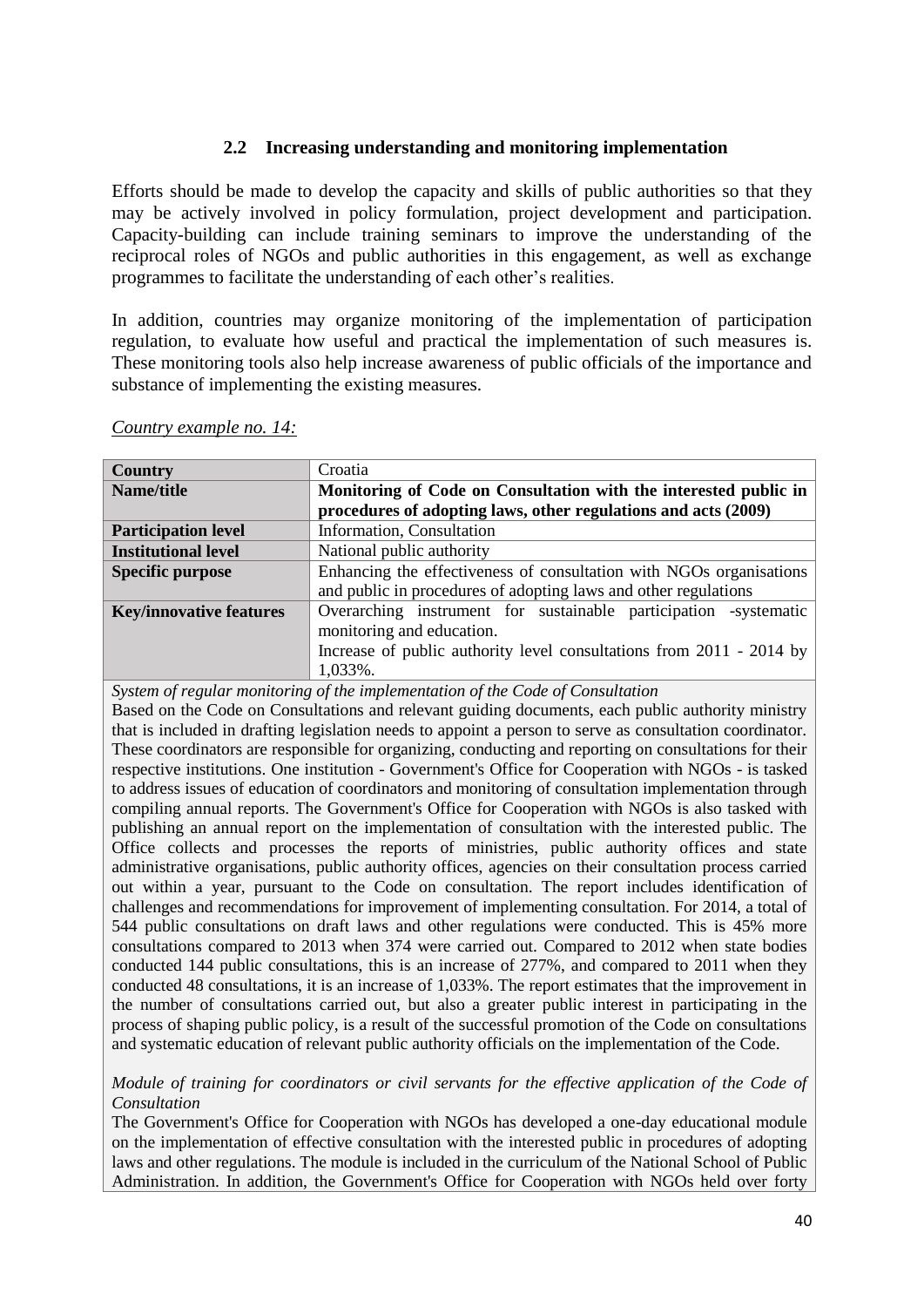workshops for training of civil servants for effective use of e-consultations during 2015.

Permanence of existing structures, such as appointed coordinators for consultation in relevant institutions and systematic monitoring and education have contributed to sustained consultation practices. Consultation has become "business as usual" on national public authority level, less dependent on changes of the authority agenda.

Key elements:

- Ensure political decision to establish a permanent and sustainable structure for consultation;
- Provide a timely feedback to the public and organisations submitting online comments to facilitate their interest and further deepen their engagement;
- Adopt legislative framework to help implement the model;
- Task specific institution with implementing and monitoring all steps;
- Designate specific persons in relevant institutions with a clear job description regarding consultation requirements;
- Invest time in increasing understanding of persons who will conduct consultation in practice.

### **2.3 Structures for cooperation**

<span id="page-41-0"></span>In order to facilitate the relationship between public authorities and NGOs, a number of countries have developed different coordinating bodies. These may include public authority bodies such as a contact person for NGOs in each ministry or a central coordination body, participation coordinators or facilitators in each ministry, joint NGOs-public authority structures as multi-stakeholder councils or committees, joint working groups of experts and other advisory bodies on different public authority levels. Their main advantage is offering continuing, deeper and engaging dialogue among different stakeholders, giving them the sense of ownership and increasing the willingness to implement or facilitate implementation of the adopted measures. In Bosnia each institution must designate a Coordinator for Consultation responsible to coordinate all consultative processes within the institution, and in addition a separate official may be designated for particular consultation process.

| <b>Country</b>             | United Kingdom                                                  |
|----------------------------|-----------------------------------------------------------------|
| <b>Title/name</b>          | <b>Neighbourhood Planning</b>                                   |
| <b>Participation level</b> | Active involvement (partnership), dialogue                      |
| <b>Institutional level</b> | Local level                                                     |
| <b>Specific purpose</b>    | Supporting the public to make planning policies and shape their |
|                            | communities through neighbourhood planning                      |
| <b>Short summary</b>       | • Stimulating stronger neighbourhood identity;                  |
|                            | • Fostering participation and building local social capital;    |
|                            | • By end 2015, around 270 communities have published full draft |
|                            | neighbourhood plans and over 100 neighbourhood-planning         |
|                            | referenda have been held with success, with over 198,430 people |
|                            | participating in voting.                                        |

| Country example no. 16: |  |
|-------------------------|--|
|                         |  |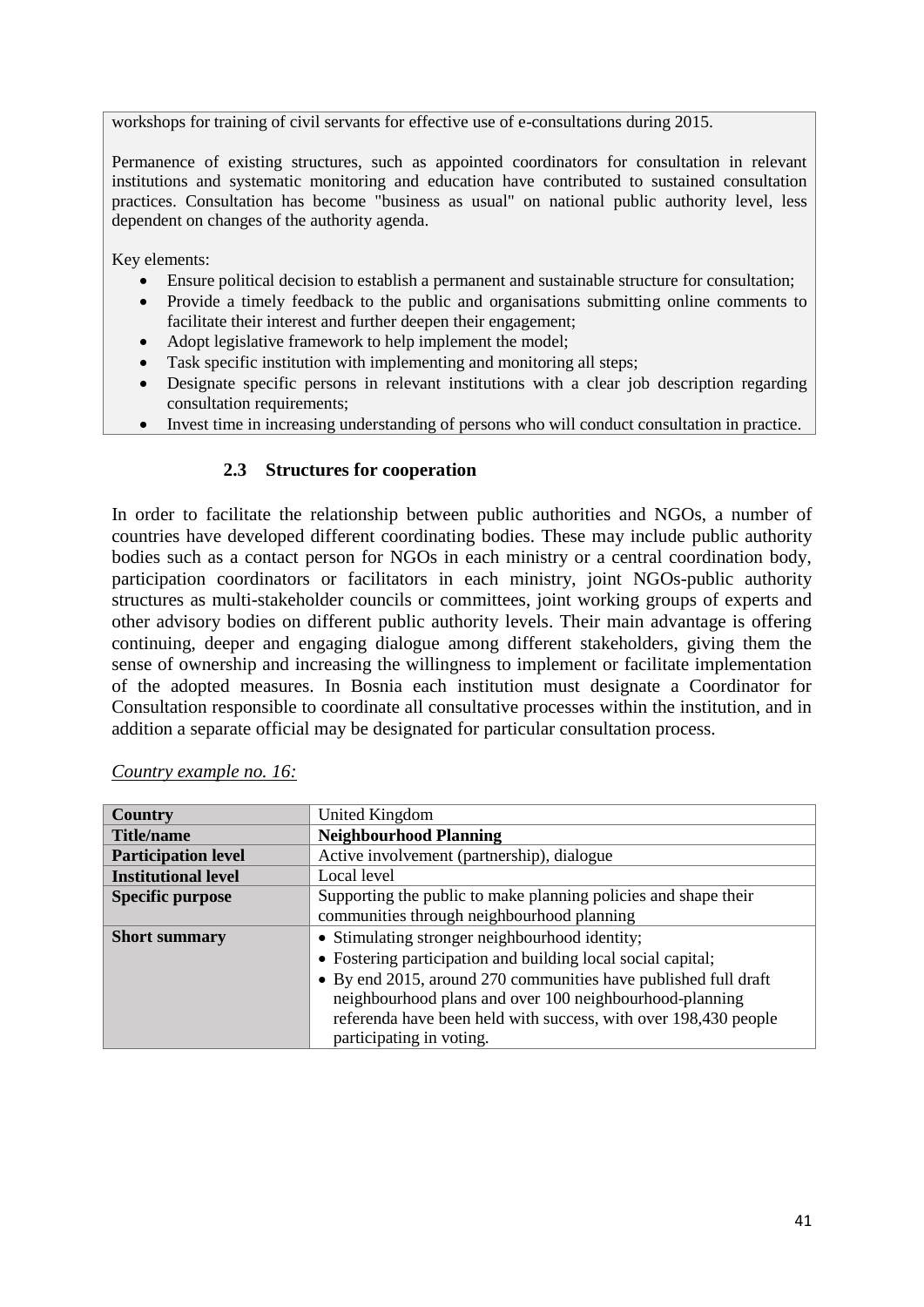Neighbourhood Planning<sup>135</sup> is a tool that gives communities local buy-in from the public in planning what should be built and where, in accordance with the legal regulation.<sup>136</sup> In order to prove that public engagement was carried out fairly and meaningfully, it requires a statement on the conducted consultation to accompany a completed Neighbourhood Development Plan.<sup>137</sup> Communities are advised to create an Engagement Strategy, as a list of activities and desired outcomes from each event with clear goals, target audience, methods of recording (or capturing) data, a timescale, etc. In addition, they are encouraged to invite voluntary sector organisations to provide access to hard-toreach groups that rarely engage with authorities. Public can voice their opinion and discuss options through series of workshops organized by their local councils or participating in local neighbourhood plan steering group or planning committees. This enables them to decide what type of development is needed and what infrastructure should be provided.

Each council needs to decide how to engage the public, either through establishing local planning committees or steering groups (as more permanent structures), or via informal consultation workshops. In addition, there is a need for technical support for neighbourhood planning groups which can be obtained from Planning Aid England. Local council staff needs to be engaged in preparations and conducting of the planning process. Resources on how to organize planning, how to engage the public, reports and many other documents are available via online portal developed by Planning Aid England.<sup>138</sup> A Roadmap to Neighbourhood Planning was produced by Locality (a network of community-led organisations). In addition, the national public authority's Department for Communities and Local Public authority has made funding available to provide support and grants to communities and groups wishing to engage the public. The existing legal framework combined with financial incentives, online experience exchange and resources and promotional campaigns have contributed to sustained practices.

Key elements:

**.** 

- Invest financial resources and time of staff to conduct successful planning process with public participation;
- Introduce financial incentives to increase community engagement and ownership;
- Organize a mobilization campaign which will raise awareness of the process;
- Arrange for a well-coordinated effort from both national and local level authorities, associations and communities;
- Ensure that legal requirements are fully respected;
- Secure a national authority's decision to support a structure for local level consultation.

### **3. Remedies in case participation principles are not followed**

<span id="page-42-0"></span>Feedback by public authorities and remedies in case guarantees on participation are not respected or followed are one of the key elements that can ensure trust in the participatory systems. Documents that set out clear guidance and framework on how to provide feedback and remedies for non-compliance can help in supporting the legal environment and facilitate the practice of participation. Indeed, as a good practice, countries prescribe measures in case

<sup>&</sup>lt;sup>135</sup> Forum for Neighbourhood Planning. Available at: [http://www.ourneighbourhoodplanning.org.uk](http://www.ourneighbourhoodplanning.org.uk/)

<sup>&</sup>lt;sup>136</sup> Planning is based on the *Localism Act* that obliged local planning authorities to give advice and assistance to communities preparing neighbourhood plans. After the neighbourhood plans pass at referendum and enter into force, they become a part of the statutory development plan. Communities with a neighbourhood plan receive 25 percent of the funds raised from developers to spend on their chosen priorities.

 $137$  The statement must include: (1) details of the persons and bodies consulted about the proposed neighbourhood development plan; (2) explanation how they were consulted; (3) summary of the main issues and concerns raised by the persons consulted; (4) description how these issues and concerns have been considered and, where relevant, addressed in the proposed neighbourhood development plan.

Latest Resources. Forum for Neighbourhood Planning. Available at: <http://www.ourneighbourhoodplanning.org.uk/resources>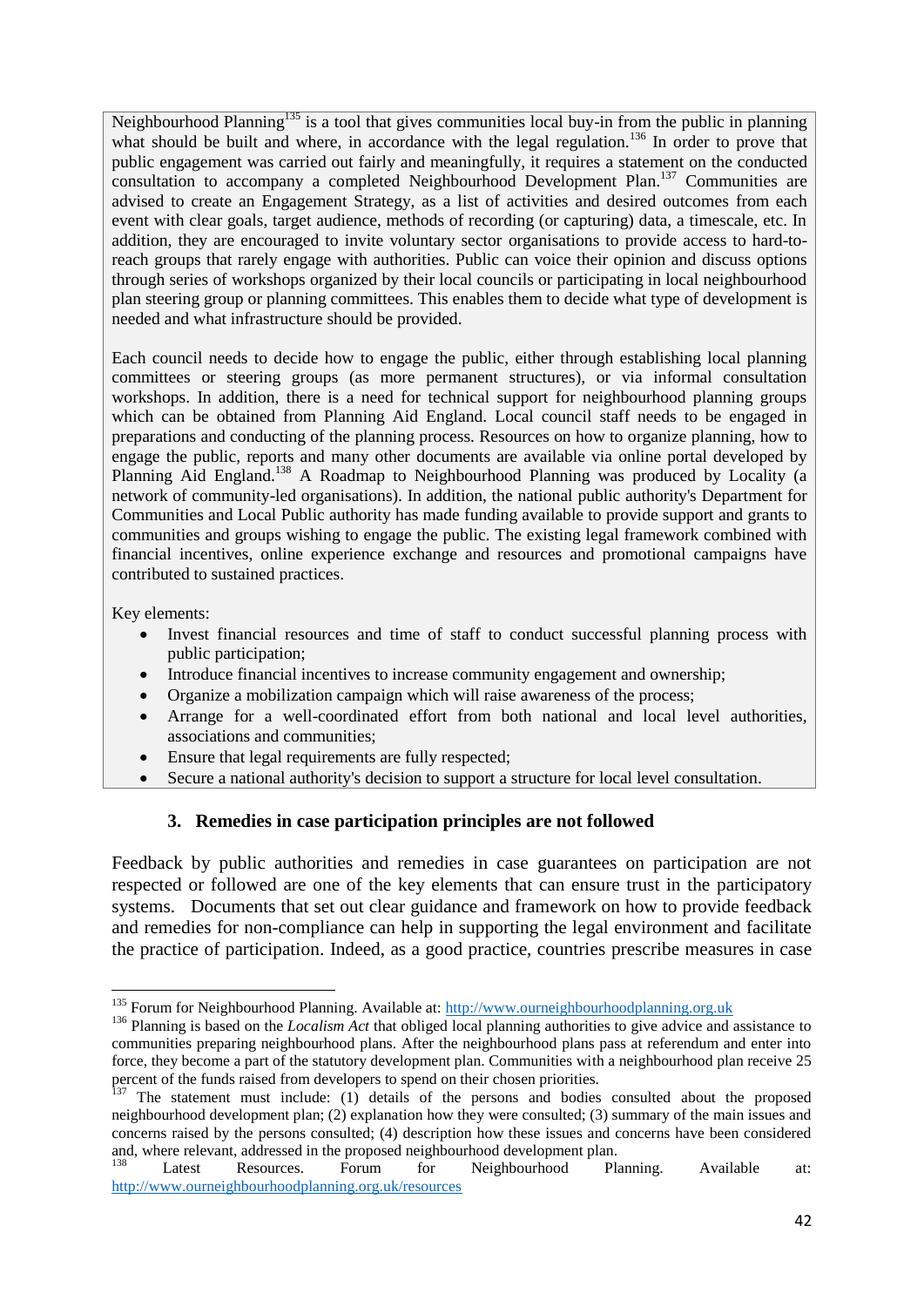the authorities do not respect the procedures. For example, the Bosnia and Herzegovina Rules for Consultations in Drafting of Legal Regulations prescribe that the Council of Ministers may return the draft law to the institution to comply with the rules on consultation if it has not done so before submitting the law. Similarly, the Croatian Public authority's Standing Orders Procedure request an explanation on the consultation process for every draft law submitted to the public authority session.<sup>139</sup> In Romania, any person may launch a complaint according to the administrative procedure in case of infringement of rights under the law; the complaint or appeal are considered under emergency procedure and are exempt from taxes. Public servant may be penalized if s/he *"does not allow the access of individuals to the works of the public sessions or prevents the interested parties from getting involved in the elaboration process of public interests regulations, under the conditions of the present law*." <sup>140</sup>

| <b>Country</b>                 | Albania                                                                    |
|--------------------------------|----------------------------------------------------------------------------|
| Name/title                     | Public consultations under the Law on Public Notification and              |
|                                | Consultation <sup>141</sup>                                                |
| <b>Participation level</b>     | Information, Consultation                                                  |
| <b>Institutional level</b>     | National, Local                                                            |
| <b>Specific purpose</b>        | To improve quality of policies and judicial acts in general through        |
|                                | public consultation of the project laws, national and local strategies, as |
|                                | well as policies with high public interest.                                |
|                                | Article 1 (3) of the Law: "This law aims to promote transparency,          |
|                                | accountability and integrity public authorities."                          |
| <b>Key/innovative features</b> | • Introduces a transparent process of consultations, where all collected   |
|                                | opinions are made public;                                                  |
|                                | • Provides a possibility for redress if the legal regulation on            |
|                                | consultations is not respected;                                            |
|                                | • The Law was adopted only recently, the actual impact is yet to be        |
|                                | determined.                                                                |
|                                |                                                                            |

### *Country example no. 17:*

In 2014, the Law on Public Notification and Consultation was adopted by the Albanian Parliament, regulating the obligation to consult draft laws, strategies and policies with defined interest groups. According to the Article 9 of the Law, all stakeholders (public bodies, Albanian citizens and foreign natural persons with permanent residence in Albania) are entitled to: (1) request information about public consultation- this includes the access to the draft law; (2) propose public authorities to initiate procedure for drafting and adoption of a new act, and (3) submit comments and recommendations on the draft. Everything is facilitated through an online platform maintained by the Ministry of Innovation and Public Administration.<sup>142</sup>

The Law further regulates the manner of notification and receipt of comments and recommendations, together with specific deadlines. In case of a breach of the legal provisions, the Law establishes a complaints procedure. Article 21 stipulates that if stakeholders consider that public authorities violated their right to notification and public consultation they may complain at the head of the public body responsible for the specific notification and/or consultation before the approval of the draft or at the Commissioner for Freedom of Information and Data Protection within 30 days from the adoption of the Act.

<sup>1</sup> <sup>139</sup> Art. 30.4, Standing orders of Croatian Government

<sup>&</sup>lt;sup>140</sup> Art. 14, Law 52/2003 on the *Decision-Making Transparency in the Public Administration* 

<sup>141</sup> Law No. 146/2014 on *Public Notification and Consultation*, available at: [www.elbasani.gov.al/previewdoc.php?file\\_id=5701](http://www.elbasani.gov.al/previewdoc.php?file_id=5701) .

<sup>&</sup>lt;sup>142</sup> Konsultim Publik. Ministry of Innovation and Public Administration. Available at: [http://www.inovacioni.gov.al/al/legjislacioni/konsultim-publik.](http://www.inovacioni.gov.al/al/legjislacioni/konsultim-publik)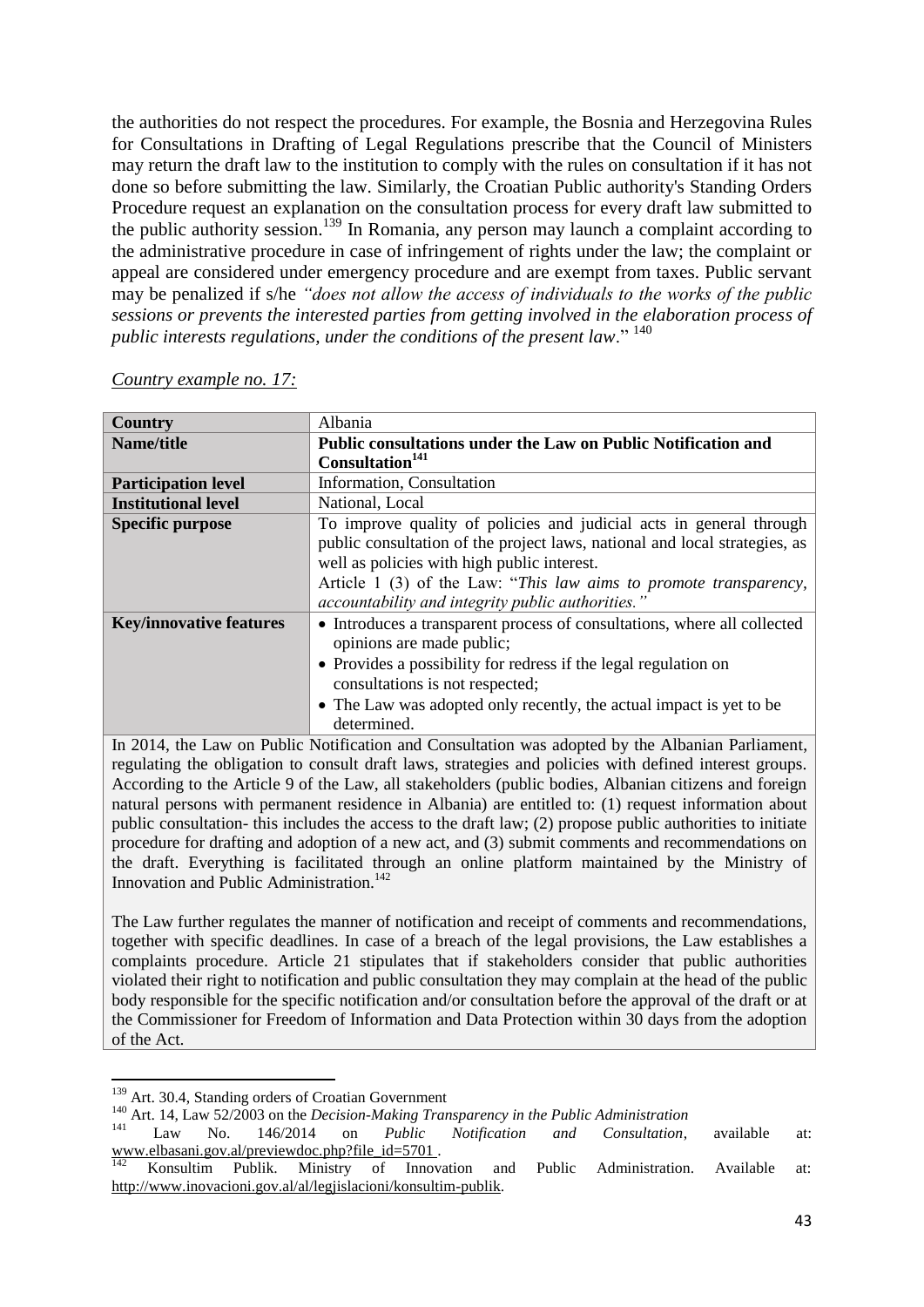As for the implementation of the legal provisions, the Law introduces an obligation for each public body to appoint a coordinator of public notification and consultation procedures that is responsible for overall coordination and administrative work around the process.

Key elements:

- Introduce legally binding guarantees for public notification (information) and consultation;
- Create a well-functioning and maintained online platform;
- Designate responsible public servants to coordinate the process of notification and consultation;
- Design a procedure for appeal in case the rights of notification and consultation are not properly implemented.

*Country example no. 18:*

| <b>Country</b>                 | Romania                                                                                                                                                                                                                                                                                                                                            |
|--------------------------------|----------------------------------------------------------------------------------------------------------------------------------------------------------------------------------------------------------------------------------------------------------------------------------------------------------------------------------------------------|
| Name/title                     | Transparency of decision making in public administration <sup>143</sup>                                                                                                                                                                                                                                                                            |
| <b>Participation level</b>     | Information                                                                                                                                                                                                                                                                                                                                        |
| <b>Institutional level</b>     | National, Local Administration                                                                                                                                                                                                                                                                                                                     |
| <b>Specific purpose</b>        | a) Enhance the accountability of public administration for the citizens,<br>and the beneficiaries of administrative decisions; b) stimulate active<br>participation of citizens in administrative decision-making and in the<br>process of drafting the regulations; c) increase the degree of<br>transparency in the whole public administration. |
| <b>Key/innovative features</b> | • Provides a firm framework for transparent decision-making in                                                                                                                                                                                                                                                                                     |
|                                | public administration                                                                                                                                                                                                                                                                                                                              |

Romanian Law on Transparency of Decision Making in Public Administration sets minimum standards for administrative procedures to ensure decisional transparency on a national and local level.<sup>144</sup> Article 2 sets principles of the Law: (1) provision of before-hand information on the matters of public interest on national and local level public administration and on draft legislation; (2) consult citizens and associations with legal personality about process of decision-making; (3) active participation of citizens in administrative decision-making and in the process of drafting legislation.

According to the Chapter III of the Law, any person may launch a complaint in accordance with the administrative procedure in case of violation of rights guaranteed under the Law. The complaint and the appeal are considered under emergency procedure and are exempt from taxes. Public servant commits a disciplinary offense if s/he *"does not allow the access of individuals to the works of the public sessions or prevents the interested parties from getting involved in the elaboration process of public interests regulations, under the conditions of the present law."* The sanctions are applied according to the Law no. 188/1999 regarding the statute of civil servants.

Key elements:

- Provide a sound legal framework that guarantees transparency of decision-making in public administration;
- Ensure the guarantees are respected through a provision of complaints mechanism.

<sup>143</sup> <sup>143</sup> Law 52/2003 *on transparency of decision making in public administration*, available at: http://www.euroavocatura.ro/legislatie/1125/Legea\_52\_2003, Republicata\_2013,\_privind\_transparenta\_decizio nala in administratia publica.

 $\frac{144}{144}$  Other regulations related to transparency of the public institutions in Romania include: Law 544/2001 on free access to public information and Public authority Decree 775/2005 for approving the regulation on procedures for drafting, monitoring and evaluation of public policies at central level.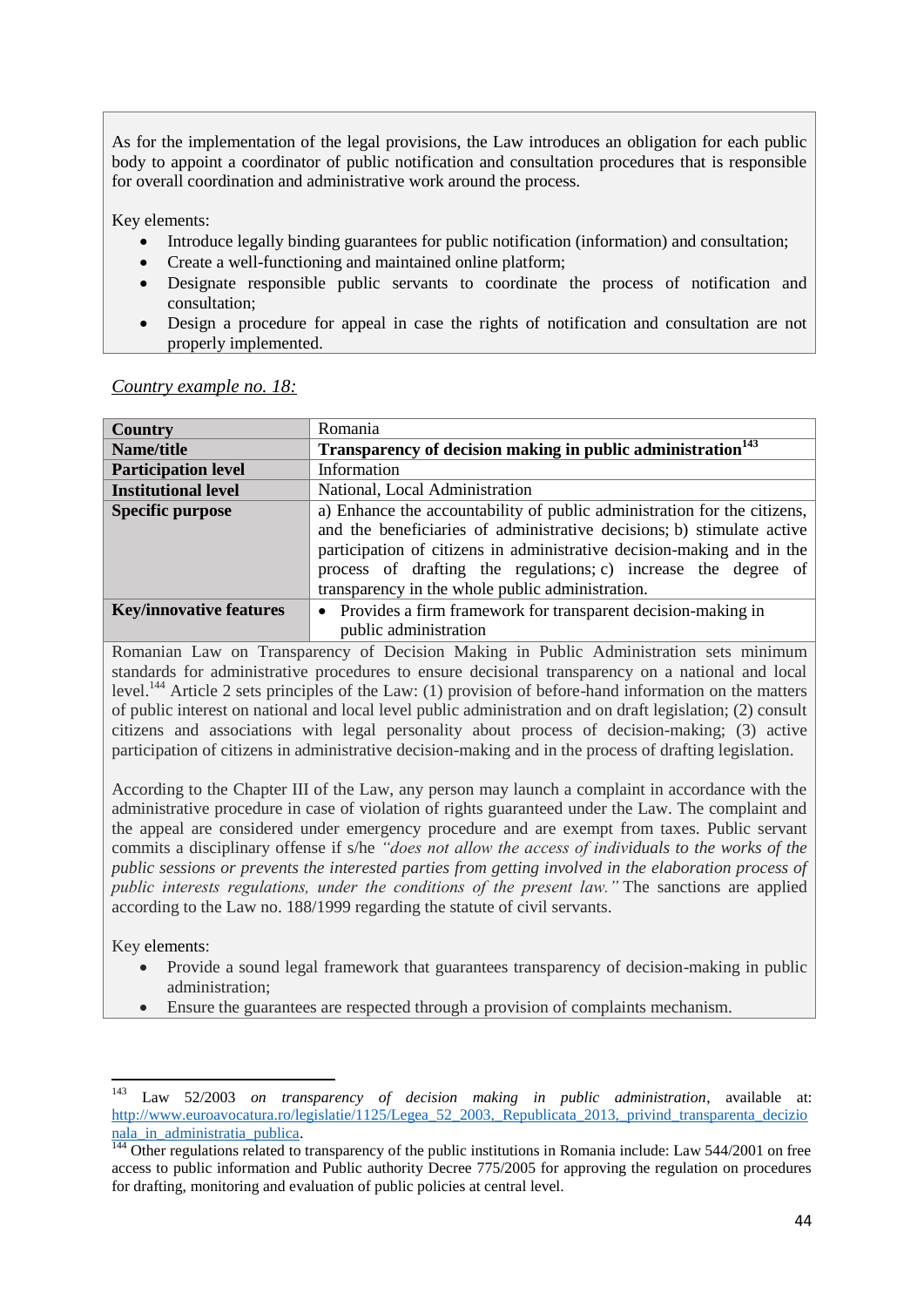### *Country example no. 19:*

| <b>Country</b>                 | Republic of Moldova                                                       |
|--------------------------------|---------------------------------------------------------------------------|
| Name/title                     | Transparency of the decision-making processes <sup>145</sup>              |
| <b>Participation level</b>     | Information, Consultation                                                 |
| <b>Institutional level</b>     | National, Local                                                           |
| <b>Specific purpose</b>        | Ensure transparency in decision-making within the central and local       |
|                                | public administration authorities, other public authorities.              |
| <b>Key/innovative features</b> | Legal sanctions for authorities if not applying the rules on<br>$\bullet$ |
|                                | transparency.                                                             |

Moldovan Law on Transparency of the Decision-Making Process regulates the right of citizens, associations with legal personality and other stakeholders to participate the decision-making processes and their relation to public authorities. The Law lists the main steps to ensure transparency, including provision of regular information and access to documents to the public in relation to the decision-making; consulting them and examining their recommendations.

The Law also provides an obligation for the public authorities to draft annual reports about transparency in decision-making and make them publicly available. The reports should include the number of decisions taken by the respective authorities, the number of recommendations, consultative meetings,public debates and cases when public authorities violated the provisions of the Law and were challenged by the stakeholders. According to Article  $16<sup>1</sup>$  of the Law on Transparency of the Decision-Making Process in the Republic of Moldova (2008), the non-application of the rules on transparency constitutes a disciplinary misdemeanour. It is sanctioned according to the Labour Code and Law No. 158 on The Public Function and Status of Civil Servants.

Key elements:

- Ensure that legal framework provides guarantees for transparency and consultations;
- Include in legal framework provisions for complaints mechanism in case of infringement.

# <span id="page-45-0"></span>**VII. GENERAL FINDINGS AND CONCLUSIONS**

International and European standards for civil participation in decision-making processes have evolved considerably in the last years, with the aim to strengthen guarantees for participation. The right to participation has been emphasised in numerous binding and nonbinding documents, and the international standards clearly reinforce the notion that participation is a right that should be regulated and implemented, rather than left to the whim of decision-makers. In addition, the documents provide for a broad range of issues that need to be addressed by countries in order to facilitate participation: e.g. access to information, equality of all individuals, acknowledging the essential role of the NGOs in participation, enabling participation of disadvantaged groups, specifics of participation in environmental decision-making and a favourable legal framework for meaningful participation.

Further, on the global and specifically European level, the right to take part in public affairs, i.e. to participate, is clearly elaborated for *everyone*, without distinctions or unreasonable restrictions. Moreover, any interested individual, directly or through an organisation should be able to contribute to development of policies and legislation.

**<sup>.</sup>** <sup>145</sup> *Law on Transparency of the Decision-Making Process in the Republic of Moldova*, 13 November 2008, No. 239, available at: [http://lex.justice.md/viewdoc.php?action=view&view=doc&id=329849&lang=1.](http://lex.justice.md/viewdoc.php?action=view&view=doc&id=329849&lang=1)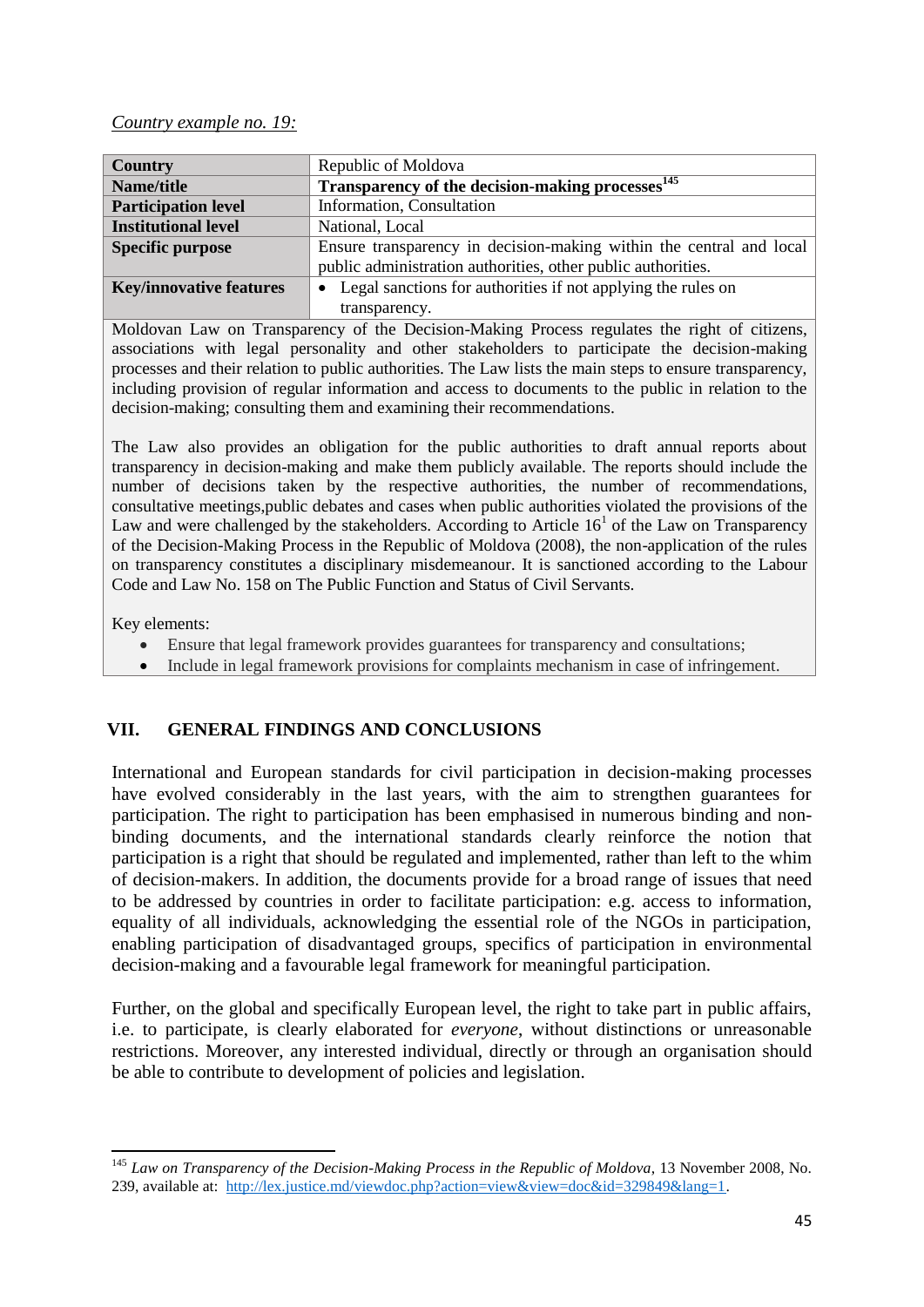Participation of individuals and NGOs in policy and decision-making process is not the same as taking part in political activities. They should be distinguished in law and, in that way, limit any situation where participation in decision-making process will be restricted under the umbrella of political activities definition.

The most relevant principles concerning participation addressed in the reviewed documents include:

- Participation in terms of collecting and channelling views of various members and concerned citizens via NGOs organisations to input the political decision-making process;
- Trust and openness, as honest interaction between actors and sectors;
- Accountability and transparency, from both NGOs and public authorities at all stages;
- Independence and impartiality of NGOs, free to pursue their aims, decisions and activities;
- Non-discrimination, equal treatment of all individuals, including minority, disadvantaged, vulnerable or marginalized persons or groups wishing to participate.

There is a clear connection between the possibility of people and organisations to participate in decision making and the enabling conditions for operation of NGOs. Laws and practices provide for an enabling environment for NGOs (and consequently, participation) when these respect the fundamental rights to freedom of association, freedom of assembly, freedom of expression and the protection of human rights defenders. An enabling legal framework limits the ability of public authorities to interfere with the basic rights of individuals and NGOs, to be established and operate freely or to restrict access to resources. It also supports participation on both country level and in multilateral institutions.

The overview addresses different phases of policy processes, as the intensity and level of participation vary depending on the phases. Three main levels of participation are highlighted: (1) access to information, (2) consultation and (3) active engagement through dialogue and partnership. The 'dialogue' underlines all levels as an active form of participation and a prerequisite for a collaborative relationship. The tools and mechanisms adopted by countries to implement and foster participation differ based on the level of engagement.

In addition, countries regulate and implement a wide range of issues relevant for the participation in decision-making processes. They create a framework for the inclusion of the public and introduce rules which help increase transparency and wider access. Rules and principles are included in different types of documents, as some are legally binding, others not. However, the overview and country examples show that, to ensure successful and effective implementation, it is important to include legally binding guarantees for participation.

The review of the laws from European countries that were analysed reveals that there is a general framework concerning participation, which outlines important elements that can be used as a recommendation for other countries:

1. Everyone should be informed and consulted in the decision making process. Participation should be open to different groups (minorities, people with disabilities, women, seniors, etc.). Appropriate methods should be chosen to help facilitate and encourage involvement of such groups. Some countries have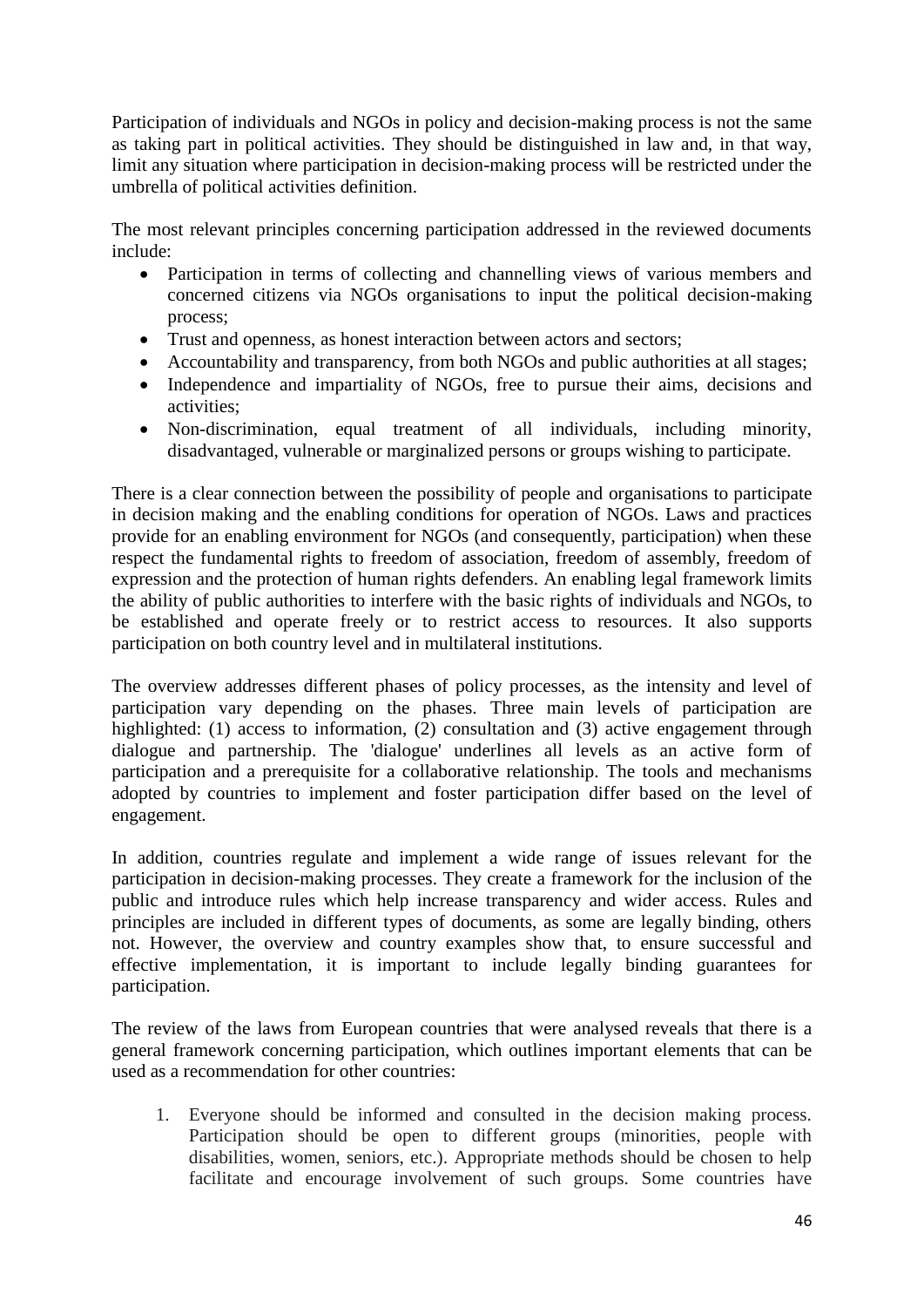effective inclusion policies to enable everyone to take part in the decision-making processes, such as persons with disabilities or senior citizens.

- 2. NGOs play crucial role in the process; they can facilitate the public participation, represent members and stakeholders' interests and keep informing on the process and the results.
- 3. Some countries regulate that clear, concise and timely information should be provided to help ensure that participants understand the issues better and are able to offer more meaningful contribution. For the same reasons, everyone should have access to the draft documents at the earliest stage of their development and in subsequent drafts.
- 4. The timeline allocated for participation should be determined to allow for adequate consultation; country approaches provide for at least 10 days period per draft.
- 5. Providing feedback to the participants increases trust and strengthens engagement. It also encourages the public to be more committed and take part in future processes.
- 6. Some countries use assessment of the process of participation to improve future processes and share experiences for creative models used.
- 7. Different tools and mechanisms can be used to support participation at all phases of policy process. The decision on which to use should be made at the beginning of the process to ensure that the most appropriate is selected.
- 8. Several measures can be undertaken to help prepare for the process and ensure that it will be executed effectively. For example, some countries assign coordinators who will facilitate the process and serve as contact person for the public and other officials. Others include financial incentives to increase community engagement and support participation.
- 9. Different tools should be used to ensure public awareness about the participation process (e.g., campaigns, web sites, etc.).
- 10. Authorities use e-participation tools to facilitate the process and engagement. In general, those are designed as a user friendly platform and simple mechanisms that enable the access of data and their re-use, include e-consultation options (with information about the drafting process, space for comments, contact person and other related materials) and have designated teams or persons responsible for continuous updates.
- 11. Some countries have developed detailed guidelines for the citizens and/or officials and organize trainings to support implementation of the participation mechanism.
- 12. Some countries task specific institution(s) with implementing and monitoring participation mechanisms, such as public consultation.
- 13. Countries introduce legally binding guarantees for assessing information and consultation with interested public, including provisions for providing feedback and complaints mechanism in case of infringement.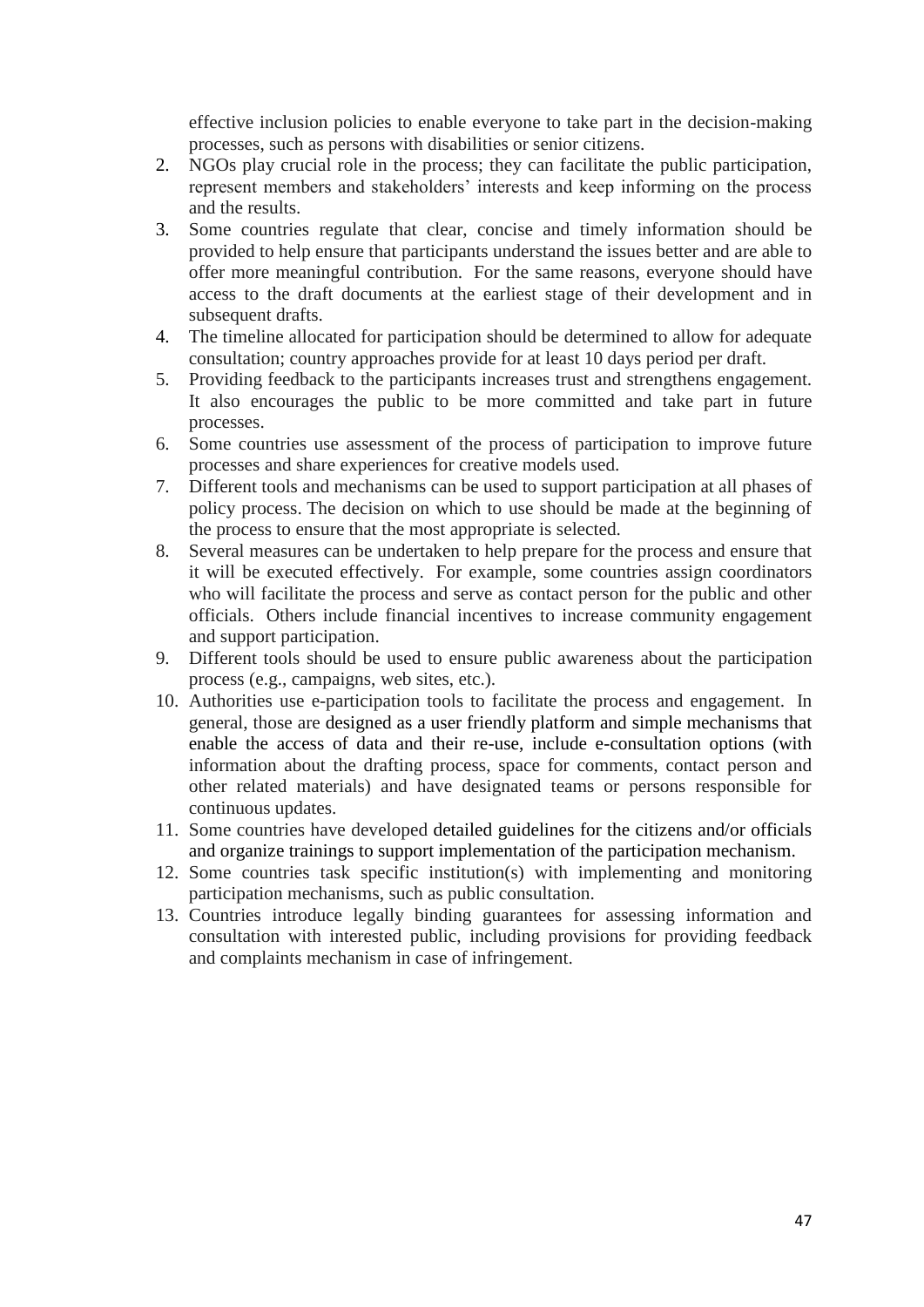### <span id="page-48-0"></span>**VIII. BIBLIOGRAPHY**

*INTERNATIONAL*

- 1. UN General Assembly, Convention *on the Rights of Persons with Disabilities*: resolution / adopted by the General Assembly, 24 January 2007, A/RES/61/106, available at [http://www.un.org/disabilities/documents/convention/convoptprot-e.pdf.](http://www.un.org/disabilities/documents/convention/convoptprot-e.pdf)
- 2. UN General Assembly, Declaration on the *Right and Responsibility of Individuals, Groups and Organs of Society to Promote and Protect Universally Recognized Human Rights and Fundamental Freedoms*: resolution / adopted by the General Assembly , 8 March 1999, A/RES/53/144, available at: [http://www.ohchr.org/Documents/Issues/Defenders/Declaration/declaration.pdf.](http://www.ohchr.org/Documents/Issues/Defenders/Declaration/declaration.pdf)
- 3. UN General Assembly, *International Covenant on Civil and Political Rights*, 16 December 1966, United Nations, Treaty Series, vol. 999, available at: [http://www.ohchr.org/en/professionalinterest/pages/ccpr.aspx.](http://www.ohchr.org/en/professionalinterest/pages/ccpr.aspx)
- 4. UN General Assembly, *Rights to freedom of peaceful assembly and of association*, 16 October 2014, A/69/365, available at:<http://freeassembly.net/reports/report-multilaterals/>
- 5. UN Human Rights Council, *Civil society space* : *creating and maintaining, in law and in practice, a safe and enabling environment* : resolution / adopted by the Human Rights Council, 9 October 2013, A/HRC/RES/24/21, available at: [https://daccess](https://daccess-ods.un.org/access.nsf/Get?Open&DS=A/HRC/RES/22/6&Lang=E)[ods.un.org/access.nsf/Get?Open&DS=A/HRC/RES/22/6&Lang=E](https://daccess-ods.un.org/access.nsf/Get?Open&DS=A/HRC/RES/22/6&Lang=E)
- 6. UN Human Rights Council, *Civil society space: resolution* / adopted by the Human Rights Council A/HRC/RES/27/31, available at: [https://documents-dds](https://documents-dds-ny.un.org/doc/UNDOC/GEN/G14/179/53/PDF/G1417953.pdf?OpenElement)[ny.un.org/doc/UNDOC/GEN/G14/179/53/PDF/G1417953.pdf?OpenElement](https://documents-dds-ny.un.org/doc/UNDOC/GEN/G14/179/53/PDF/G1417953.pdf?OpenElement)
- 7. UN Human Rights Council, *Equal participation in political and public affair*s : resolution / adopted by the Human Rights Council , 12 October 2015, A/HRC/RES/30/9, available at: [http://docbox.un.org/DocBox/docbox.nsf/GetFile?OpenAgent&DS=A/HRC/RES/30/9&Lang](http://docbox.un.org/DocBox/docbox.nsf/GetFile?OpenAgent&DS=A/HRC/RES/30/9&Lang=E&Type=DOC)  $E&Type=DOC$
- 8. UN Human Rights Council, *Equal political participation* : resolution / adopted by the Human Rights Council , 8 October 2013, A/HRC/RES/24/8 , available at: [http://dag.un.org/bitstream/handle/11176/305484/A\\_HRC\\_RES\\_24\\_8-](http://dag.un.org/bitstream/handle/11176/305484/A_HRC_RES_24_8-EN.pdf?sequence=3&isAllowed=yn) [EN.pdf?sequence=3&isAllowed=yn](http://dag.un.org/bitstream/handle/11176/305484/A_HRC_RES_24_8-EN.pdf?sequence=3&isAllowed=yn)
- 9. UN Human Rights Council, *Factors that impede equal political participation and steps to overcome those challenges : Report of the Office of the United Nations High Commissioner for Human Rights*, 30 June 2014, A/HRC/27/29, available at: [https://documents-dds](https://documents-dds-ny.un.org/doc/UNDOC/GEN/G14/069/52/PDF/G1406952.pdf?OpenElement)[ny.un.org/doc/UNDOC/GEN/G14/069/52/PDF/G1406952.pdf?OpenElement](https://documents-dds-ny.un.org/doc/UNDOC/GEN/G14/069/52/PDF/G1406952.pdf?OpenElement)
- 10. UN Human Rights Council, *Protecting human rights defenders* : resolution / adopted by the Human Rights Council , 12 April 2013, A/HRC/RES/22/6 [http://ap.ohchr.org/documents/dpage\\_e.aspx?si=A/HRC/RES/22/6](http://ap.ohchr.org/documents/dpage_e.aspx?si=A/HRC/RES/22/6)
- 11. UN Human Rights Council, *Report of the Special Rapporteur on the Rights to Freedom of Peaceful Assembly and of Association*, 21 May 2012, A/HRC/20/27, available at[:http://freeassembly.net/wp-content/uploads/2013/10/A-HRC-20-27\\_en-annual-report-May-](http://freeassembly.net/wp-content/uploads/2013/10/A-HRC-20-27_en-annual-report-May-2012.pdf)[2012.pdf](http://freeassembly.net/wp-content/uploads/2013/10/A-HRC-20-27_en-annual-report-May-2012.pdf)
- 12. UN Human Rights Council, *Report of the Special Rapporteur on the Rights to Freedom of Peaceful Assembly and of Association*, 21 May 2012, A/HRC/20/27.
- 13. UN Human Rights Council, *Study on best practices, experiences and challenges and ways to overcome them with regard to the promotion, protection and implementation of the right to participate in public affairs in the context of the existing human rights law*, A/HRC/30/26, available at: [http://www.ohchr.org/EN/Issues/Pages/EqualParticipation.aspx.](http://www.ohchr.org/EN/Issues/Pages/EqualParticipation.aspx)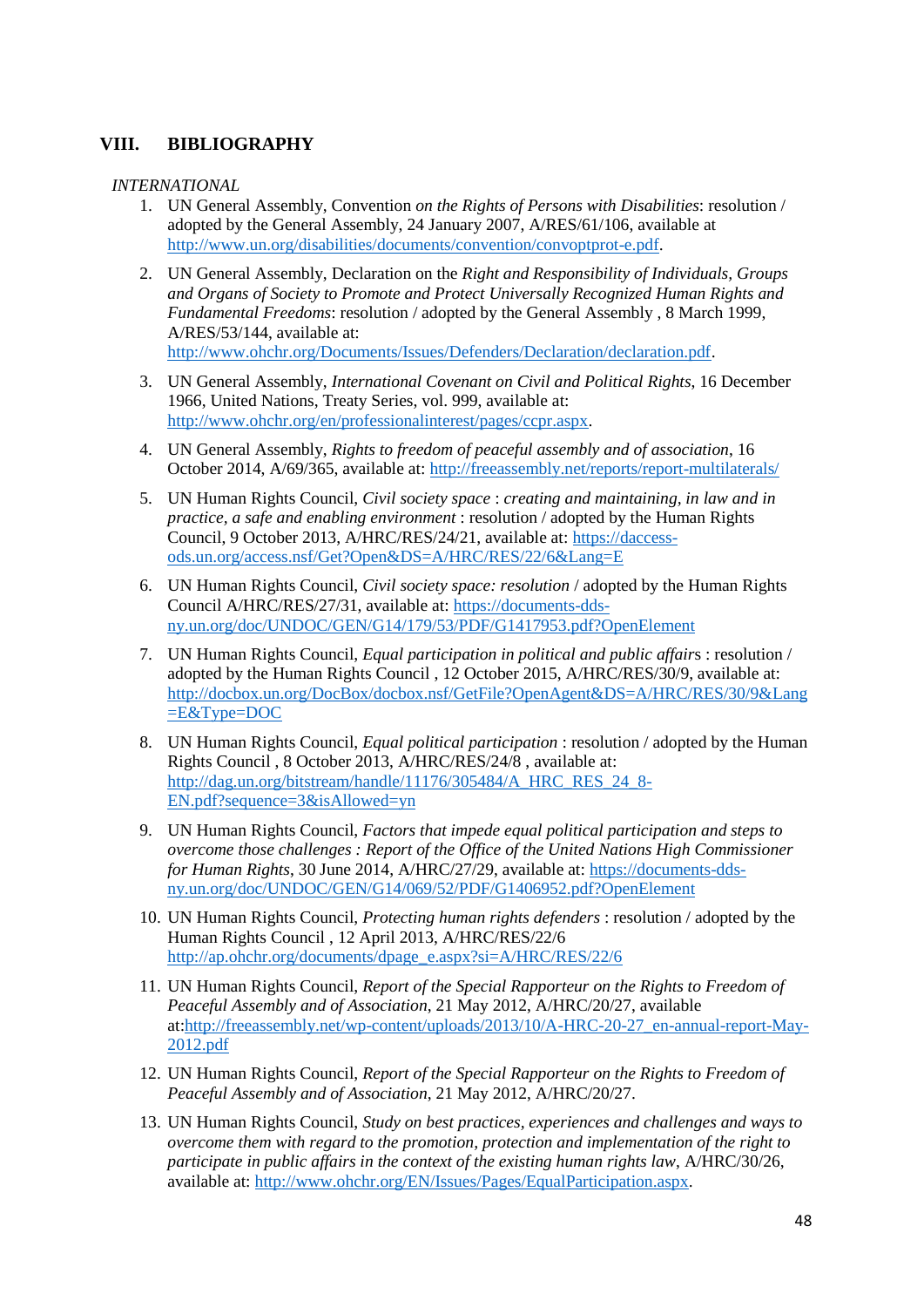- 14. UN Human Rights Council, *Study on best practices, experiences and challenges and ways to overcome them with regard to the promotion, protection and implementation of the right to participate in public affairs in the context of the existing human rights law*, A/HRC/30/26.
- 15. UN Human Rights Committee, General Comment No. 25: *The Rights to participate in public affairs, voting rights and the right of equal access to public service* (Art. 25) CCPR/C/21/Rev.1/Add.7, 27 August 1996, available at: [http://tbinternet.ohchr.org/\\_layouts/treatybodyexternal/Download.aspx?symbolno=CCPR%2f](http://tbinternet.ohchr.org/_layouts/treatybodyexternal/Download.aspx?symbolno=CCPR%2fC%2f21%2fRev.1%2fAdd.7&Lang=en) [C%2f21%2fRev.1%2fAdd.7&Lang=en](http://tbinternet.ohchr.org/_layouts/treatybodyexternal/Download.aspx?symbolno=CCPR%2fC%2f21%2fRev.1%2fAdd.7&Lang=en)
- 16. UN Economic Commission for Europe (UNECE), Convention on A*ccess to Information, Public Participation in Decision-making and Access to Justice in Environmental Matters* ("Aarhus Convention") 1998, available at: [http://ec.europa.eu/environment/aarhus/.](http://ec.europa.eu/environment/aarhus/)
- 17. UN HRI *Compilation of General Comments and General Recommendations Adopted by Human Rights Treaty Bodies* HRI/GEN/1/Rev.9 (Vol. I) from 27 May 2008, available at: <http://www.ohchr.org/EN/HRBodies/Pages/TBGeneralComments.aspx>
- 18. World Bank., *A Call for Participatory Decision-Making: Discussion Paper on World Bank-Civil Society Engagement*, 2005

### *COUNCIL OF EUROPE*

- 1. Council of Europe, *European Convention for the Protection of Human Rights and Fundamental Freedoms*, available at: [http://www.echr.Council of](http://www.echr.coe.int/Documents/Convention_ENG.pdf)  [Europe.int/Documents/Convention\\_ENG.pdf.](http://www.echr.coe.int/Documents/Convention_ENG.pdf)
- 2. Council of Europe, *Convention on Access to Official Documents* 2009 (CETS No. 205). Available at: [http://www.Council of Europe.int/en/web/conventions/full-list/-](http://www.coe.int/en/web/conventions/full-list/-/conventions/rms/0900001680084826) [/conventions/rms/0900001680084826.](http://www.coe.int/en/web/conventions/full-list/-/conventions/rms/0900001680084826)
- 3. Council of Europe, PACE, Resolution 1746 (2010) *Democracy in Europe: crisis and perspectives*, available at: [http://assembly.Council of Europe.int/nw/xml/XRef/Xref-](http://assembly.coe.int/nw/xml/XRef/Xref-XML2HTML-EN.asp?fileid=17882&lang=en)[XML2HTML-EN.asp?fileid=17882&lang=en.](http://assembly.coe.int/nw/xml/XRef/Xref-XML2HTML-EN.asp?fileid=17882&lang=en)
- 4. Council of Europe, Committee of Ministers, Resolution Res(2003)8 on *Participatory status for international non-governmental organisations with the Council of Europe*, available at: [https://search.coe.int/cm/Pages/result\\_details.aspx?ObjectID=09000016805de70b](https://search.coe.int/cm/Pages/result_details.aspx?ObjectID=09000016805de70b)
- 5. Council of Europe, Committee of Ministers, Recommendation CM/Rec(2007)14 of the Committee of Ministers to member states *on the legal status of non-governmental organisations in Europe*, available at[: https://wcd.Council of](https://wcd.coe.int/ViewDoc.jsp?id=1194609)  [Europe.int/ViewDoc.jsp?id=1194609](https://wcd.coe.int/ViewDoc.jsp?id=1194609)
- 6. Council of Europe, Committee of Ministers, Recommendation CM/Rec(2009)2 of the Committee of Ministers to member states *on the evaluation, auditing and monitoring of participation and participation policies at local and regional level*, available at: [https://wcd.Council of](https://wcd.coe.int/ViewDoc.jsp?Ref=CM/Rec(2009)2&Language=lanEnglish&Site=CM&BackColorInternet=DBDCF2&BackColorIntranet=FDC864&BackColorLogged=FDC864)  [Europe.int/ViewDoc.jsp?Ref=CM/Rec\(2009\)2&Language=lanEnglish&Site=CM&BackColo](https://wcd.coe.int/ViewDoc.jsp?Ref=CM/Rec(2009)2&Language=lanEnglish&Site=CM&BackColorInternet=DBDCF2&BackColorIntranet=FDC864&BackColorLogged=FDC864) [rInternet=DBDCF2&BackColorIntranet=FDC864&BackColorLogged=FDC864.](https://wcd.coe.int/ViewDoc.jsp?Ref=CM/Rec(2009)2&Language=lanEnglish&Site=CM&BackColorInternet=DBDCF2&BackColorIntranet=FDC864&BackColorLogged=FDC864)
- 7. Council of Europe, Committee of Ministers, Declaration on the *Code of Good Practice for Civil Participation in the Decision-Making Process* adopted on 21 October 2009 at the 1068th meeting of the Ministers' Deputies. Available at: [https://wcd.Council of](https://wcd.coe.int/ViewDoc.jsp?id=1525009&Site=CM)  [Europe.int/ViewDoc.jsp?id=1525009&Site=CM](https://wcd.coe.int/ViewDoc.jsp?id=1525009&Site=CM)
- *8.* Council of Europe*,* Committee of Ministers, *Recommendation CM/Rec(2010)5 of the Committee of Ministers to member states on measures to combat discrimination on grounds of sexual orientation or gender identity,* 31 March 2010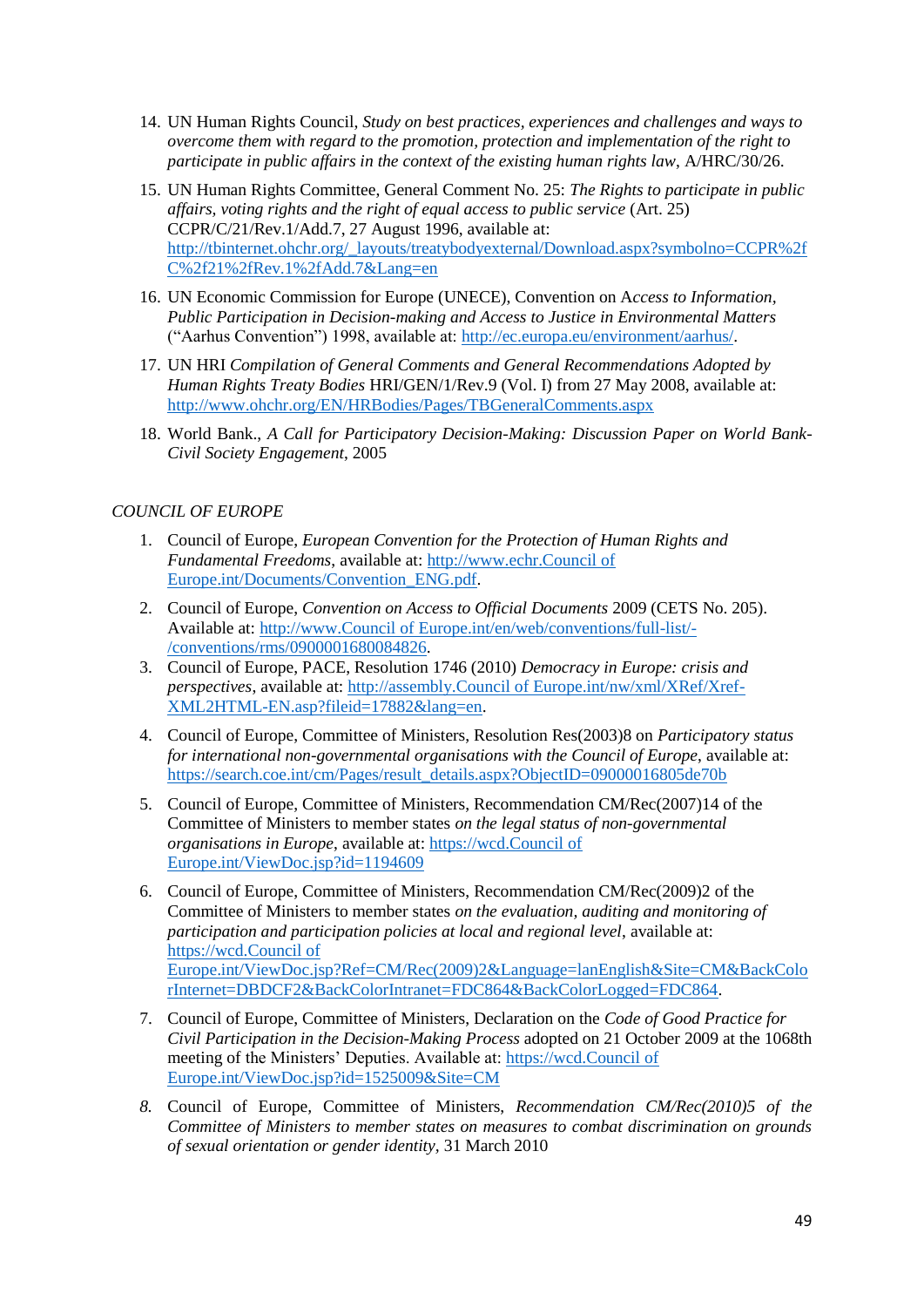- 9. Council of Europe*,* Committee of Ministers, *Recommendation Rec(2001)19 of the Committee of Ministers to Member States on the Participation of Citizens in Local Public Life,* 6 December 2001
- 10. Council of Europe Expert Council on NGO Law, *Regulating political activities of nongovernmental organisations*, OING Conf/Exp (2014) 2
- 11. Conference of INGOs of the Council of Europe, Non-Governmental Organisations: Review of Developments in Standards, Mechanisms and Case Law 2013-2015 [https://rm.coe.int/CoERMPublicCommonSearchServices/DisplayDCTMContent?documentId](https://rm.coe.int/CoERMPublicCommonSearchServices/DisplayDCTMContent?documentId=0900001680492965) [=0900001680492965](https://rm.coe.int/CoERMPublicCommonSearchServices/DisplayDCTMContent?documentId=0900001680492965)
- 12. Conference of INGOs of the Council of Europe, Expert Council on NGO Law, Regulating Political Activities of Non-governmental Organisations, 2015, <http://www.coe.int/en/web/ingo/expert-council>
- 13. Conference of INGOs of the Council of Europe, *Code of Good Practice for Civil Participation in the Decision Making Process*, CONF/PLE(2009)CODE1, adopted on 1 October 2009 Available at: [https://rm.coe.int/CoERMPublicCommonSearchServices/DisplayDCTMContent?documentId](https://rm.coe.int/CoERMPublicCommonSearchServices/DisplayDCTMContent?documentId=09000016802eed5c) [=09000016802eed5c](https://rm.coe.int/CoERMPublicCommonSearchServices/DisplayDCTMContent?documentId=09000016802eed5c)
- 14. Council of Europe, Secretariat General, Thorbjørn Jagland, *State of Democracy, Human Rights and the Rule of Law in Europe. A shared responsibility for democratic security in Europe*, 2015. Available at: [https://edoc.Council of Europe.int/en/an-overview/6455-state-of](https://edoc.coe.int/en/an-overview/6455-state-of-democracy-human-rights-and-the-rule-of-law-in-europe.html)[democracy-human-rights-and-the-rule-of-law-in-europe.html](https://edoc.coe.int/en/an-overview/6455-state-of-democracy-human-rights-and-the-rule-of-law-in-europe.html)
- 15. Council of Europe, Secretariat General, *Code of good practice on civil participation*. Background paper prepared by the Secretariat for the meeting of the Civil Society and Democracy grouping, 2008.

#### *EUROPEAN UNION*

- 16. European Union, *Treaty of Lisbon Amending the Treaty on European Union and the Treaty Establishing the European Community*, 13 December 2007, 2007/C 306/01, available at: <http://eur-lex.europa.eu/legal-content/EN/TXT/?uri=celex%3A12007L%2FTXT>
- 17. Directive 2013/37/EU of the European Parliament and of the Council of 26 June 2013 amending Directive 2003/98/EC *on the re-use of public sector information*, available at: [http://eur-lex.europa.eu/LexUriServ/LexUriServ.do?uri=OJ:L:2013:175:0001:0008:EN:PDF.](http://eur-lex.europa.eu/LexUriServ/LexUriServ.do?uri=OJ:L:2013:175:0001:0008:EN:PDF)
- 18. European Union, DG Enlargement, *Guidelines for EU support to NGOs in enlargement countries* (2014-2020). Available at [http://ec.europa.eu/enlargement/pdf/civil\\_society/doc\\_guidelines\\_cs\\_support.pdf.](http://ec.europa.eu/enlargement/pdf/civil_society/doc_guidelines_cs_support.pdf)
- 19. European Union, Commission of the European Communities COM(2001) 428, *White Paper on European Governance*. Available at: [http://europa.eu/rapid/press-release\\_DOC-01-](http://europa.eu/rapid/press-release_DOC-01-10_en.htm) [10\\_en.htm.](http://europa.eu/rapid/press-release_DOC-01-10_en.htm)
- 20. European Parliament, *"Report on the Perspectives for Developing Civil Dialogue under the Treaty of Lisbon"*, (2008/2067(INI)), 4 December 2008
- 21. Communication from the Commission *Towards a reinforced culture of consultation and dialogue - General principles and minimum standards for consultation of interested parties*  by the Commission; COM/2002/0704, available at: [http://eur-lex.europa.eu/legal](http://eur-lex.europa.eu/legal-content/EN/TXT/?uri=CELEX%3A52002DC0704)[content/EN/TXT/?uri=CELEX%3A52002DC0704](http://eur-lex.europa.eu/legal-content/EN/TXT/?uri=CELEX%3A52002DC0704)
- *22.* European Commission Communication *Simplifying and improving the regulatory environment, COM(2002) 278, 5 June 2002*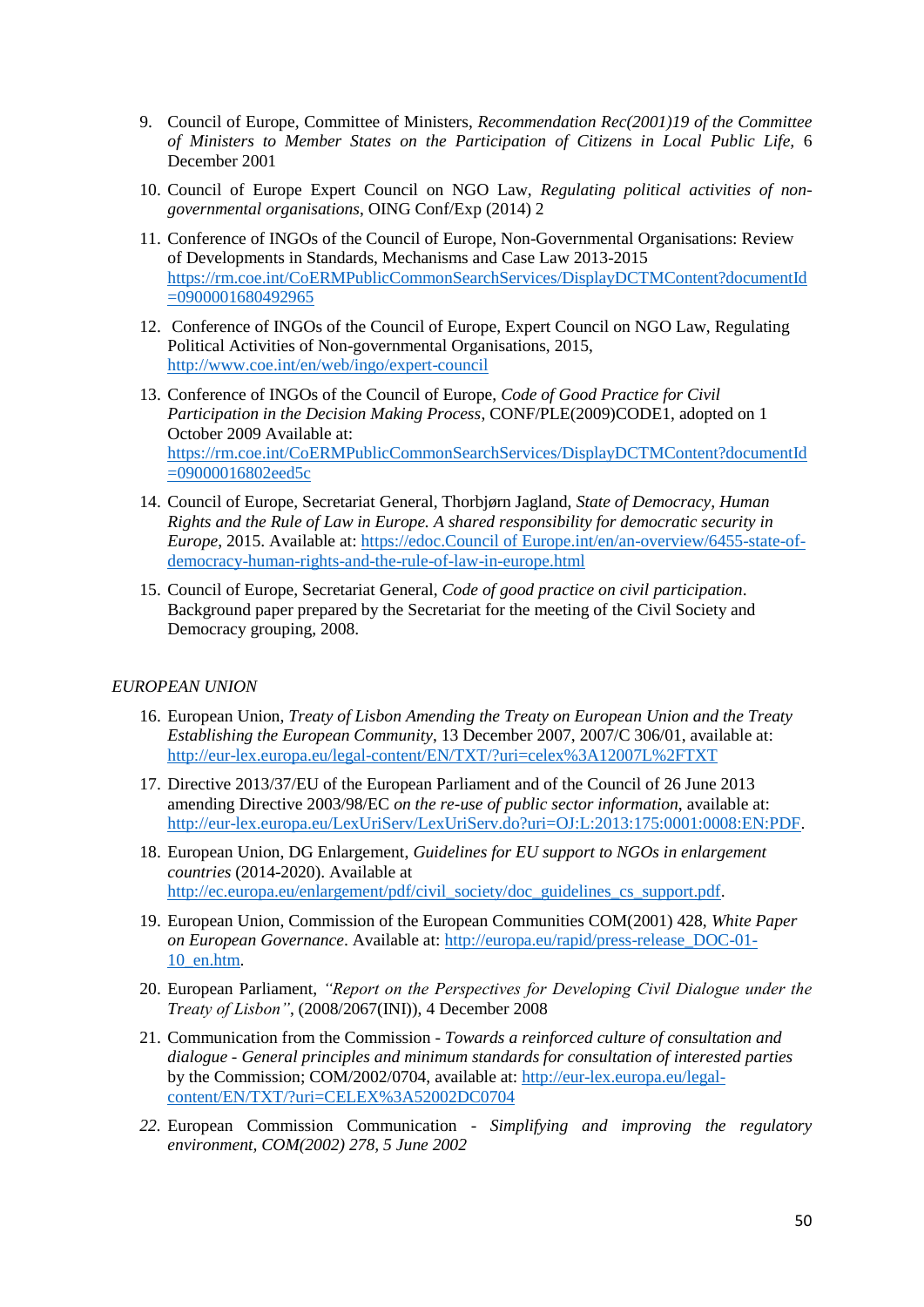23. EU eGovernment Report 2015 shows that online public services in Europe are smart but could be smarter. Published on 23 June 2015, European Commission, Digital Single Market. Available at: [https://ec.europa.eu/digital-single-market/en/news/eu-egovernment-report-2015](https://ec.europa.eu/digital-single-market/en/news/eu-egovernment-report-2015-shows-online-public-services-europe-are-smart-could-be-smarter) [shows-online-public-services-europe-are-smart-could-be-smarter](https://ec.europa.eu/digital-single-market/en/news/eu-egovernment-report-2015-shows-online-public-services-europe-are-smart-could-be-smarter)

### *OSCE ODIHR*

- 1. OSCE-ODIHR Venice Commission, *Guidelines on Freedom of Association*, 2015. Available at [http://www.osce.org/odihr/132371?download=true.](http://www.osce.org/odihr/132371?download=true)
- 2. OSCE-ODIHR, from the Participants to the Civil Society Forum Organized on the Margins of the 2015 Supplementary Human Dimension Meeting on Freedoms of Peaceful Assembly and Association, Recommendations on *Enhancing the Participation of Associations in Public Decision-Making Processes*, April 2015<http://www.osce.org/odihr/185841?download=true>

### *NATIONAL LEGISLATION*

#### *Albania*

1. Law No. 146/2014 on *Public Notification and Consultation*, available at: [www.elbasani.gov.al/previewdoc.php?file\\_id=5701](http://www.elbasani.gov.al/previewdoc.php?file_id=5701)

#### *Austria*

2. Bundeskanzleramt Österreich, *Standards of Public Participation. Recommendation for Good Practice*. 2008, available at: [http://www.partizipation.at/fileadmin/media\\_data/Downloads/Standards\\_OeB/oebs\\_standards](http://www.partizipation.at/fileadmin/media_data/Downloads/Standards_OeB/oebs_standards_engl_finale_web.pdf) [\\_engl\\_finale\\_web.pdf.](http://www.partizipation.at/fileadmin/media_data/Downloads/Standards_OeB/oebs_standards_engl_finale_web.pdf)

### *Belgium*

- 3. Decree of March 26, 2004 on Open Government, available at: [http://openbaarheid.vlaanderen.be/nlapps/docs/default.asp?id=15&order=.](http://openbaarheid.vlaanderen.be/nlapps/docs/default.asp?id=15&order=)
- 4. Advices of the Flemish Foreign Affairs Council (SARiV) available at: <http://www.sariv.be/NL/algadviezen/1/>

#### *Bosnia and Hercegovina*

5. Bosnia and Herzegovina, Ministry of Justice, *Rulebook for Implementing the Rules on Consultation in the Development of Legal Acts in the Ministry of Justice*, 2008

#### *Croatia*

- 6. Art. 14, Law 52/2003 on the *Decision-Making Transparency in the Public Administration*
- 7. Art. 30.4, Standing orders of Croatian Government
- 8. *Code on Consultation with the interested public in procedures of adopting laws, other regulations and acts* (2009)
- 9. Vlada Republike Hrvatske, Ured za Udruge, *Smjernice za primjenu kodeksa savjetovanja sa zainteresiranom javnošću u postupcima donošenja zakona, drugih propisa i akata*, 2010. Available at: [https://savjetovanja.gov.hr/UserDocsImages/dokumenti/kopija/Savjetovanja/Smjernice\\_PDF.](https://savjetovanja.gov.hr/UserDocsImages/dokumenti/kopija/Savjetovanja/Smjernice_PDF.pdf) [pdf](https://savjetovanja.gov.hr/UserDocsImages/dokumenti/kopija/Savjetovanja/Smjernice_PDF.pdf)

### *Estonia*

*10. Good Public Engagement Code of Practice. Available at: <http://www.ngo.ee/node/278>*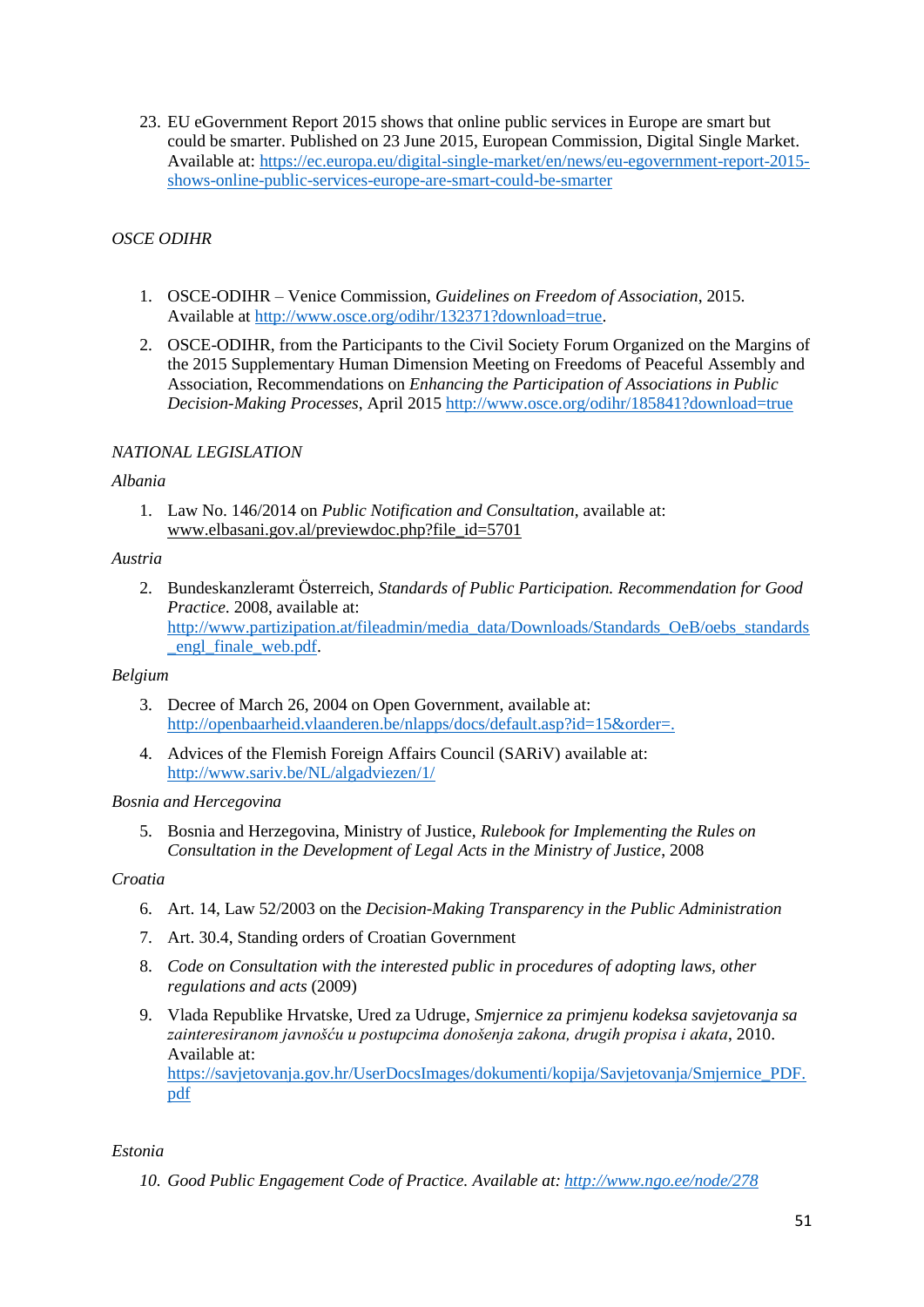### *Latvia*

- 11. Cabinet of Ministers Rules of Order No. 300 from 7 April 2009, available at: <http://m.likumi.lv/doc.php?id=190612>
- 12. Public Administration Act, available at:<http://likumi.lv/doc.php?id=63545> .

#### *Lithuania*

- 13. *Law on Development of Non-Governmental Organisations*, Act no. No. XII-717from 19 December 2012. Available at: [http://www3.lrs.lt/pls/inter3/dokpaieska.showdoc\\_l?p\\_id=478626.](http://www3.lrs.lt/pls/inter3/dokpaieska.showdoc_l?p_id=478626)
- 14. *Law on Legislative Framework* of the Republic of Lithuania of 18 September 2012, No. XI-2220: [https://www.e-tar.lt/portal/lt/legalAct/TAR.B4FA4C56B8D5.](https://www.e-tar.lt/portal/lt/legalAct/TAR.B4FA4C56B8D5)
- 15. *Law on Public Administration*, Act no No. VIII-123 from 17 June 1999. Available at: <https://www.e-tar.lt/portal/lt/legalAct/TAR.0BDFFD850A66>
- 16. Resolution of the Government of the Republic of Lithuania No. 480 of 18 April 2003, available at: [http://www3.lrs.lt/pls/inter3/dokpaieska.showdoc\\_l?p\\_id=474365&p\\_tr2=2.](http://www3.lrs.lt/pls/inter3/dokpaieska.showdoc_l?p_id=474365&p_tr2=2)

#### *Republic of Moldova*

17. *Law on Transparency of the Decision-Making Process in the Republic of Moldova*, 13 November 2008, No. 239, available at: [http://lex.justice.md/viewdoc.php?action=view&view=doc&id=329849&lang=1.](http://lex.justice.md/viewdoc.php?action=view&view=doc&id=329849&lang=1)

#### *Romania*

- 18. *Law 52/2003 on transparency of decision making in public administration*, available at: http://www.euroavocatura.ro/legislatie/1125/Legea 52 2003, Republicata 2013, privind tra [nsparenta\\_decizionala\\_in\\_administratia\\_publica.](http://www.euroavocatura.ro/legislatie/1125/Legea_52_2003,_Republicata_2013,_privind_transparenta_decizionala_in_administratia_publica)
- 19. *Law 544/2001 on free access to public information* and Public authority Decree 775/2005

#### *The Netherlands*

- 20. *Law for re-use of public sector information*, Act No. 596 of June 24, 2015, available at: [http://wetten.overheid.nl/BWBR0036795/2015-07-18.](http://wetten.overheid.nl/BWBR0036795/2015-07-18)
- 21. Consultation Code- *Roadmap to public consultation in the preparation of regulations*, available at: [http://www.vlaanderen.be/nl/publicaties/detail/consultatiecode.](http://www.vlaanderen.be/nl/publicaties/detail/consultatiecode)

#### *STUDIES*

- 1. Demirbas, Sami*: Finnish e-democracy: new online services for civic consultation and participation*, Budapest workshop 7-8th May 2015
- 2. Divjak, Tina; Forbici, Goran, *Public Participation in Decision-Making Process: International Analysis of the legal framework with a collection of good practices,* CNVOS, December 2014
- 3. Fazi, Elodie; Smith, Jeremy, *Civil Dialogue, Making It Work Bette*r, NGOs Contact Group, 2006, available at: [http://act4europe.horus.be/module/FileLib/Civil%20dialogue,%20making%20it%20work%20](http://act4europe.horus.be/module/FileLib/Civil%20dialogue,%20making%20it%20work%20better.pdf) [better.pdf](http://act4europe.horus.be/module/FileLib/Civil%20dialogue,%20making%20it%20work%20better.pdf)
- 4. Hadzi-Miceva, Katerina, *A Supportive Financing Framework for Social Economy Organisations*. Paper developed for and presented at a conference on Social Economy in CEE: Emerging Trends of Social Innovation and Local Development, organized by OECD and LEED Program (2005)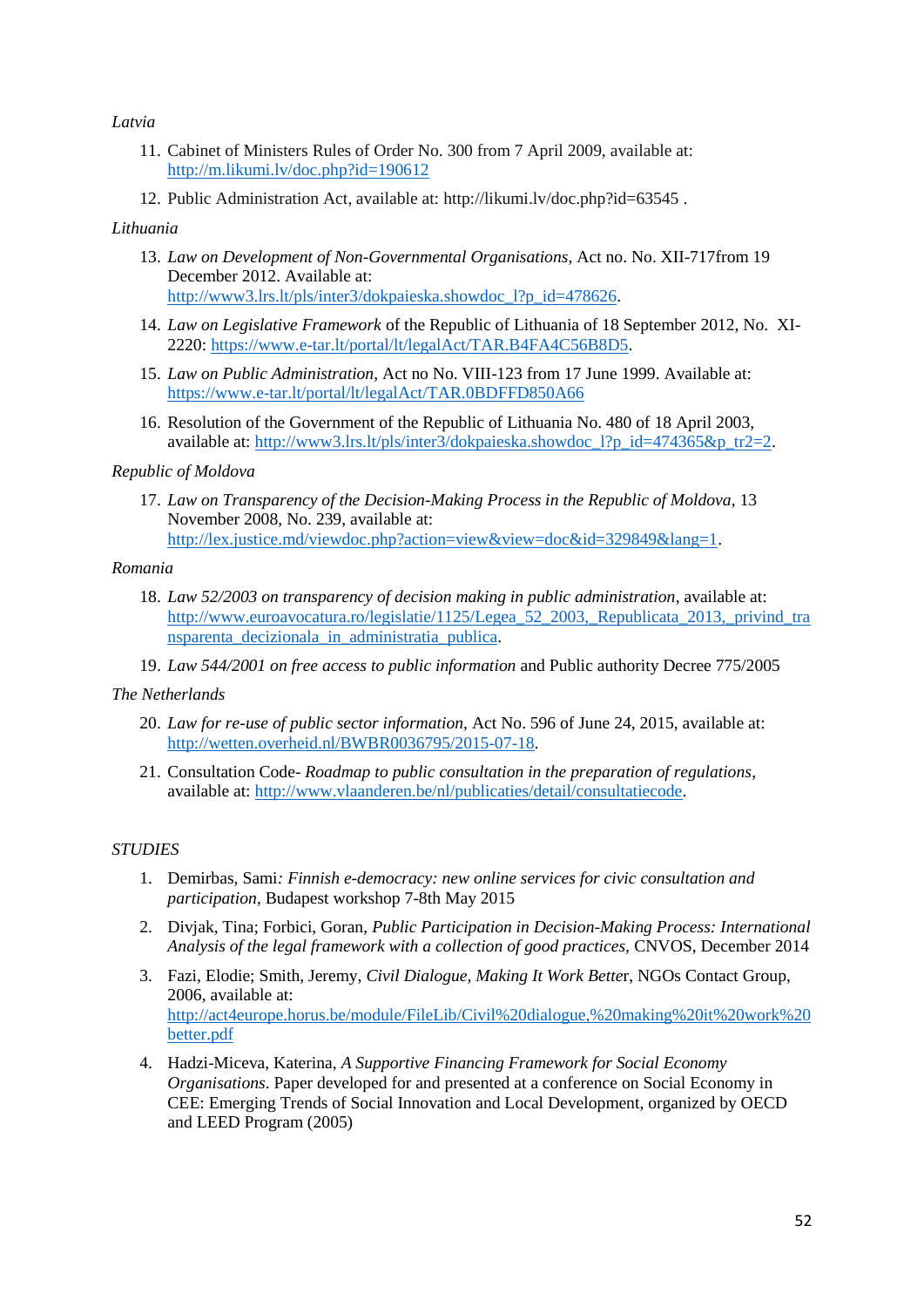- 5. Høg Daimar, Michala, *eDem in Denmark- contribution to CDDG*, 2015. Available at: [http://www.Council of Europe.int/t/dgap/localdemocracy/CDDG/Budapest/Contribution-](http://www.coe.int/t/dgap/localdemocracy/CDDG/Budapest/Contribution-Denmark.pdf)[Denmark.pdf.](http://www.coe.int/t/dgap/localdemocracy/CDDG/Budapest/Contribution-Denmark.pdf)
- 6. Kłębowski, W, *Budżet partycypacyjny. Ewaluacja*., Warsaw 2014, p.20
- 7. Mandel-Madise, Marie., *Participation Web Site Estonia, Study on Stakeholders' Involvement in the Implementation of the Open Method of Coordination in Social Protection and Social Inclusion*, Carried out by INBAS GmbH and ENGENDER on behalf of the European Commission, Employment, Social Affairs and Equal Opportunities DG, 2009;
- 8. Nahtigal, Neva, *Institutionalizing Civil Dialogue – Overview of Existing Policy Measures*, 2010
- 9. Nuredinoska, Emina (MCIC); Hadzi-Miceva Evans, Katerina (ECNL), *Code of Good Practice for Civil Participation in the Decision Making Process, Transparency and Public Participation in Law Making Processes: Comparative overview and assessment of the situation in Macedonia,* 2010
- 10. Stan, V., *The Transparency of Governance and the Participation to the Decision-Making Process - Concept, Legislation, Restrictions In A Democratic Society*, 2009
- 11. European Center for Not-for-profit Law, *Best Practices of Citizen Participation in the Western Balkan Countries and the Eu Member States*, 2011
- 12. International Association for Public Participation, *Core Values for Public Participation*, 2007
- 13. *Code of Good Practice for Civil Participation in the Decision-Making Process*; *How to establish an effective dialogue between the EU and NGOs*, European Social Platform. 2009;
- 14. *eDem in Denmark - contribution to CDDG*, Public Renewal and Welfare Policy Unit, 2015 [http://www.Council of Europe.int/t/dgap/localdemocracy/CDDG/Budapest/Contribution-](http://www.coe.int/t/dgap/localdemocracy/CDDG/Budapest/Contribution-Denmark.pdf)[Denmark.pdf](http://www.coe.int/t/dgap/localdemocracy/CDDG/Budapest/Contribution-Denmark.pdf)
- 15. *Policy Dialogue Manual,* Capacity building of civil society to take part in policy dialogue*,* Bosnia and Herzegovina (Cidi project), 2011.

### *REFERENCED WEBSITES, DATABASES*

- 1. International Association for Public Participation. [http://www.iap2.org](http://www.iap2.org/)
- 2. Aarhus Convention Compliance Committee: [http://www.unece.org/env/pp/ccbackground.html.](http://www.unece.org/env/pp/ccbackground.html)
- 3. Albania: Konsultim Publik:<http://www.inovacioni.gov.al/al/legjislacioni/konsultim-publik> .
- 4. Austria: Partizipation & nachhaltige Entwicklung in Europa: [http://www.partizipation.at](http://www.partizipation.at/)
- 5. Denmark: Statutory elected Senior Citizens' Councils in Denmark, European Commission, Joinup: [https://joinup.ec.europa.eu/community/opengov/case/statutory-elected-senior](https://joinup.ec.europa.eu/community/opengov/case/statutory-elected-senior-citizens%E2%80%99-councils-denmark)[citizens%E2%80%99-councils-denmark.](https://joinup.ec.europa.eu/community/opengov/case/statutory-elected-senior-citizens%E2%80%99-councils-denmark)
- 6. Denmark: The government on social media: [http://digitalkommunikation.net/politikere-og](http://digitalkommunikation.net/politikere-og-partier/regeringen-paa-de-sociale-medier/)[partier/regeringen-paa-de-sociale-medier/](http://digitalkommunikation.net/politikere-og-partier/regeringen-paa-de-sociale-medier/)
- 7. Estonia:<http://eelnoud.valitsus.ee/main#tZiVarHk>
- 8. Estonia: [https://joinup.ec.europa.eu/community/epractice/case/awards-osale-estonian](https://joinup.ec.europa.eu/community/epractice/case/awards-osale-estonian-eparticipation-tool)[eparticipation-tool](https://joinup.ec.europa.eu/community/epractice/case/awards-osale-estonian-eparticipation-tool)
- 9. Finland: Online platform for dialogue: [https://www.otakantaa.fi/fi/.](https://www.otakantaa.fi/fi/)
- 10. Finland: Online platform for requesting comments: [https://www.lausuntopalvelu.fi/FI.](https://www.lausuntopalvelu.fi/FI)